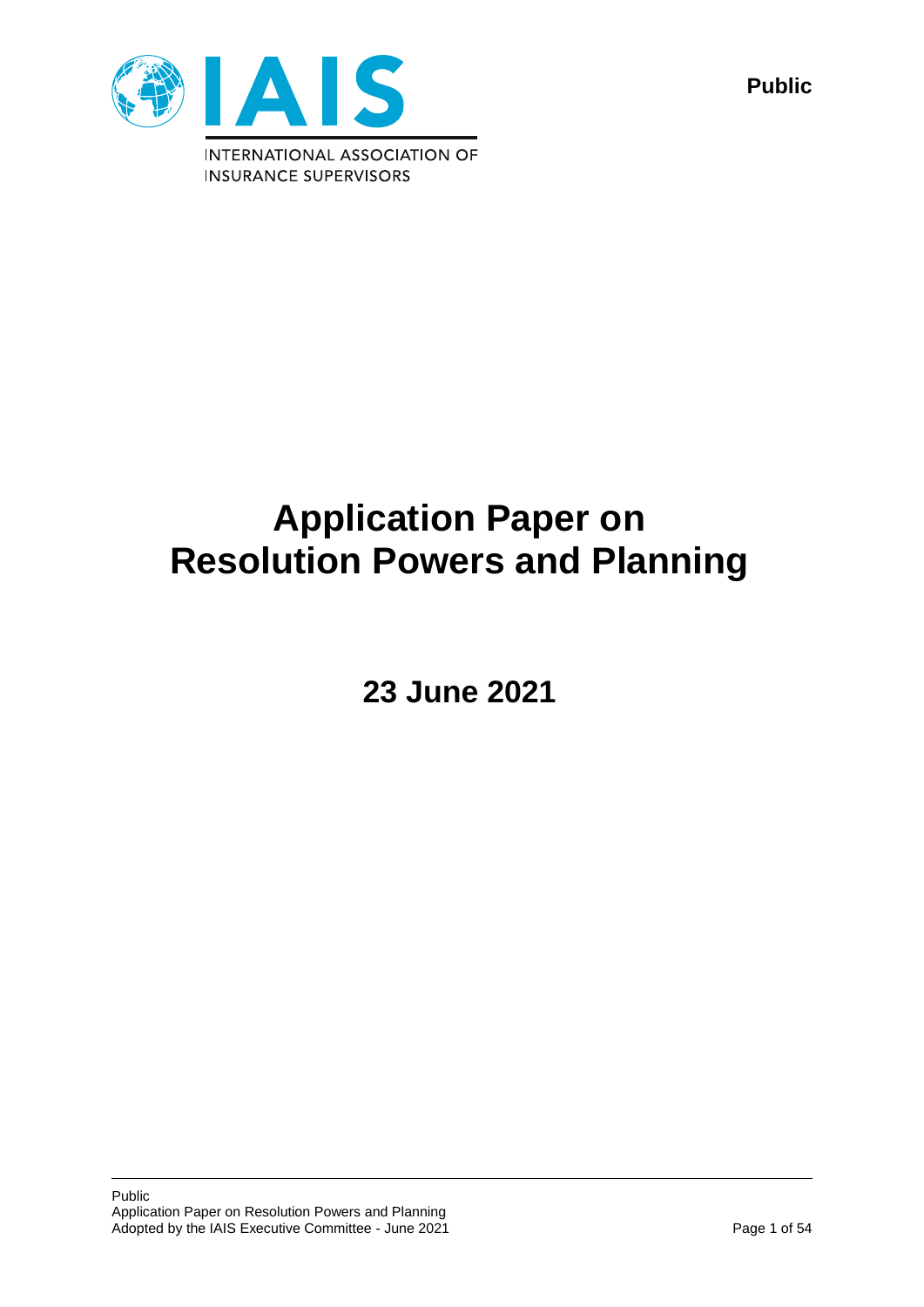

### **About the IAIS**

The International Association of Insurance Supervisors (IAIS) is a voluntary membership organisation of insurance supervisors and regulators from more than 200 jurisdictions. The mission of the IAIS is to promote effective and globally consistent supervision of the insurance industry in order to develop and maintain fair, safe and stable insurance markets for the benefit and protection of policyholders and to contribute to global financial stability.

Established in 1994, the IAIS is the international standard setting body responsible for developing principles, standards and other supporting material for the supervision of the insurance sector and assisting in their implementation. The IAIS also provides a forum for Members to share their experiences and understanding of insurance supervision and insurance markets.

The IAIS coordinates its work with other international financial policymakers and associations of supervisors or regulators, and assists in shaping financial systems globally. In particular, the IAIS is a member of the Financial Stability Board (FSB), member of the Standards Advisory Council of the International Accounting Standards Board (IASB), and partner in the Access to Insurance Initiative (A2ii). In recognition of its collective expertise, the IAIS also is routinely called upon by the G20 leaders and other international standard setting bodies for input on insurance issues as well as on issues related to the regulation and supervision of the global financial sector.

**Application Papers** provide supporting material related to specific supervisory material (ICPs or ComFrame). Application Papers could be provided in circumstances where the practical application of principles and standards may vary or where their interpretation and implementation may pose challenges. Application Papers do not include new requirements, but provide further advice, illustrations, recommendations or examples of good practice to supervisors on how supervisory material may be implemented. The proportionality principle applies also to the content of Application Papers.

International Association of Insurance Supervisors c/o Bank for International Settlements CH-4002 Basel **Switzerland** Tel: +41 61 280 8090 Fax: +41 61 280 9151 [www.iaisweb.org](http://www.iaisweb.org/)

This document was prepared by the Resolution Working Group in consultation with IAIS Members.

This document is available on the IAIS website [\(www.iaisweb.org\)](http://www.iaisweb.org/).

© International Association of Insurance Supervisors (IAIS), 2021 All rights reserved. Brief excerpts may be reproduced or translated provided the source is stated.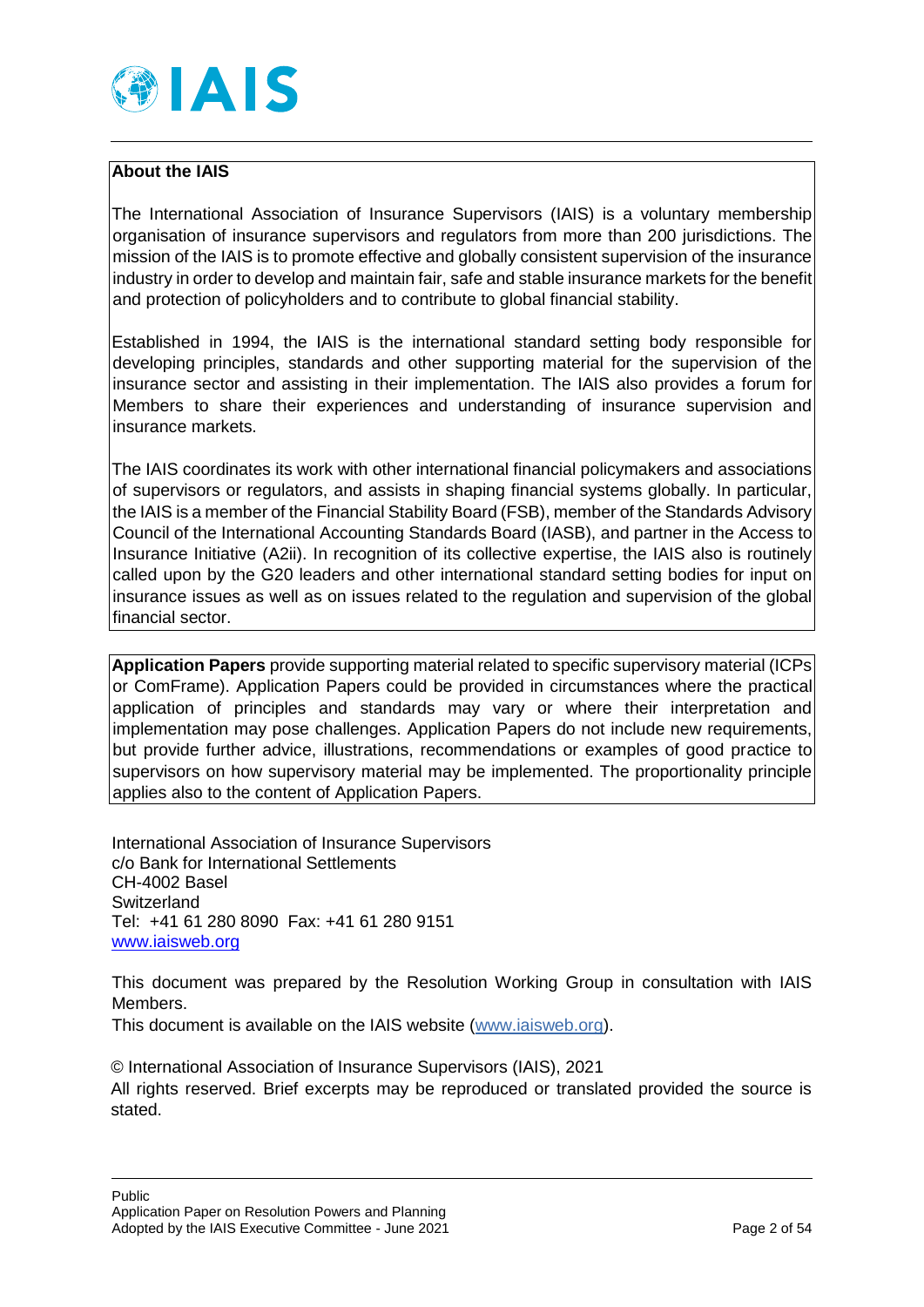

# **Contents**

| 1              |       |  |  |  |
|----------------|-------|--|--|--|
|                | 1.1   |  |  |  |
|                | 1.2   |  |  |  |
|                | 1.3   |  |  |  |
|                | 1.4   |  |  |  |
|                | 1.5   |  |  |  |
|                | 1.6   |  |  |  |
| $\overline{2}$ |       |  |  |  |
|                | 2.1   |  |  |  |
|                | 2.2   |  |  |  |
| 3              |       |  |  |  |
| 4              |       |  |  |  |
|                | 4.1   |  |  |  |
|                | 4.2   |  |  |  |
|                | 4.3   |  |  |  |
|                | 4.4   |  |  |  |
|                | 4.5   |  |  |  |
|                | 4.6   |  |  |  |
|                | 4.7   |  |  |  |
|                | 4.8   |  |  |  |
| 5              |       |  |  |  |
|                | 5.1   |  |  |  |
|                | 5.2   |  |  |  |
|                | 5.3   |  |  |  |
|                | 5.4   |  |  |  |
|                | 5.4.1 |  |  |  |
|                | 5.4.2 |  |  |  |
|                | 5.4.3 |  |  |  |
|                | 5.4.4 |  |  |  |
|                | 5.4.5 |  |  |  |
|                | 5.4.6 |  |  |  |
|                | 5.4.7 |  |  |  |
|                | 5.4.8 |  |  |  |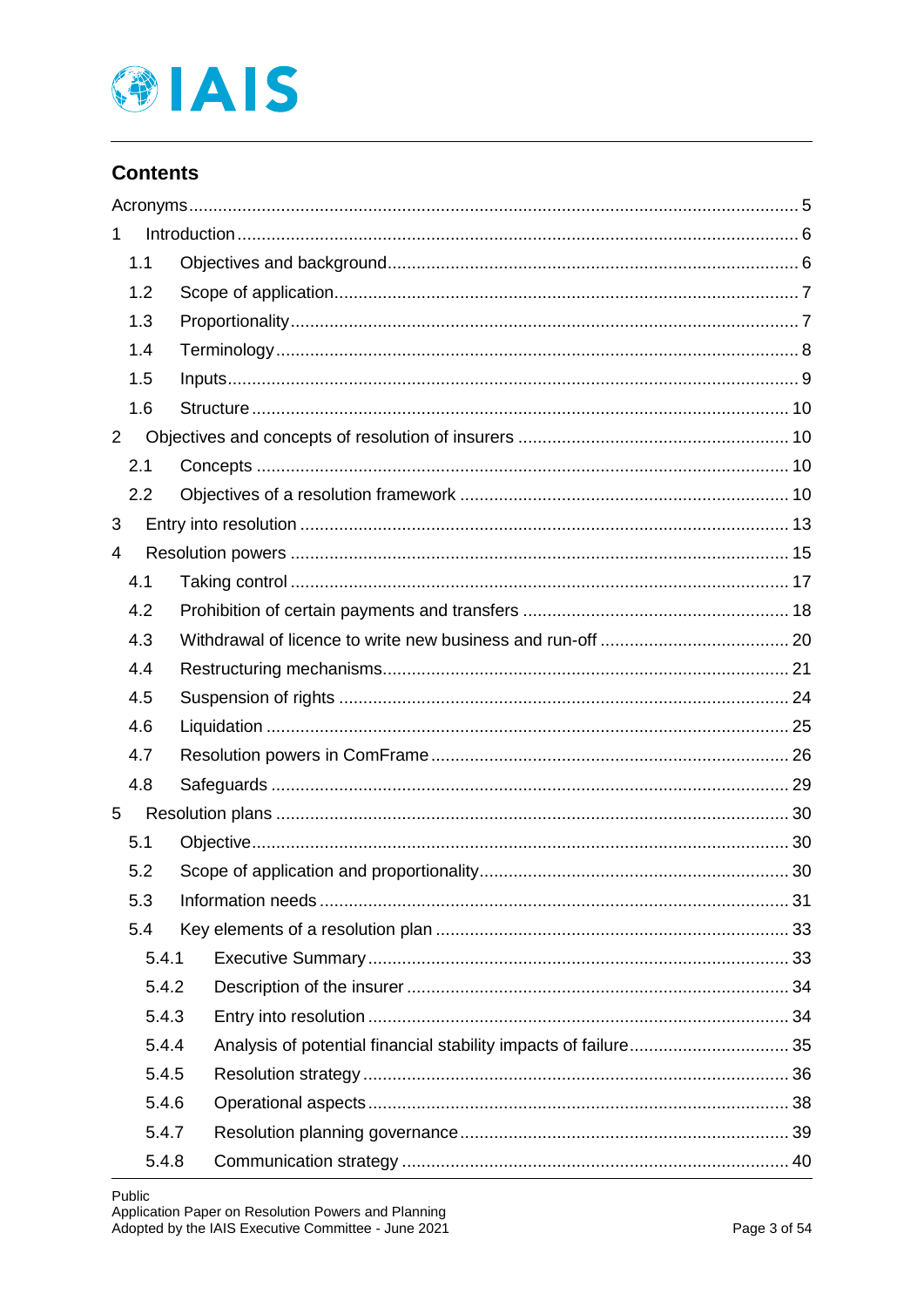

| 6 |        |                                                                                 |  |
|---|--------|---------------------------------------------------------------------------------|--|
|   |        |                                                                                 |  |
| 7 |        |                                                                                 |  |
|   | 7.1    |                                                                                 |  |
|   | 7.2    |                                                                                 |  |
|   | 7.3    |                                                                                 |  |
|   | Annex: | Examples of relevant existing and proposed legislation on resolution powers  49 |  |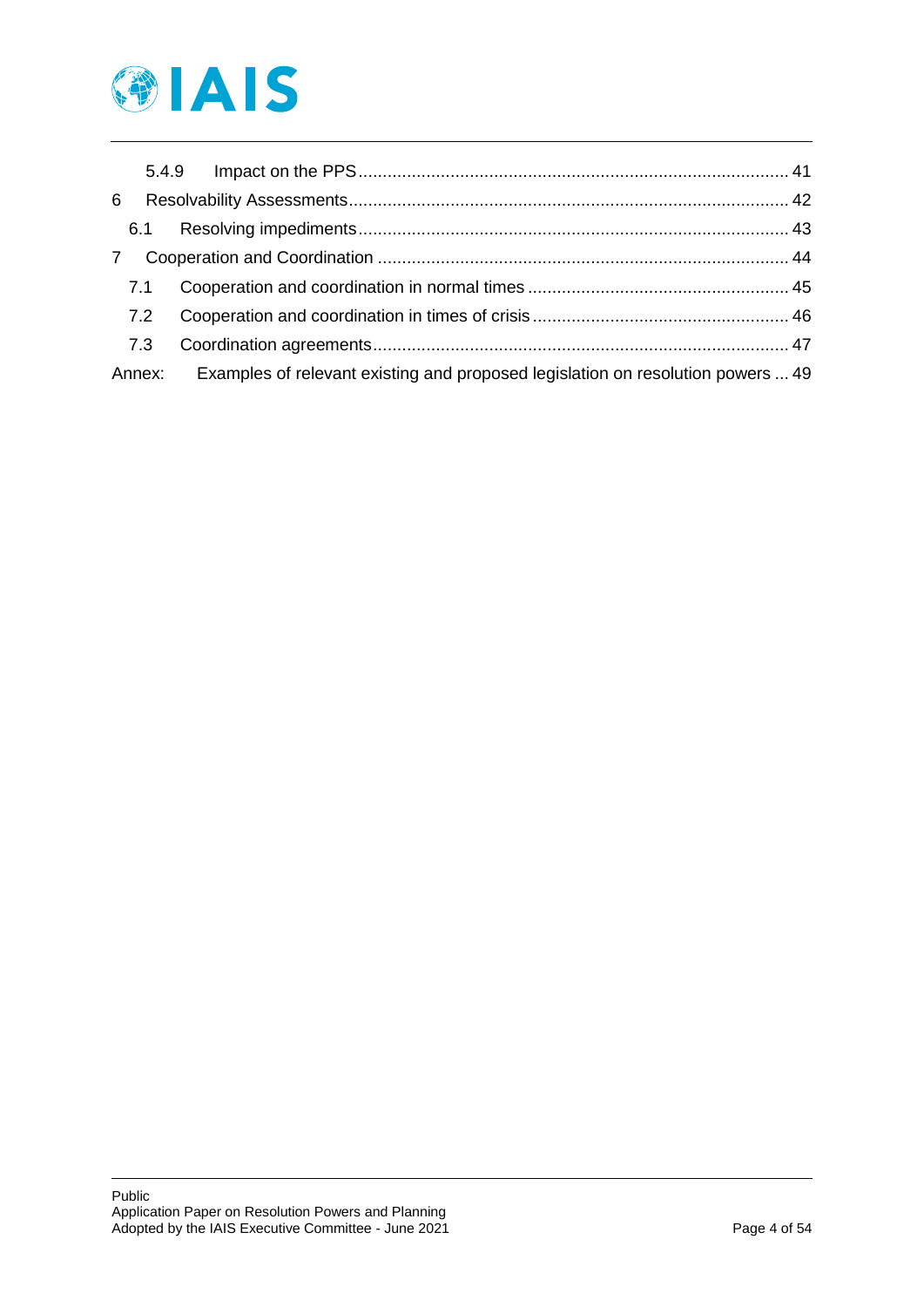

# <span id="page-4-0"></span>**Acronyms**

| <b>CMG</b>      | <b>Crisis Management Group</b>                                                     |
|-----------------|------------------------------------------------------------------------------------|
| <b>ComFrame</b> | Common Framework for the Supervision of Internationally Active Insurance<br>Groups |
| FMI             | Financial Market Infrastructure                                                    |
| <b>FSB</b>      | <b>Financial Stability Board</b>                                                   |
| <b>IAIS</b>     | International Association of Insurance Supervisors                                 |
| <b>IAIG</b>     | Internationally Active Insurance Group                                             |
| <b>ICP</b>      | Insurance Core Principle                                                           |
| <b>KAs</b>      | Key Attributes of Effective Resolution Regimes for Financial Institutions          |
| <b>KAAM</b>     | Key Attributes Assessment Methodology                                              |
| <b>MCR</b>      | Minimum Capital Requirement                                                        |
| <b>MIS</b>      | <b>Management Information System</b>                                               |
| (M)MoU          | (Multilateral) Memorandum of Understanding                                         |
| <b>NCWOL</b>    | No Creditor Worse Off than in Liquidation                                          |
| <b>PCR</b>      | <b>Prescribed Capital Requirement</b>                                              |
| <b>PPS</b>      | <b>Policyholder Protection Scheme</b>                                              |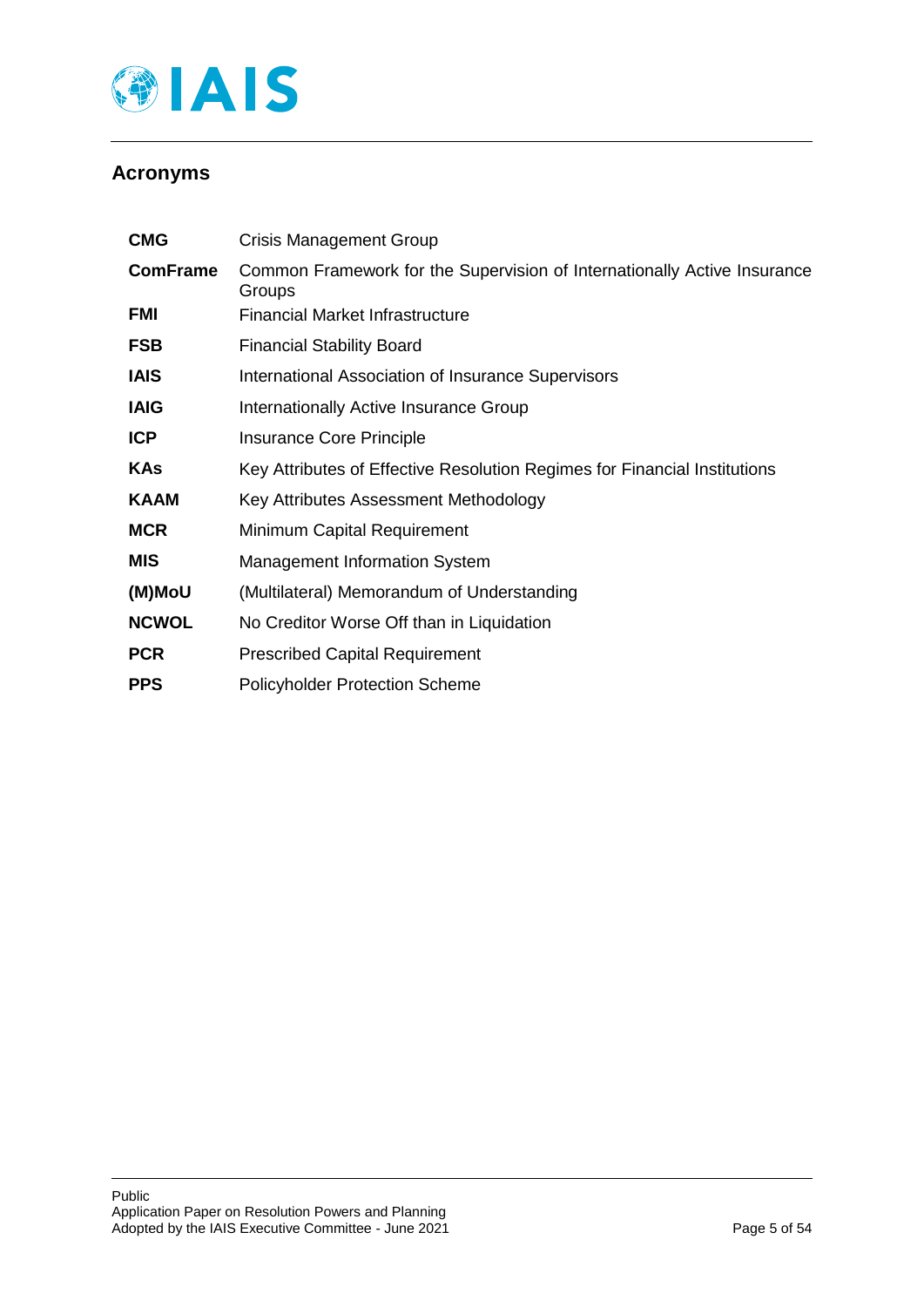

# <span id="page-5-0"></span>**1 Introduction**

### <span id="page-5-1"></span>**1.1 Objectives and background**

1. This Application Paper on Resolution Powers and Planning aims to provide supporting material on supervisory practices related to resolution, which is defined in the IAIS Glossary<sup>1</sup> as "actions taken by a resolution authority towards an insurer that is no longer viable, or is likely to be no longer viable, and has no reasonable prospect of returning to viability." In particular, it provides background for the application of ICP 12 (Exit from the Market and Resolution), including the ComFrame standards and guidance, and is also relevant to ICP 25 (Supervisory Cooperation and Coordination), including the ComFrame standards and guidance (related to crisis management planning).<sup>2</sup> These materials were adopted at the IAIS Annual General Meeting in November 2019.

2. Application Papers do not set new standards or expectations. This Paper aims to:

- Provide support to supervisors and/or resolution authorities on the practical application of resolution powers, as well as on cooperation and coordination between authorities when planning for, and exercising, such powers;
- Provide support with regard to resolution planning, which may be beneficial to supervisors, resolution authorities and/or insurers, depending on the circumstances within a jurisdiction; and
- Provide examples to illustrate the application of standards and guidance relevant to resolution.

3. The Paper also aims to address issues that were identified during the development of supervisory material in ICP 12 and ComFrame, including feedback received from IAIS Members and stakeholders. Issues that were identified, include:

- Further guidance and clarifications around expectations for resolution planning;
- Explanations and examples of the application of resolution powers;
- The practical application of proportionality in the case of resolution; and
- The role of policyholder protection schemes (PPS) in resolution. This Paper discusses the role that a PPS, if established within a jurisdiction, may have in relation to certain resolution powers as well as in relation to the resolution authority. It does not, however, aim to provide a comprehensive overview on the role of PPSs in resolution. The IAIS plans to start the development of an Issues Paper on this topic in the second half of 2021.

4. While certainly important for resolution, issues around valuation and funding in resolution are not discussed in detail in this Paper. These issues are also closely linked to ICPs 14 (Valuation) and 17 (Capital Adequacy). Since ICPs 14 and 17 are scheduled to be revised in the coming years (during the monitoring period of the Insurance Capital Standard Version 2.0), developing detailed guidance in this Paper at this time would not be appropriate.

<sup>1</sup> <https://www.iaisweb.org/page/supervisory-material/glossary>

<sup>2</sup> <https://www.iaisweb.org/page/supervisory-material/insurance-core-principles-and-comframe>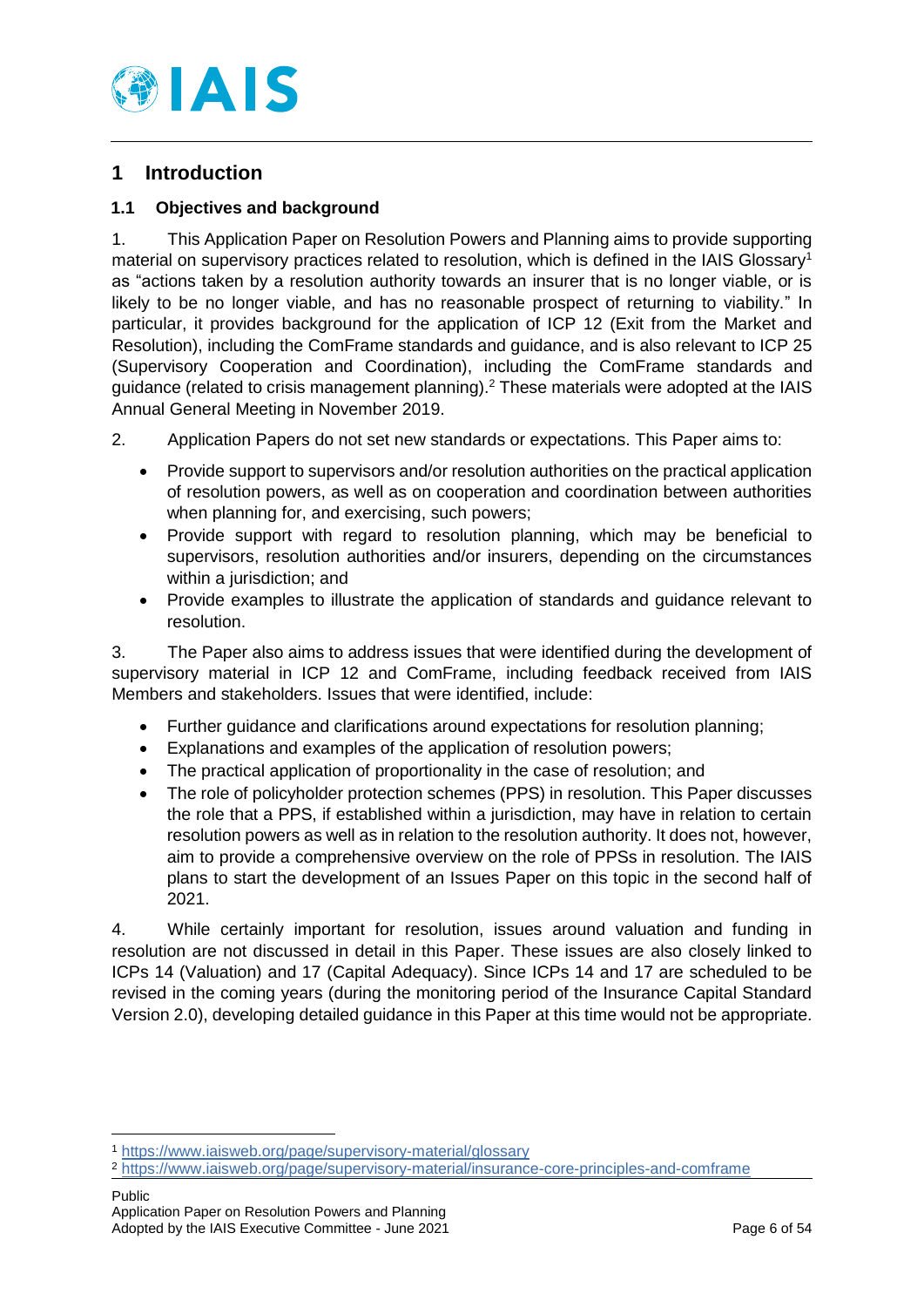

### <span id="page-6-0"></span>**1.2 Scope of application**

5. This Paper and most of its concepts are relevant to the business of primary insurers and reinsurers, <sup>3</sup> as well as to both insurance legal entities and insurance groups. Its recommendations are applicable across supervisory approaches among jurisdictions. It complements the Application Paper on Recovery Planning approved by the IAIS in 2019.<sup>4</sup>

6. This Paper also provides guidance to certain additional elements that are set out in ComFrame, which focuses on IAIGs only, in particular the requirements related to resolution planning, resolvability assessments and crisis management groups (CMGs). These sections are thus intended to be particularly useful for supervisors and/or resolution authorities of IAIGs where prior planning for resolution and cross-jurisdictional coordination may be beneficial.

7. The application of the relevant supervisory material is depicted in table 1:

|                                | <b>High-level description</b>                     |                          | <b>Scope of application</b> |              |
|--------------------------------|---------------------------------------------------|--------------------------|-----------------------------|--------------|
| <b>Thematic</b><br>area        |                                                   | Location                 | All<br><i>insurers</i>      | <b>IAIGs</b> |
| <b>Resolution</b><br>framework | <b>Resolution framework</b>                       | <b>ICP 12</b>            |                             |              |
|                                | Preparing for resolution                          | <b>ICP 12.3</b>          | $\circ$                     | $\circ$      |
| <b>Resolution</b><br>planning  | Resolution plan and<br>resolvability assessment   | CF 12.3.a &<br>CF 12.3.b |                             | $\circ$      |
|                                | Management information<br>system                  | CF 12.3.c                |                             |              |
| <b>Resolution</b>              | <b>Resolution powers</b>                          | <b>ICP 12.7</b>          |                             |              |
| powers                         | Specific powers for IAIGs                         | CF 12.7.a                |                             |              |
| <b>Crisis</b><br>management    | Coordination of crisis<br>management preparations | ICP 25.7                 |                             |              |
| and<br>planning                | Establishment of crisis<br>management groups      | CF 25.7.a &<br>CF25.7.b  |                             |              |

*Table 1: Scope of Application: resolution-related supervisory material*

*[. .] Not applicable;* 

*[○] Applicable / required as necessary only (for instance based on the nature, scale and complexity of the (activities of) the insurer); and*

*[●] Required (these represent minimum requirements as provided in the IAIS supervisory material. Jurisdictions can go beyond these minimum requirements and for instance extend the scope of certain requirements as appropriate).*

## <span id="page-6-1"></span>**1.3 Proportionality**

8. This Application Paper should be read in the context of the proportionality principle, as described in the Introduction to the ICPs, which provides supervisors and/or resolution authorities "the flexibility to tailor their implementation of supervisory requirements and their application of insurance supervision to achieve the outcomes stipulated in the Principle

<sup>-</sup><sup>3</sup> See [Box 1](#page-11-0) in section 2 for a short description of considerations on the resolution of reinsurers.

<sup>4</sup> [https://www.iaisweb.org/page/supervisory-material/application-papers/file/87519/application-paper](https://www.iaisweb.org/page/supervisory-material/application-papers/file/87519/application-paper-on-recovery-planning)[on-recovery-planning](https://www.iaisweb.org/page/supervisory-material/application-papers/file/87519/application-paper-on-recovery-planning)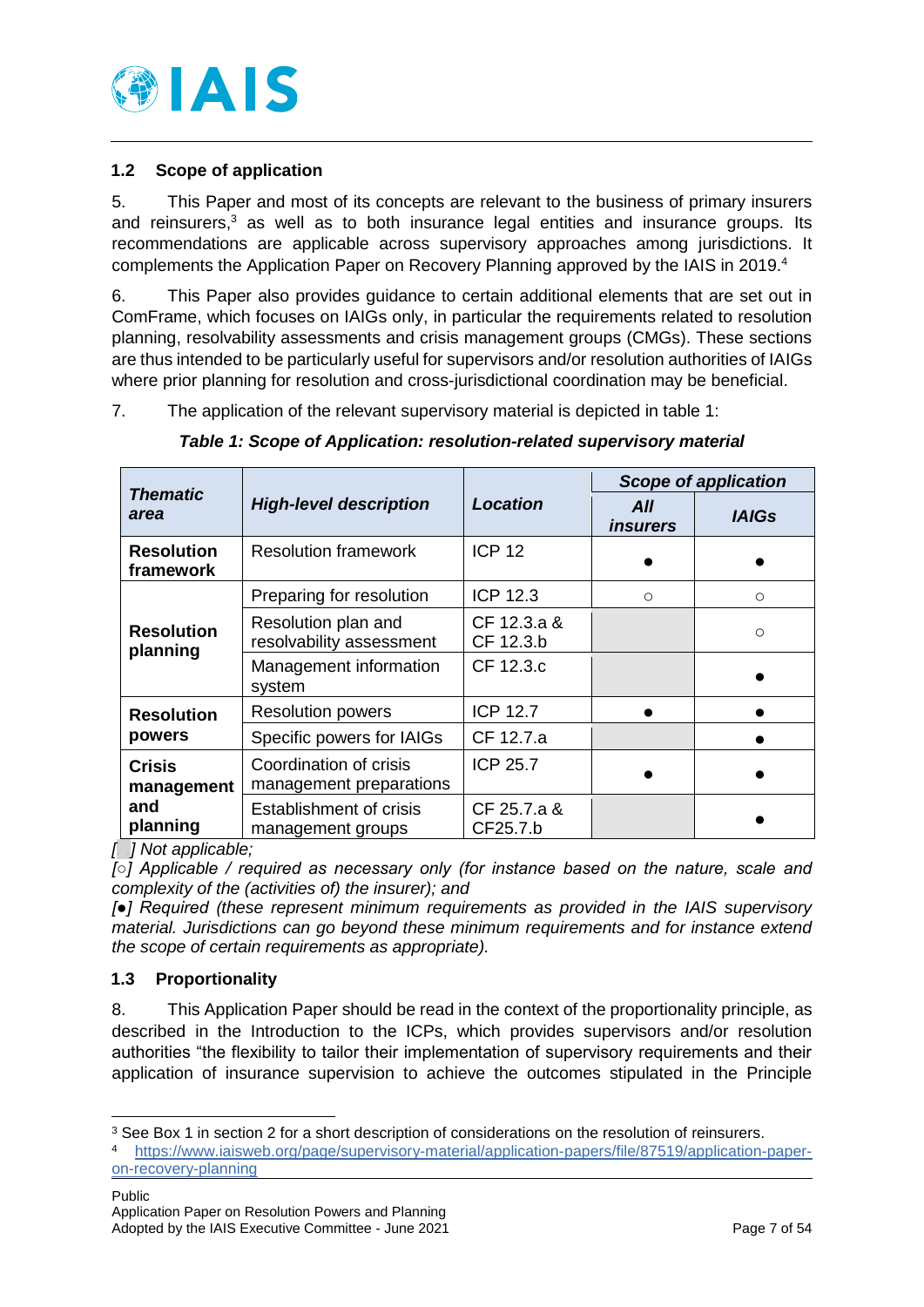

Statements and Standards". In particular, proportionality allows ICP 12 to be translated into a jurisdiction's resolution framework in a manner appropriate "to its legal structure, market conditions and consumers; and allows the supervisor and/or resolution authority to increase or decrease the intensity of supervision according to the risks inherent to insurers, and the risks posed by insurers to policyholders, the insurance sector or the financial system as a whole."

9. Where appropriate, the Paper provides practical examples of the application of the proportionality principle, notably as regards resolution planning.

### <span id="page-7-0"></span>**1.4 Terminology**

10. In this Paper, terms have the same meaning as set out in the IAIS Glossary. To facilitate the understanding of the Paper, definitions of terms that are used frequently in the Paper are shown in the table below.

11. When this Paper refers to an "insurer", in line with the Introduction to the ICPs, this means insurance legal entities and insurance groups, including insurance-led financial conglomerates, and refers to the business of both primary insurers and reinsurers.

| Term                                                       | Definition and/or additional guidance                                                                                                                                                                                                                                                                                                                                     |  |  |  |
|------------------------------------------------------------|---------------------------------------------------------------------------------------------------------------------------------------------------------------------------------------------------------------------------------------------------------------------------------------------------------------------------------------------------------------------------|--|--|--|
| <b>Essential</b><br>services and<br>functions              | Services and/or functions that are significant for the continuation of<br>(all or parts of) the insurer (for example, shared services, such as<br>information technology services and outsourced functions). <sup>5</sup>                                                                                                                                                 |  |  |  |
| Liquidation                                                | A process to terminate operations and corporate existence of the<br>entity through which the remaining assets of the insurer will be<br>distributed to its creditors and shareholders according to the<br>liquidation claims hierarchy. Branches can also be put into liquidation<br>in some jurisdictions, separately from the insurance legal entity they<br>belong to. |  |  |  |
| No creditor worse<br>off than in<br>liquidation<br>(NCWOL) | Principle that requires that, in a resolution action other than a<br>liquidation, creditors should be entitled to compensation if they receive<br>less than they would have received if the insurer was liquidated.                                                                                                                                                       |  |  |  |
| <b>Portfolio transfer</b>                                  | Transfer of one or more policies together with, when relevant, the<br>assets backing those liabilities.                                                                                                                                                                                                                                                                   |  |  |  |
| <b>Resolution</b>                                          | Actions taken by a resolution authority towards an insurer that is no<br>longer viable, or is likely to be no longer viable, and has no reasonable<br>prospect of returning to viability.                                                                                                                                                                                 |  |  |  |
| <b>Resolution</b><br>authority                             | A person that is authorised by law to exercise resolution powers over<br>insurers.                                                                                                                                                                                                                                                                                        |  |  |  |

<sup>5</sup> This term should not be confused with those financial and economic functions of an insurer that need to be continued to achieve the resolution objectives (notably: policyholder protection and financial stability), which are discussed in section 5.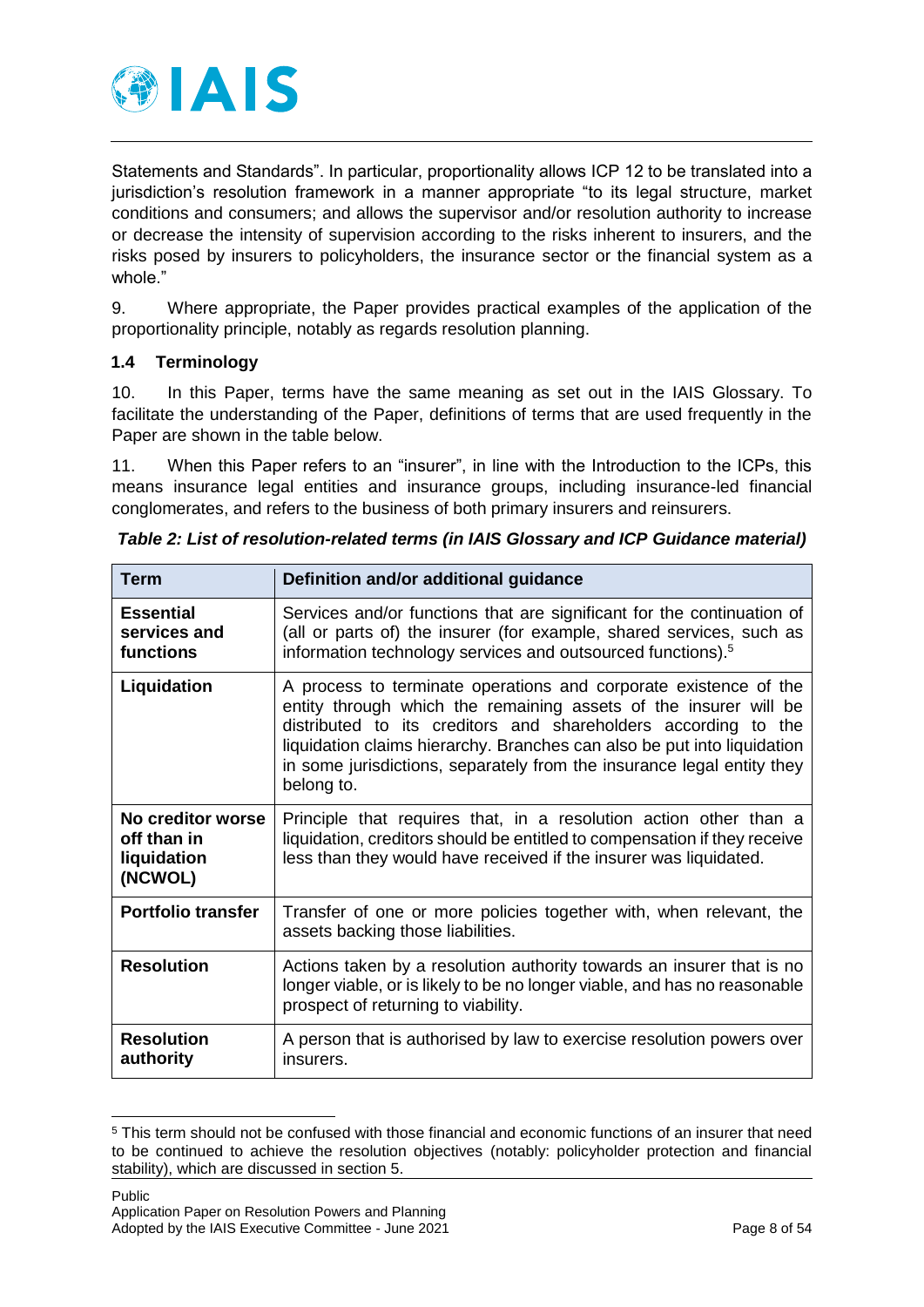

|                                                     | This term is used when it involves resolution powers and/or processes<br>after resolution has been instituted: this includes supervisors acting<br>under their resolution powers.                                                                                                                                                                                                                                 |  |  |  |  |
|-----------------------------------------------------|-------------------------------------------------------------------------------------------------------------------------------------------------------------------------------------------------------------------------------------------------------------------------------------------------------------------------------------------------------------------------------------------------------------------|--|--|--|--|
|                                                     | Depending on the jurisdiction, this term may include supervisors,<br>entities<br>governmental<br>private<br>other<br>or<br>persons<br>(including<br>administrators, receivers, trustees, conservators, liquidators, or other<br>officers) or courts authorised by law to exercise resolution powers.                                                                                                              |  |  |  |  |
| <b>Resolution plan</b>                              | A plan that identifies in advance options for resolving all or part(s) of<br>an insurer to maximise the likelihood of an orderly resolution, the<br>development of which is led by the supervisor and/or resolution<br>authority in consultation with the insurer in advance of any<br>circumstances warranting resolution.                                                                                       |  |  |  |  |
| <b>Run-off</b>                                      | A process under which an insurer ceases to write new business and<br>administers existing contractual obligations. A 'solvent run-off' is the<br>process initiated for an insurer that is still able to pay debts to its<br>creditors when the debts fall due. An 'insolvent run-off' is the process<br>initiated for an insurer that is no longer able to pay debts to its creditors<br>when the debts fall due. |  |  |  |  |
| <b>Supervisor</b>                                   | This term is used when it involves responsibilities and/or roles of the<br>day-to-day supervisor of an insurer.                                                                                                                                                                                                                                                                                                   |  |  |  |  |
| <b>Supervisor</b><br>and/or resolution<br>authority | This term is used when it involves responsibilities for planning and/or<br>initiation of resolution and encompasses supervisors acting in their<br>pre-resolution roles (eg before a supervisor or resolution authority<br>institutes resolution and/or obtains any necessary administrative<br>and/or judicial approvals to do so).                                                                              |  |  |  |  |

### <span id="page-8-0"></span>**1.5 Inputs**

-

12. This Application Paper relies on public documentation on resolution for insurers, including material from the Financial Stability Board (FSB), IAIS and IAIS Members. It also benefits from the inputs from 22 IAIS Members, who participated in a Member Survey in Q4 2019 related to resolution frameworks, resolution planning, resolution powers and PPSs.<sup>6</sup> Since the supervisory material in ICP 12 and ComFrame was adopted during that same period, the implementation of resolution frameworks is still evolving.

13. The Paper also benefited from the feedback received during a stakeholder teleconference that was held on 21 April 2020 and from feedback received during the public consultation from 9 November 2020 until 5 February 2021.

14. The FSB Key Attributes of Effective Resolution Regimes for Financial Institutions ("Key Attributes" or "KAs") set out the core elements that the FSB considers necessary for an effective resolution regime.<sup>7</sup> The ICPs and ComFrame material, as well as this Paper, have

<sup>6</sup> Inputs were received from IAIS Members from the following jurisdictions: Australia, Bermuda, Brazil, British Virgin Islands, Chile, France, Germany, India, Ireland, Italy, Japan, Malaysia, The Netherlands, Norway, New Zealand, Portugal, Russia, Saudi Arabia, Singapore, South Africa, Turkey, United Kingdom, United States of America.

<sup>&</sup>lt;sup>7</sup> See https://www.fsb.org/wp-content/uploads/r 141015.pdf. In August 2020, the FSB published the Key Attributes Assessment Methodology (KAAM) for the Insurance Sector; a methodology for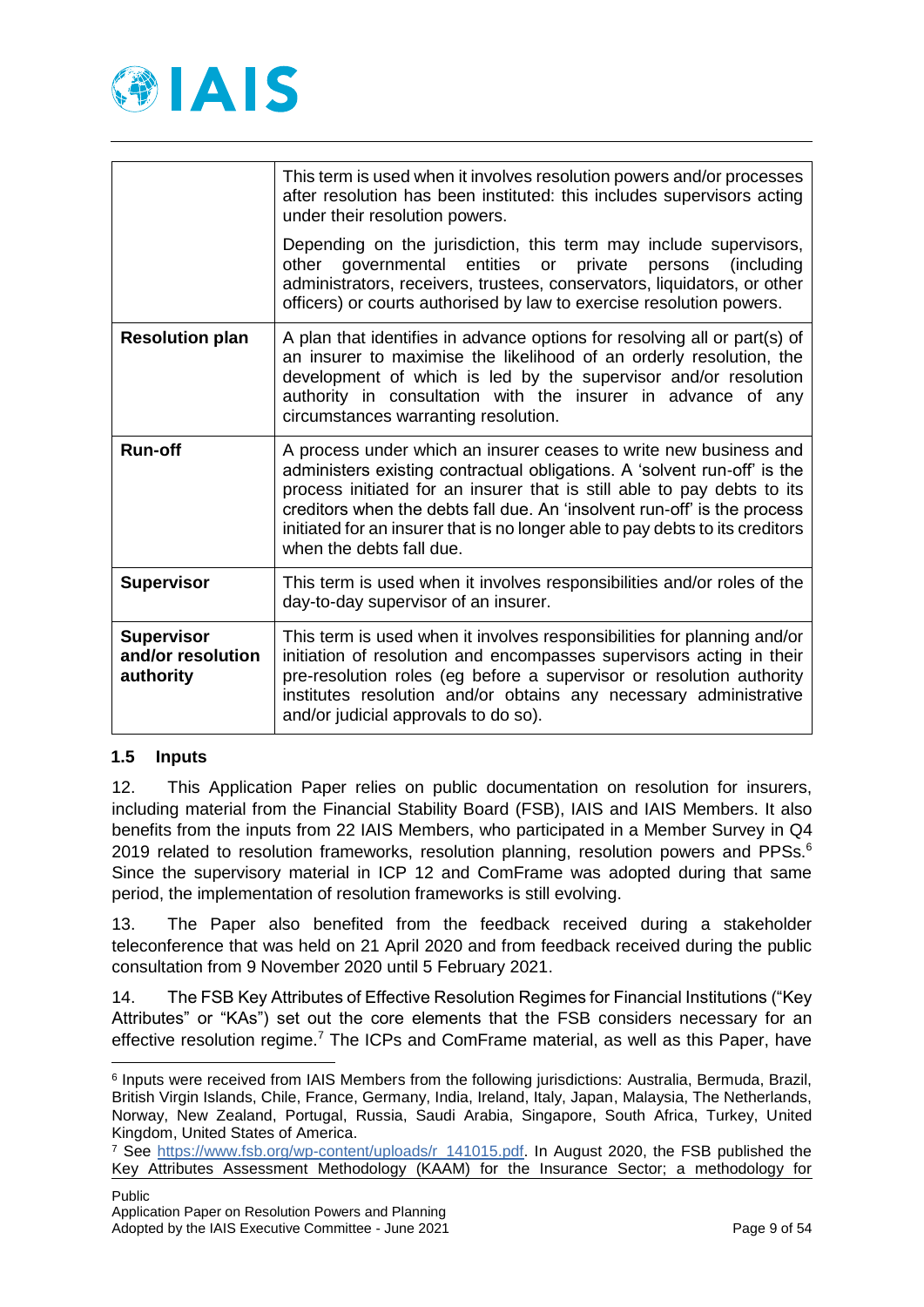

been informed by the FSB Key Attributes to the extent appropriate. It should be noted however that the scope of application of the FSB Key Attributes differs from the scope of the ICPs and ComFrame. The Key Attributes are designed for financial institutions, including insurers, that could be systemically significant or critical if they fail, and certain specific Key Attributes are required only for global systemically important financial institutions. The ICPs and ComFrame, instead, are targeted at the insurance sector as a whole, and IAIGs only, respectively.

### <span id="page-9-0"></span>**1.6 Structure**

15. The remainder of the Paper is structured as follows. Section 2 sets the scene by discussing the objectives and concepts of resolution. Section 3 discusses concepts around point of non-viability and entry into resolution. Sections 4, 5 and 6 provide further guidance and practical examples around, respectively, resolution powers, resolution planning and resolvability assessments. Section 7 deals with coordination and cooperation amongst involved authorities.

# <span id="page-9-1"></span>**2 Objectives and concepts of resolution of insurers**

### <span id="page-9-2"></span>**2.1 Concepts**

-

16. As explained in the introductory guidance of ICP 12, exit from the market refers to the cessation of an insurer's business, either in part or in whole. Insurers may be required by the supervisor and/or resolution authority to exit from the market, and that insurer may be "resolved". Such a situation occurs when a troubled insurer is no longer viable, or is likely to be no longer viable, and has no reasonable prospect of returning to viability in its current form. As such, resolution can be seen as a final step taken by the supervisor and/or resolution authority, where all other preventive or corrective measures are inadequate to preserve or restore an insurer's viability (see ICP 10 (Preventive Measures, Corrective Measures and Sanctions)).

17. Resolution powers may be used in combination; for example, where parts of the insurer are put in run-off, parts are liquidated, and/or parts are transferred to another insurer. Both during and after resolution, the insurer continues to be subject to applicable laws and regulations. This is particularly the case for a solvent run-off, until all insurance obligations are either discharged or transferred to a succeeding insurer, or when a restructured entity is fully restored and re-enters active market participation.

18. An insurer may also decide to exit from the market on a voluntary basis for business and/or strategic reasons, even when that insurer is still viable and meets regulatory requirements. This may include an insurance group's decision to liquidate one or more insurance legal entities. Such a situation is often referred to as "voluntary exit from the market". Although such a situation is not the focus of this Paper, insurers, supervisors and resolution authorities may find certain elements of the Paper helpful.

### <span id="page-9-3"></span>**2.2 Objectives of a resolution framework**

19. As indicated in the introductory guidance of ICP 12, "an orderly process for an insurer's withdrawal from the market helps to protect policyholders and contributes to the stability of the

assessing the implementation of the KAs in the Insurance Sector, see [https://www.fsb.org/wp](https://www.fsb.org/wp-content/uploads/P250820-1.pdf)[content/uploads/P250820-1.pdf.](https://www.fsb.org/wp-content/uploads/P250820-1.pdf)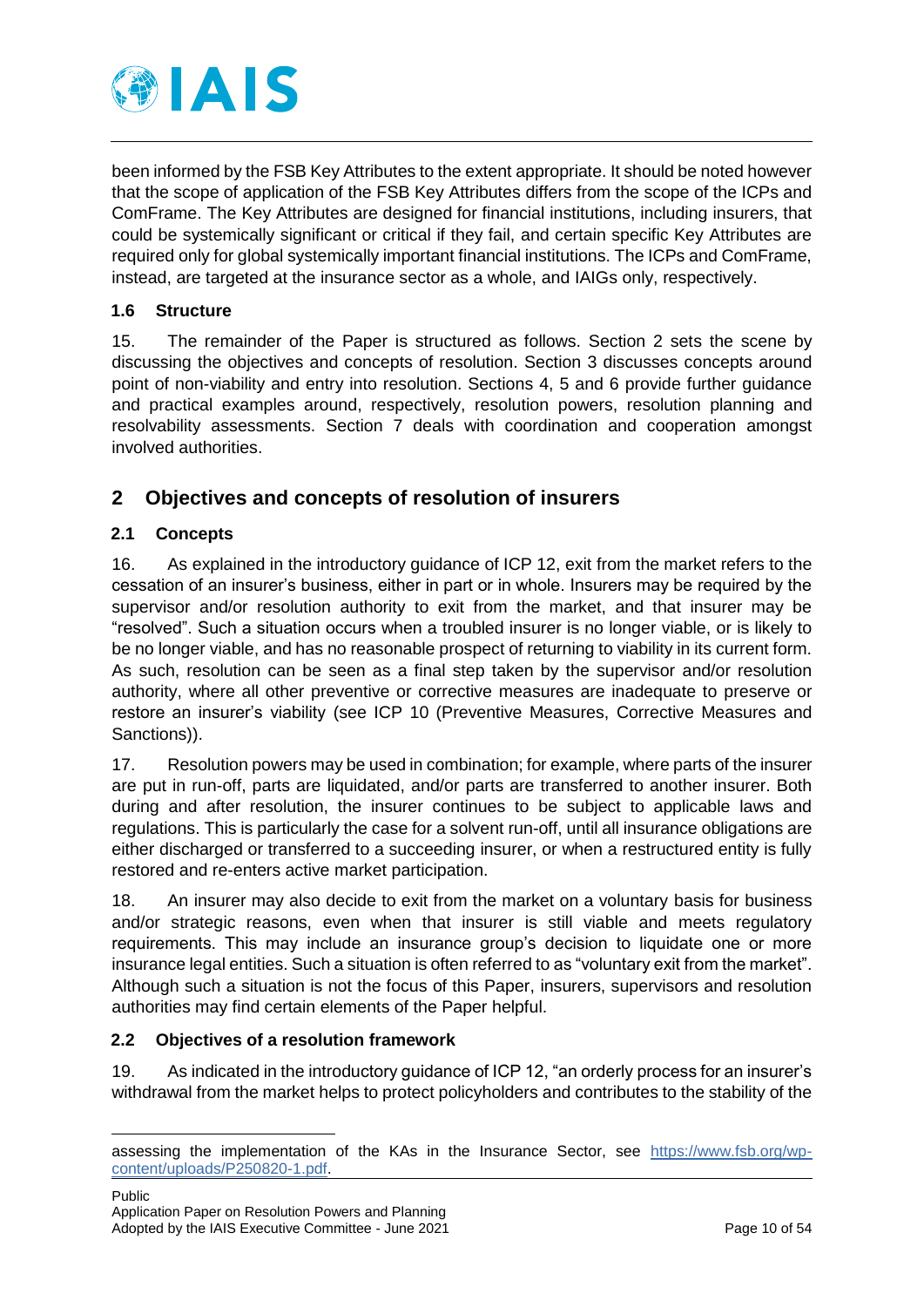

insurance market and the financial system". ICP 12 therefore requires jurisdictions to have a framework in place for the resolution of insurers which is provided for by legislation ("resolution framework"). A resolution framework may serve at least the following objectives: policyholder protection, contributing to financial stability and minimising the reliance on public funding. A jurisdiction may, at its discretion, choose to rank these resolution objectives.

20. The protection of policyholders is crucial, and legislation should support the objective of protecting policyholders. However, this does not mean that policyholders will be fully protected under all circumstances and does not exclude the possibility that some losses could be absorbed by policyholders, to the extent they are not covered by PPSs or other mechanisms. The legislation should provide a scheme for prioritising the payment of claims of policyholders and other creditors in liquidation (liquidation claims hierarchy). Resolution powers should be exercised in a way that respects the hierarchy of creditors' claims in liquidation. In a resolution action other than a liquidation, creditors should be entitled to compensation if they receive less than they would have received if the insurer was liquidated (ie the "no creditor worse off than in liquidation" (NCWOL) principle). The NCWOL principle may require funding to provide compensation to creditors so that they receive at least as much as they would have received in a liquidation.

21. From a financial stability perspective, a disorderly failure of an insurer that is systemically important may cause significant disruption to the financial system and the real economy. Systemic importance is not synonymous with size. For instance, a disorderly failure of a niche insurer that performs a specialised function to a segment of the economy may cause a sudden and significant withdrawal of insurance coverage that, at a minimum, would lead to increasing costs for those policyholders relying on these key services for their day-to-day business. Likewise, a disorderly simultaneous failure of various insurers that perform similar activities or have common exposures could, collectively, pose a risk to financial stability.<sup>8</sup> Having a resolution framework in place, and engaging in resolution planning for such insurers, should limit the risk of a disorderly failure and thus contribute to financial stability.

22. Finally, resolution should seek to minimise any reliance on public funding. An expectation that public funding will be available to remedy an insolvency may create a "moral hazard" and provide an incentive for an insurer to engage in risky behaviour. Furthermore, as provided in ICP 12, in principle, any public funding used for the resolution of the insurer should be recouped from the insurance sector in a transparent manner; such recouping strengthens market discipline and encourages players to act responsibly.

23. Based on the outcomes of the Member Survey, in most jurisdictions that have implemented a resolution framework, these serve a combination of objectives. Consistent with ICP 12, the protection of policyholders, contribution to financial stability and minimising reliance on public funding, are most commonly cited (see [Figure](#page-11-1) 1). Other cited objectives of resolution frameworks include: to ensure the continuity of critical operations; to reinforce market discipline; or to prevent large negative effects for society.

<sup>&</sup>lt;sup>8</sup> See section 1 of the IAIS Holistic Framework for the assessment and mitigation of systemic risk in the [insurance sector](https://www.iaisweb.org/page/supervisory-material/financial-stability/file/87109/holistic-framework-for-systemic-risk) for a detailed description of possible sources of systemic risk.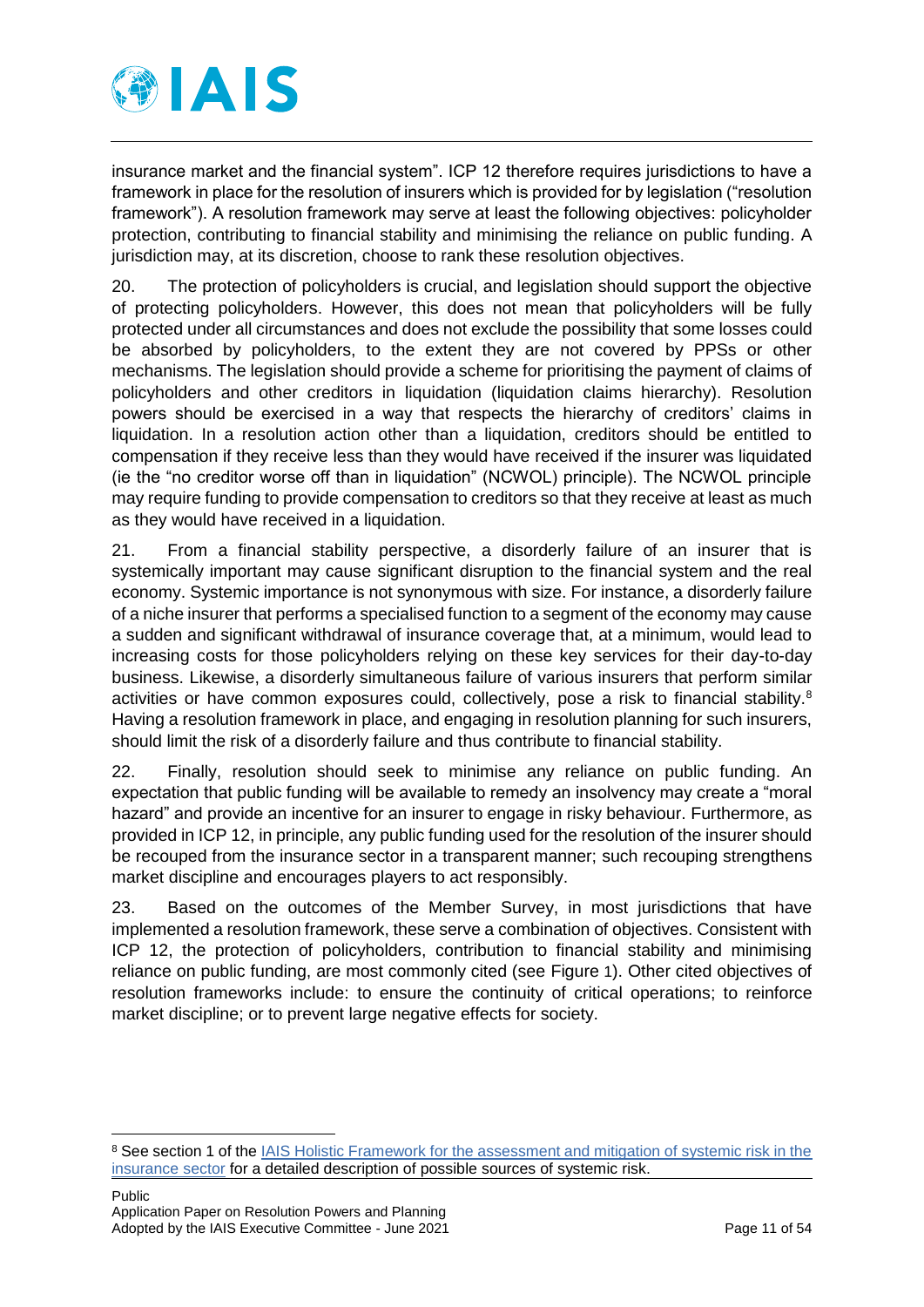

<span id="page-11-1"></span>

*Figure 1: Common objectives of a resolution framework*

*Source: IAIS Member Survey, 16 jurisdictions*

24. As noted in paragraph 5, the Paper and most of its concepts are relevant to both primary insurers and reinsurers. Nevertheless, some specific features of the business of reinsurance may need to be considered (see box 1).

### *Box 1: Considerations related to reinsurers*

<span id="page-11-0"></span>Specific features of the business of reinsurance that may need to be considered when exercising resolution powers and when planning for resolution,<sup>9</sup> include for instance:

- In the exercise of the resolution powers (section 4), the nature of the business and of the liabilities needs to be taken into account, particularly with respect to the power to restructure, write down or limit (re)insurance liabilities;
- In the resolution planning for reinsurers (section 5), more focus should be given to the potential impact of failures on other insurers and financial stability as a whole. To define the scope of resolution planning for reinsurers, supervisors and/or resolution authorities should evaluate the impact of the resolution actions on cedents, third parties and financial stability in general. For instance, it should be assessed whether identified resolution strategies would result in indirect losses for policyholders, contagion effect to other insurers, or a material adverse impact on economic activity. The latter could be caused by a disruption to the continuity of reinsurance cover and payments, a forced sale of distressed assets and/or by a lack of cedents' confidence; and
- In the resolvability assessment (section 6), supervisors and/or resolution authorities should also assess the concentration risk and to what extent the diversification in reinsurance is affected. The findings of the assessment should be taken into account when designing the resolution strategy.

<sup>&</sup>lt;sup>9</sup> The considerations listed are largely based on the EIOPA Opinion on the Review of Solvency II, "Background Analysis", Chapter 12, pages 635-637.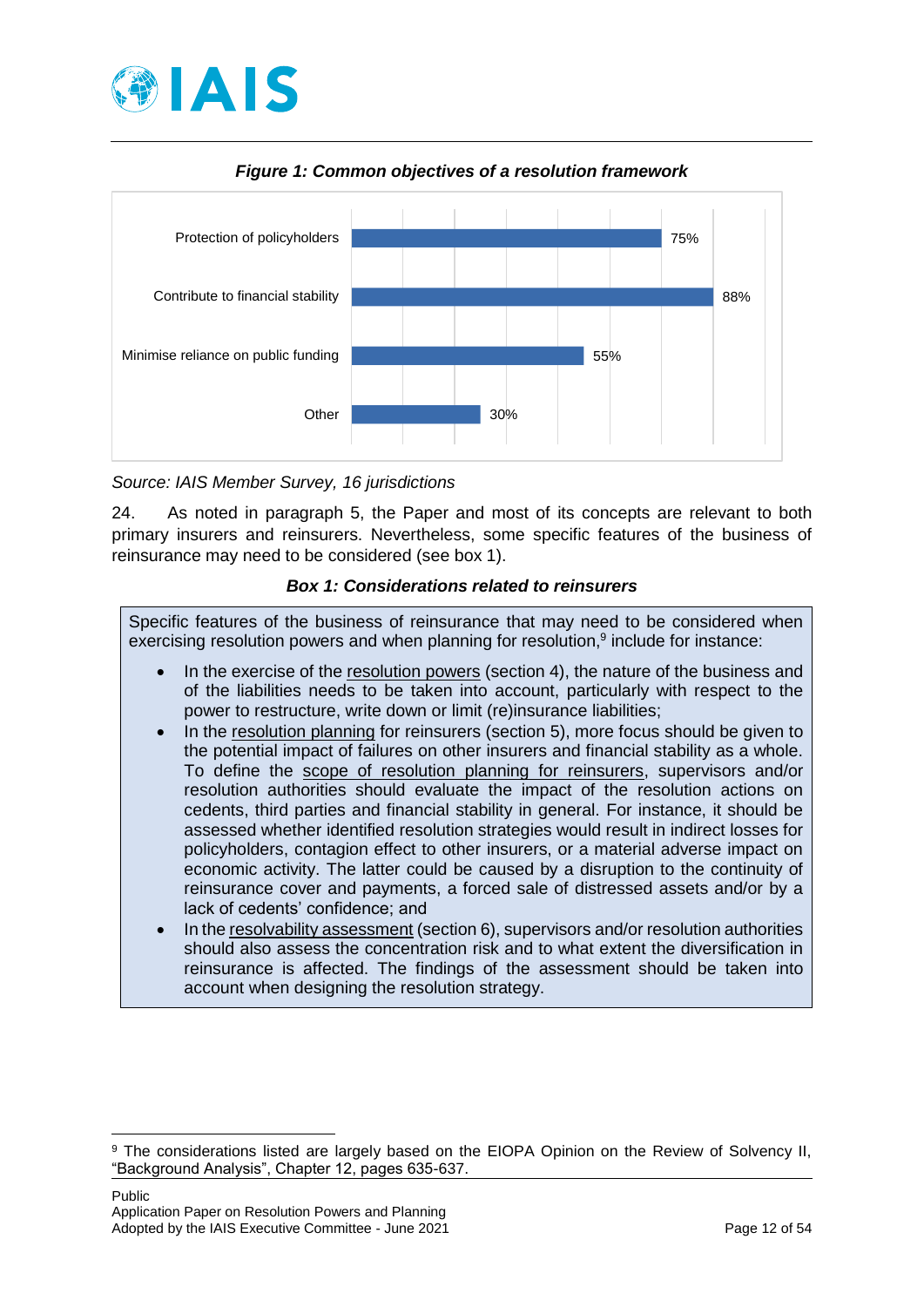

# <span id="page-12-0"></span>**3 Entry into resolution**

25. ICP 12 requires legislation to provide criteria for determining the circumstances in which the supervisor and/or resolution authority initiates resolution of an insurer ("entry into resolution"). Entry into resolution should be initiated when an insurer is no longer viable ("failing") or is likely to be no longer viable ("likely to fail") and has no reasonable prospect of recovering to viability. The resolution regime should have a forward-looking trigger that would provide for entry into resolution before an insurer is balance sheet insolvent (that is, the value of the assets of the insurer is less than the value of its liabilities) or is unable to pay its obligations as they come due.

26. An approach that looks to whether the insurer can run-off, or continue to run-off, could be more appropriate for the long-term nature of some insurance liabilities, as opposed to an approach that considers viability on a shorter timeframe. This would allow jurisdictions to enter a failing insurer into resolution before the insurer becomes balance-sheet insolvent.

27. There should be resolution conditions that need to be satisfied in order to justify initiating resolution. At a minimum, this should include the determination that the insurer is failing, or is likely to fail, and has no reasonable prospect of recovering to viability. For example, this includes situations where recovery is unlikely to be achievable within a reasonable timeframe. Jurisdictions should articulate clear standards or suitable indicators of non-viability in the assessment frameworks developed by their relevant authorities to guide decisions on whether an insurer meets the conditions for entry into resolution. Relevant authorities should assess such standards or indicators in the context of the actual circumstances pertaining to the specific situation being considered. To facilitate the resolution of IAIGs, it is recommended for involved supervisors to share information on, and where possible, coordinate, the applicable triggers for entry into resolution in their respective jurisdictions (see section 7).

28. [Box 2](#page-12-1) provides illustrative examples of possible resolution conditions in place in various jurisdictions, based on the Member Survey. Various approaches can be identified:

- The use of one, or more conditions: Most jurisdictions use a set of conditions, whereby in some jurisdictions resolution can only be initiated if all conditions are met, whereas other jurisdictions may have a more flexible approach; and
- The use of qualitative guidelines, the assessment of which entails a certain degree of judgement, or quantitative (financial) thresholds.

### *Box 2: Illustrative examples of resolution conditions*

<span id="page-12-1"></span>Conditions and considerations for determining whether an insurer is failing, or likely to fail, include the following:

- The relation between available capital resources against the required regulatory capital:
	- o Where a quantitative threshold is set, the exact level of this threshold ranges significantly between jurisdictions, with examples ranging between 70% and 150% of the prescribed capital requirement (PCR); or when the insurer is in breach of the minimum capital requirement (MCR) and there is no reasonable prospect of restoring compliance with MCR; or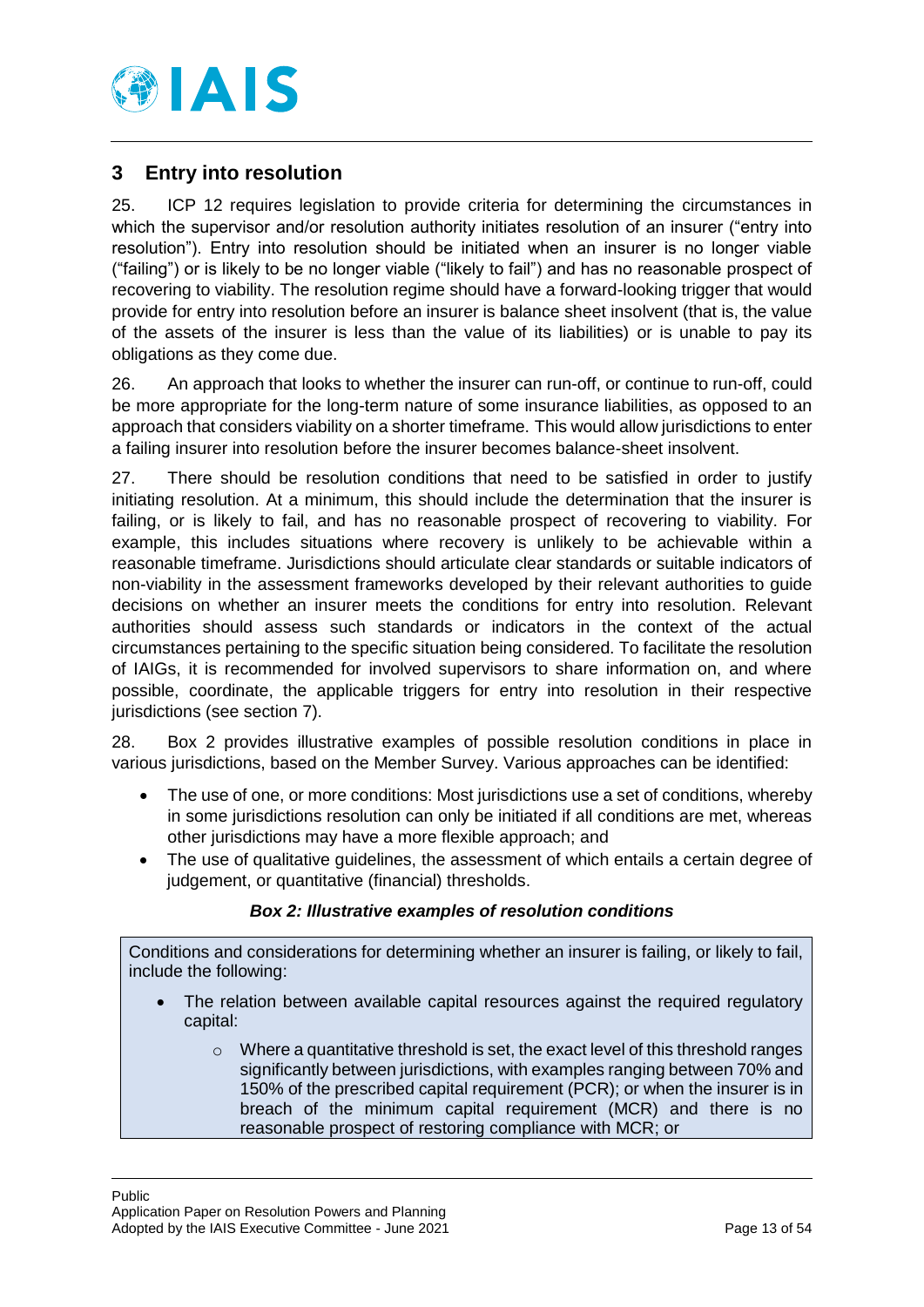

- o There could be two thresholds: a higher threshold which authorises the supervisor and/or resolution authority to take action and a lower threshold where action is required:
- If the insurer has exhausted all management actions, or remaining management actions are considered to be insufficient to provide a reasonable prospect of restoring the capital position and return to viability;
- If possible recovery measures have been exhausted either tried and failed or ruled out as implausible to return the undertaking to viability – or cannot be implemented in a timely manner;
- If the value of the assets of the insurer is less than the value of its liabilities ("balance-sheet insolvent"), or there are objective indications that this will be the case in the foreseeable future;
- If the insurer is, or is likely to be, unable to meet its debt obligations, or other liabilities as they fall due ("cash-flow insolvent");
- If the significant owner of the insurer is in financial difficulty and the insurer's financial condition is being significantly impacted with possible insolvency as a result;
- If the insurer does not operate in a manner that is consistent with regulatory requirements, for instance there are serious governance issues (including criminal activity or fraud), or risk management and control deficiencies that may significantly impact the financial position of the insurer;
- Continued deterioration in the insurer's financial condition. Erosion of available capital resources may be indicated, for instance, by an inability to comply with an order to increase capital, or by signs of increasing financial distress such as the need to trigger sales of illiquid assets; and
- Loss or likely loss of confidence in the insurer by the public, financial markets, policyholders, investors or creditors. This may be characterised by unusually high insurance policy surrenders, increased difficulty in obtaining or rolling over shortterm funding, a rapid rise in the market spread of its Credit Default Swaps, a material downgrade in its credit rating, or rapid and sustained decline in its share price or market activity.

# *Source: IAIS Member Survey*

29. Jurisdictions should consider internal governance arrangements for the decisionmaking processes for determining whether any of the resolution conditions are met. The resolution authority should consider the appropriate level of seniority required for the decision taker, whether it should be a single individual or a committee decision, the amount of supporting evidence provided, and timeframes between the decisions taken for each resolution condition.

30. Considerations should also be made to whether other relevant stakeholders should be consulted or informed for the resolution condition assessments, and whether a jointinstitutional decision could be required for specific conditions under all or some circumstances. At the same time, consideration should be made to the risk that any undue interference, delay or disclosure of information, could compromise the swift execution of resolution measures. Other relevant stakeholders could include the government's treasury function, the prudential and/or conduct supervisor (as appropriate and depending on the structure of regulatory and supervisory authorities in the jurisdiction), the PPS (if there is one) and the courts.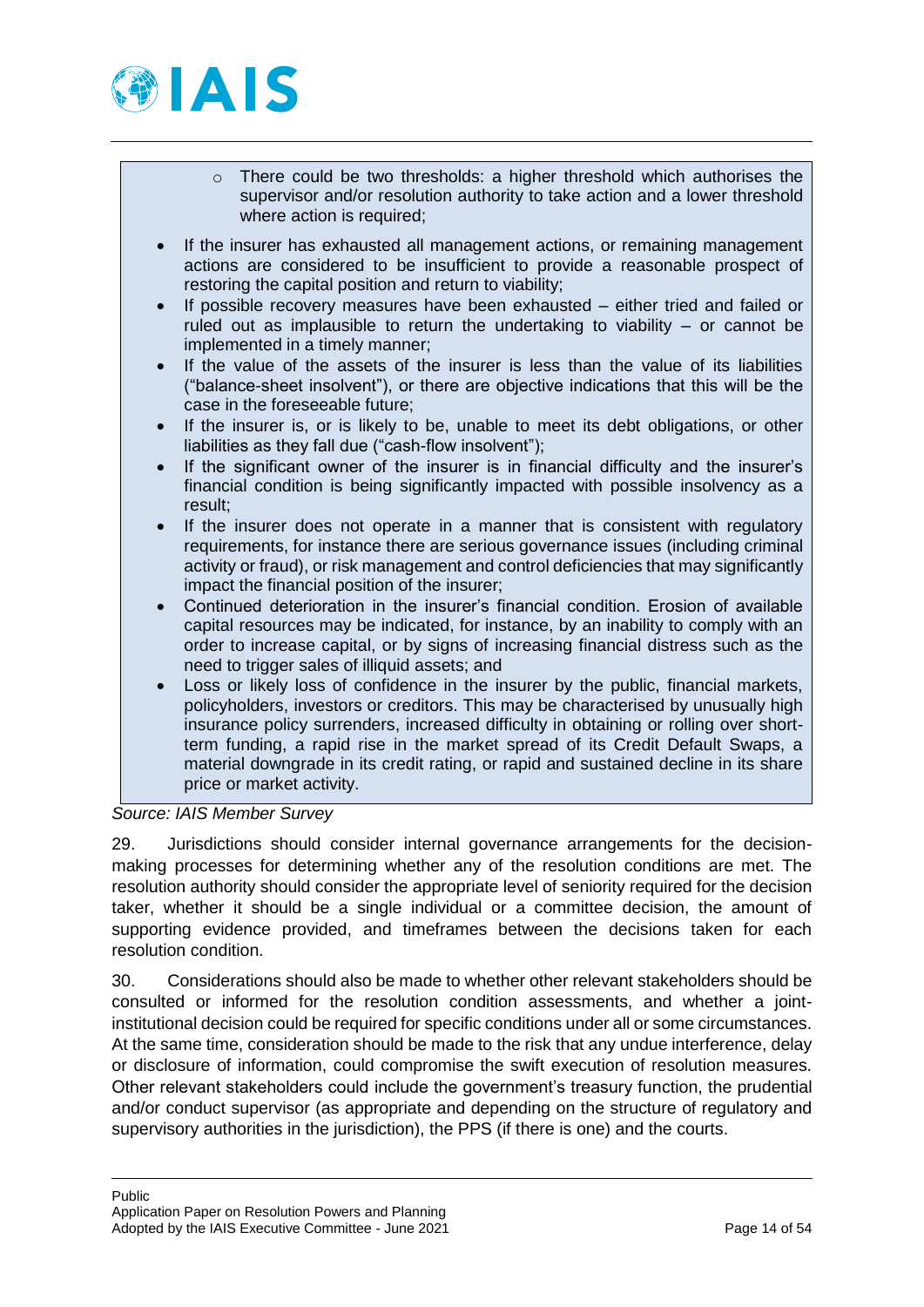

# <span id="page-14-0"></span>**4 Resolution powers**

31. ICP 12.7 and CF 12.7.a require "legislation to provide an appropriate range of powers to resolve insurers effectively, and for these powers to be exercised proportionately and with appropriate flexibility". This section provides guidance for using these resolution powers. Each of the resolution powers listed in ICP and ComFrame provide a description of its intended benefits and use and considerations in its application. As appropriate, it also discusses any specific considerations related to the resolution of an insurance group. The Annex provides examples of how resolution powers have been enacted in some jurisdictions.

32. As indicated in section 2.1, there are similarities between preventive and corrective measures (ICP 10) aimed "to prevent an insurer from being no longer viable, or likely to become no longer viable", and resolution powers, which are used only after an insurer has already passed the point of non-viability. Some of the resolution powers build on these preventive and corrective measures. The table below provides a list of powers in ICP 10 and ICP 12 that are similar or even identical. Those powers that are not listed in the table below are unique for resolution purposes.

| <b>Powers in ICP 10</b>                                                                                                                                                                                                                                                                                                                                               | <b>Powers in ICP 12 and ComFrame</b>                                                                                    |  |  |
|-----------------------------------------------------------------------------------------------------------------------------------------------------------------------------------------------------------------------------------------------------------------------------------------------------------------------------------------------------------------------|-------------------------------------------------------------------------------------------------------------------------|--|--|
| Prohibiting the insurer from issuing new<br>policies or new types of product<br>Withholding approval for new business<br>$\bullet$<br>activities or acquisitions<br>Suspending the licence of an insurer<br>٠                                                                                                                                                         | Withdraw licence to write new business<br>$\bullet$                                                                     |  |  |
| Restricting the transfer of assets<br>$\bullet$<br>Restricting purchase of an insurer's own<br>shares                                                                                                                                                                                                                                                                 | Prohibit transfer of assets<br>$\bullet$                                                                                |  |  |
| Restricting or suspending dividend or<br>$\bullet$<br>other payments to shareholders                                                                                                                                                                                                                                                                                  | Prohibit the payment of dividends to<br>$\bullet$<br>shareholders                                                       |  |  |
| Facilitating the transfer of obligations<br>$\bullet$<br>under the policies from a failing insurer<br>to another insurer that accepts this<br>transfer<br>Prohibiting the insurer from continuing a<br>business<br>relationship<br>with<br>an<br>other<br>intermediary<br>or<br>outsourced<br>provider, or requiring the terms of such<br>a relationship to be varied | transfer<br>Terminate,<br>continue,<br><b>or</b><br>$\bullet$<br>contracts                                              |  |  |
| Replacing or restricting the power and<br>of<br>role<br><b>Board</b><br>Members,<br>Senior<br>Management, Key Persons in Control<br>Functions if the supervisor has material<br>with<br>concerns<br>management<br>or<br>governance                                                                                                                                    | Retain,<br>replace<br><b>Board</b><br>remove,<br>or<br>$\bullet$<br>members,<br>senior<br>management,<br>key<br>persons |  |  |
| Temporarily delaying or suspending, in<br>whole or in part, the payments of the                                                                                                                                                                                                                                                                                       | moratoria<br>policyholder<br>Impose<br>on<br>$\bullet$<br>surrender rights, temporarily restricting                     |  |  |

*Table 3: Overview of similar powers discussed in ICP 10 and 12*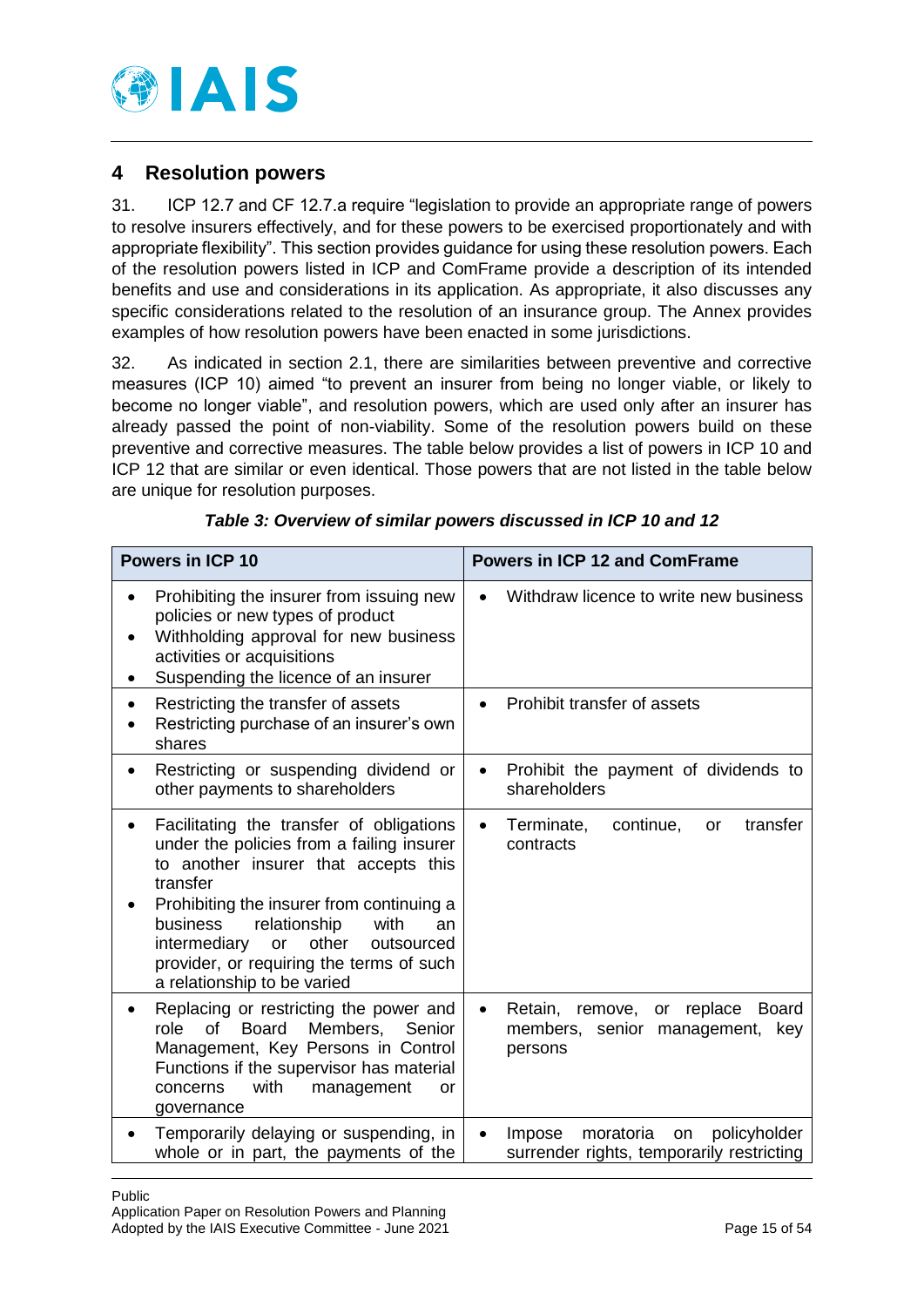

|           |  | redemption values on insurance         | or su |
|-----------|--|----------------------------------------|-------|
|           |  | liabilities or payments of advances on | withd |
| contracts |  |                                        |       |

uspending policyholders' rights to Iraw their insurance contracts

33. For the purpose of this Application Paper, the powers listed in ICP 12 and ComFrame have been grouped based on common characteristics to facilitate describing the powers and their benefits and uses. To avoid repetition, each power is listed only once, but many powers could fit within more than one category. As indicated in ICP 12, the list of resolution powers is not exhaustive and the resolution authority should have discretion to apply other available powers when developing and implementing its resolution strategy. Also, the powers in ICP 12.7.4 have the status of guidance (ie a recommendation), whereas the powers in CF 12.7.a have the status of a standard (ie a requirement). Therefore, for jurisdictions that have one or more IAIGs, all powers listed under CF 12.7.a are required to be available for IAIGs. For other jurisdictions (or for insurers that are not IAIGs), ICP 12.7 requires an appropriate range of powers, and ICP 12.7.4 recommends powers that should be available to the resolution authority. Finally, the order of presentation of the powers is not an indication of the sequence in which these powers could be exercised, or of their priority. With these disclaimers in mind, the powers have been grouped as follows:

- 1. Taking control
	- Take control and manage the insurer, or appoint an administrator or manager to do so;
	- Override rights of shareholders of the insurer; and
	- Retain, remove, or replace Board members, Senior Management, Key Persons
- 2. Prohibition of certain payments and transfers
	- Prohibit the payment of dividends to shareholders;
	- Prohibit the payment of variable remuneration; and
	- Prohibit the transfer of assets
- 3. Withdrawal of licence to write new business and placement into run-off
- 4. Restructuring mechanisms
	- Sell or transfer the shares of the insurer to a third party;
	- Restructure, limit or write down liabilities (including insurance liabilities), and allocate losses to creditors and policyholders;
	- Terminate, continue or transfer contracts, including insurance contracts;
	- Transfer or sell the whole or part of the assets and liabilities of the insurer to a solvent insurer or third party; and
	- Transfer any reinsurance associated with transferred insurance policies without the consent of the reinsurer
- 5. Suspension of Rights
	- Temporarily restrict or suspend the policyholders' rights of withdrawing their insurance contracts;
	- Stay rights of the reinsurers of the ceding insurer in resolution to terminate or not reinstate coverage relating to periods after the commencement of resolution; and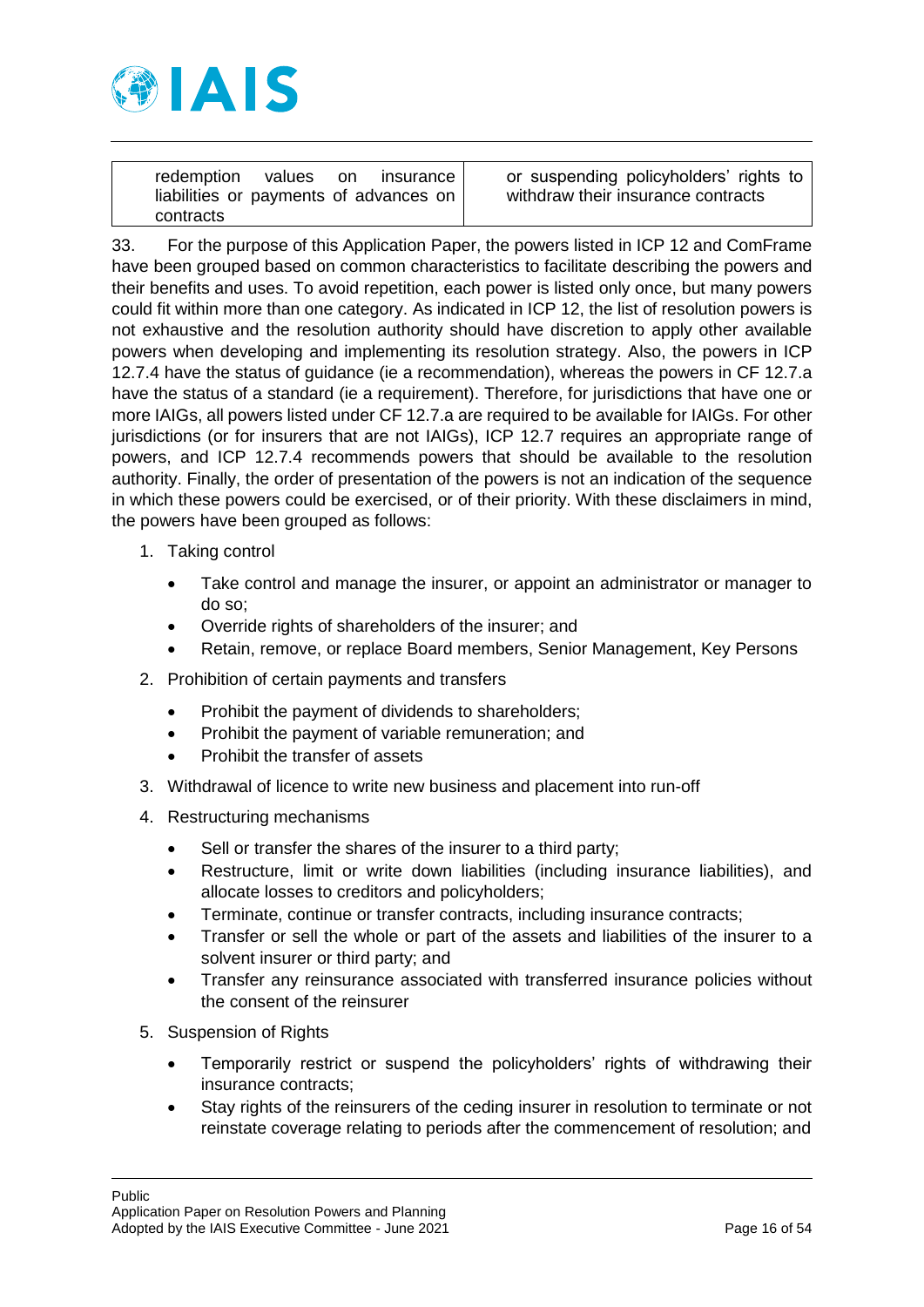

- Impose a temporary suspension of payments to unsecured creditors and a stay on creditor actions to attach assets or otherwise collect money or property from the insurer
- 6. Liquidation
- 7. Powers required in ComFrame
- Establish a bridge institution:
- Take steps to provide continuity of essential services and functions; and
- Impose a temporary stay on early termination rights in financial contracts (including derivatives and securities financing transactions).

### <span id="page-16-0"></span>**4.1 Taking control**

34. Taking control of the insurer is a critical step in the resolution process, as it is a prerequisite for exercising many of the other resolution powers. The resolution authority's powers should not require, or be contingent on, the cooperation of the insurer or its shareholders.

### Take control and manage the insurer, or appoint an administrator or manager to do so

35. With this power, the resolution authority takes control of the insurer in resolution in place of the insurers' Board and shareholders, to direct its activities so the insurer can continue to operate. This includes the management and disposal of the insurers' assets and liabilities. The resolution authority should have all of the powers of the insurer's Board and Senior Management, whose authority is suspended except as permitted by the resolution authority. The resolution authority should also have the power to manage or discharge employees.

36. The resolution authority can exercise its control of the insurer in resolution directly or through the appointment of one of more persons, including an administrator or manager. The role of such appointment is to facilitate and implement necessary measures to achieve the resolution objectives, at the direction of the resolution authority. The resolution authority, its administrator or manager, should have authority to obtain any other professional services. The compensation of an administrator, manager or others providing services would normally be paid by the insurer unless otherwise specified in the particular jurisdiction.

37. Finally, the resolution authority should be able to take control of all of the insurer's property and authorised to deal with its property.

#### Override rights of shareholders of the insurer

38. This power is necessary to implement other resolution powers. Whilst the insurer is in resolution, the voting rights attached to shares of the insurer are suspended. The resolution authority should be able to act in accordance with its resolution objectives without the need to obtain shareholder approval, so that the actions conducted by the resolution authority can be implemented in a timely manner, consistent with the parameters provided to it under that jurisdiction's resolution regime.

#### Retain, remove, or replace Board members, Senior Management, Key Persons

39. The aim of replacing key decision makers is to ensure effective management of the insurer during and post resolution.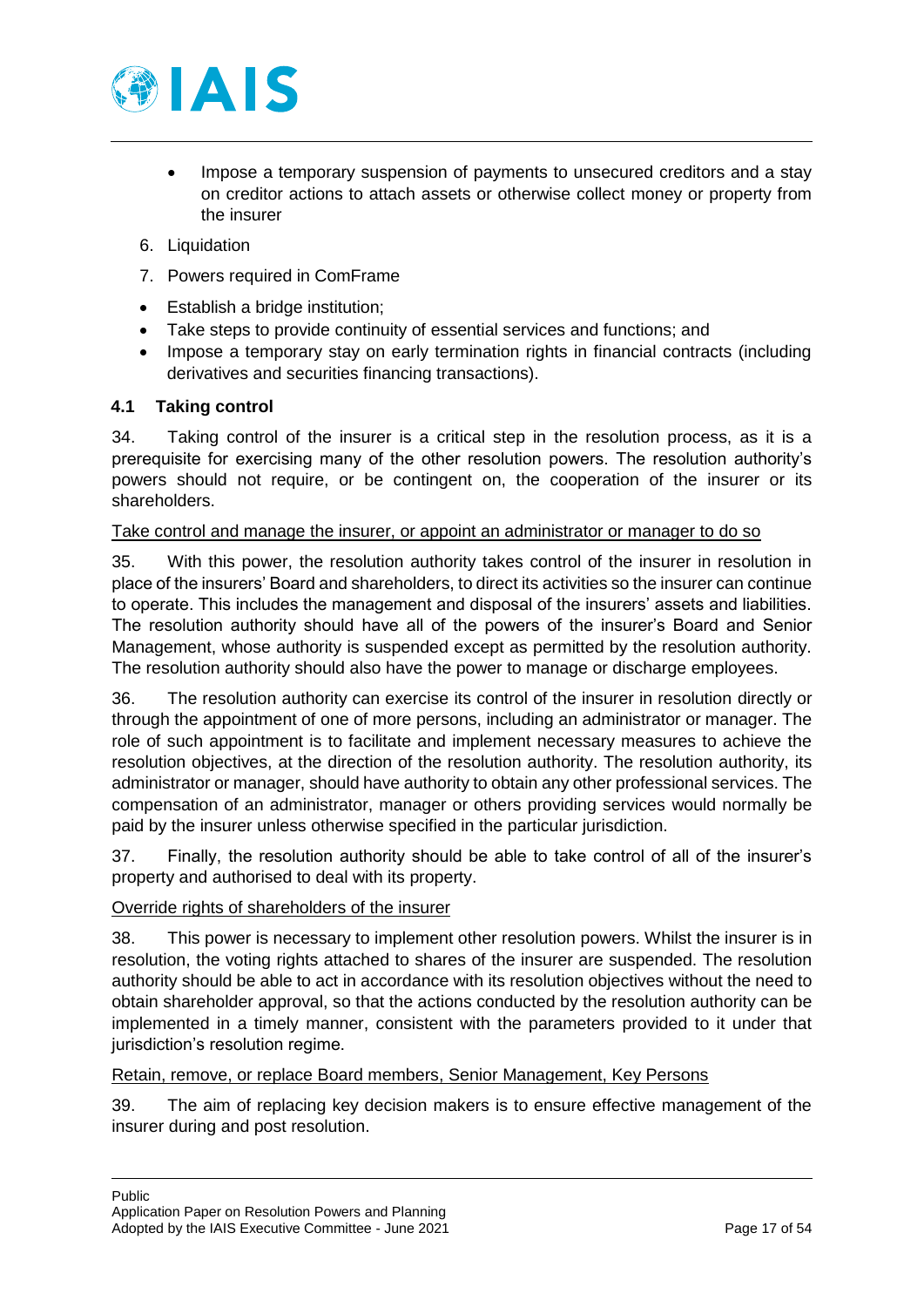

40. The supervisor should require Board Members, Senior Management and Key Persons in Control Functions of an insurer to be and remain suitable to fulfil their respective roles (see ICP 5 (Suitability of Persons)). This is also true in resolution. The resolution authority may consider senior key decision makers within the insurer to be unsuitable, and consequently may need to remove or replace them. The fact that an insurer enters a resolution phase may itself be an indication that some or all Board Members, Senior Management and/or Key Persons do not meet suitability requirements.

### <span id="page-17-0"></span>**4.2 Prohibition of certain payments and transfers**

41. The resolution authority should have the ability to prohibit dividends to shareholders, prohibit or claw-back the payment of variable remuneration to the insurer's management, and prohibit the transfer of certain assets without supervisory approval. These actions can help to prevent a withdrawal of assets that could hamper or undermine the effectiveness of the resolution action. A supervisor may also apply these powers prior to resolution (ie in recovery phase) to preserve, or improve the financial condition of the insurer.

42. These measures can limit or recoup payments from an insurer that could be used to absorb losses in resolution. Thus, in a resolution scenario, these powers generally aim to protect policyholders and other creditors as asset withdrawals could further worsen the financial position of the insurer. Powers to prevent the outflow of assets can help achieve the resolution objectives by preserving value in the insurer.

### Prohibit the payment of dividends to shareholders

43. The prohibition of dividend payments prevents cash outflow, which would lead to a further deterioration of the solvency position.

### *Group perspectives*

-

44. If only a part of an insurance group is failing, imposing restrictions on the whole group in group resolution would retain the liquidity which could be used for the resolution of the failing part.

45. According to the Member Survey, in some jurisdictions it may be legally difficult to prohibit dividend payments by the parent company if the parent company is not a regulated legal entity. This makes it essential to have the power to prohibit dividend payments by regulated legal entities into the head of the insurance group, and where appropriate and feasible, to negotiate legally binding commitments by the head of the insurance group.<sup>10</sup> In cases of significant amounts of intra-group transactions it can give rise to increased risks at both insurance legal entity level and group level. The impact of all such risks should be taken into account in the overall assessment by the resolution authority.

#### Prohibit the payment of variable remuneration

46. This power enables the resolution authority to prohibit the payment of variable remuneration to, and allow the recovery of monies from, Members of the Board, Senior Management, Key Persons in Control Functions and major risk-taking staff, including clawback of variable remuneration. In some jurisdictions, recovering monies from these persons may require a court order.

<sup>&</sup>lt;sup>10</sup> One such example can be found in the United Kingdom (see Annex).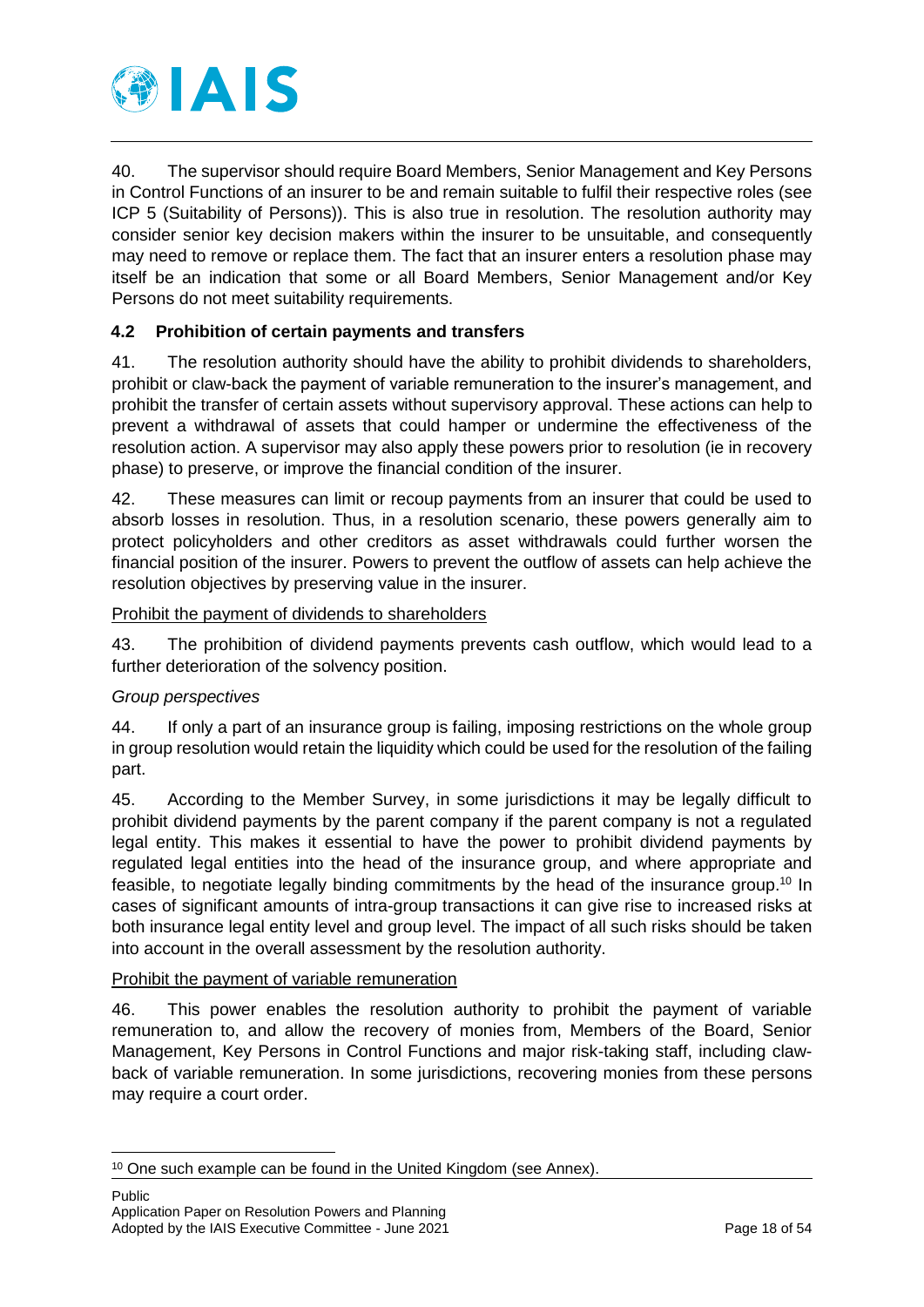

47. Legislation can specify the circumstances in which the resolution authority may prohibit or claw-back variable remuneration. Ideally, the resolution authority should have the discretion to decide when and how to exercise this right, as this flexibility will promote the objective of implementing resolution powers proportionately. The following examples illustrate some of the potential factors that the resolution authority could consider when deciding whether to prohibit or claw-back variable remuneration:

- The conduct or performance of the persons to whom payments are due, or were made;
- The amount of the payment relative to the person's salary or other compensation; and
- The impact of the aggregate payments on the financial condition of the insurer.

48. Codifying this power may be beneficial even in situations where an insurer is not yet in resolution. If an insurer experiences financial distress, the insurer's key decision makers are on notice that certain payments may be subject to claw-back if the insurer enters into resolution. Finally, the very presence of this power in legislation may encourage the insurer's key decision makers to avoid taking unacceptable risk, and hence may work as a preventive tool as well.

49. There may be limitations on the resolution authority's power to prohibit or claw-back payments. According to the Member Survey, in some jurisdictions labour legislation restricts the application of this power.

### Prohibit transfer of assets

50. This power is used to ensure the preservation of the insurer's assets to retain value in the insurer and can support orderly resolution powers (if these are eventually needed), by ensuring that management does not make undesirable or inconsistent transfers.

51. The prohibition of asset transfers should be applied selectively, as forbidding some transfers may be detrimental to policyholders. For example, if there are reinsurance agreements, a cessation of all payments to reinsurers could cause reinsurers not to pay claims to the ceding insurer, which could negatively impact the primary policyholders. Or, if payments are due within an insurance group, suspending these payments could unduly impact some policyholders. In such cases the resolution authority may restrict specific deals or types of transactions.

52. Depending on the resolution powers available and authorities involved, exercising this power may be complex. According to the Member Survey, in some jurisdictions the resolution powers are divided, with no single authority responsible for all resolution powers or all phases of resolution. In particular, resolution powers other than liquidation may be conducted by the resolution authority, while liquidation may be conducted by an insolvency administrator or liquidator in the same manner as non-insurance insolvencies. This can limit the resolution authority's ability to exercise its resolution powers. In some jurisdictions there may be no readily available powers for the supervisor acting as resolution authority to prohibit the insolvency administrator or liquidator from lawfully transferring assets pursuant to the domestic bankruptcy law if the licence of an insurer was withdrawn and it is no longer a supervised entity. According to ICP 12.8.2, in such cases legislation should either "require prior approval of the supervisor" or at least "require prior coordination with the supervisor". If these two requirements are not met, legislation "should provide that the supervisor may challenge the person's action". This situation illustrates the advantages of a comprehensive legislation governing insurance resolution, which can be tailored to comport with ICP 12.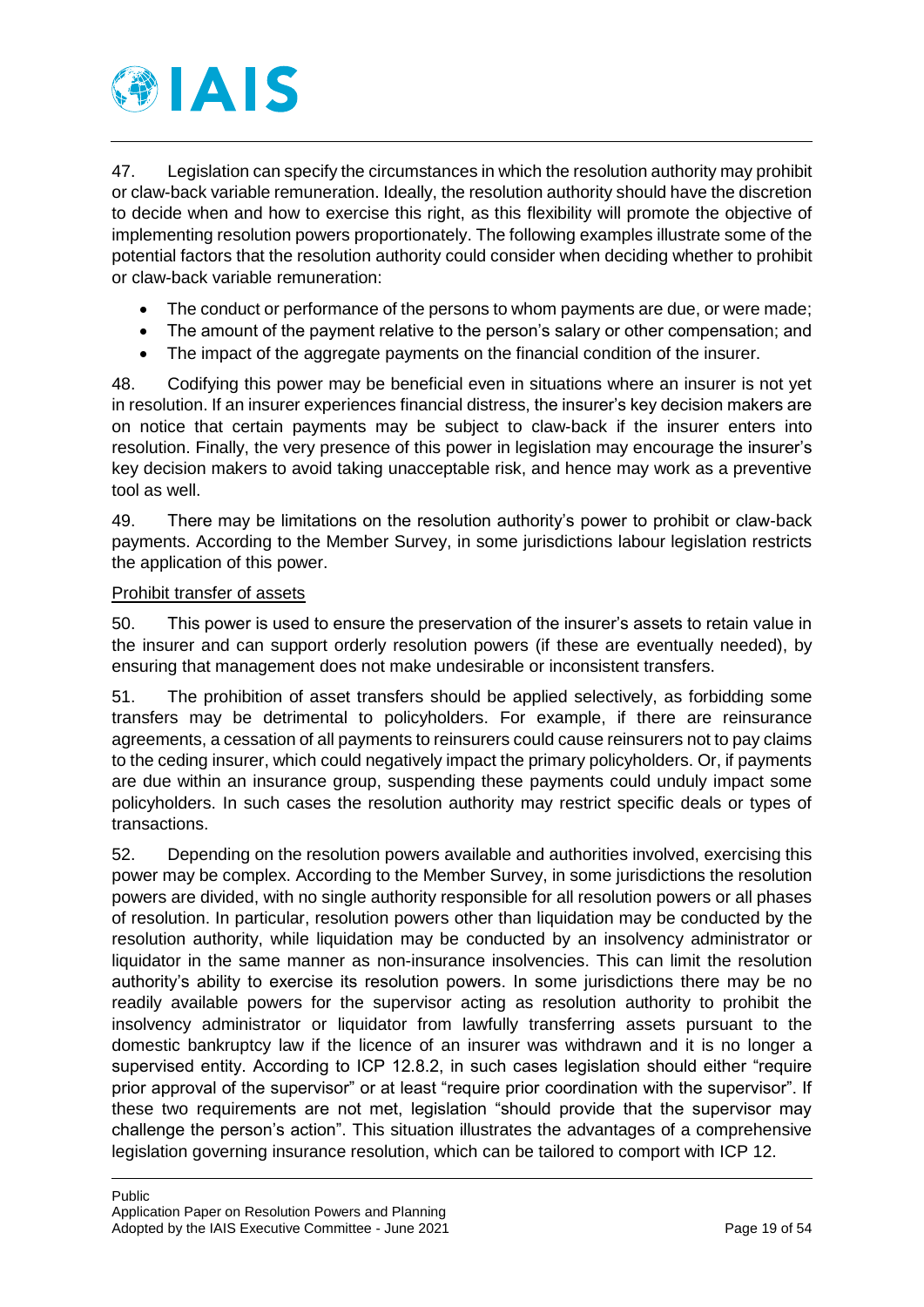

### *Group perspectives*

53. In the context of insurance groups, it may be useful to impose restrictions on asset transfers at the beginning of the resolution process as it may be difficult to reverse transfers retrospectively to recover assets once the legal entity in resolution has already transferred assets to another entity or group holding company. There may be further complexities to the reversal of a transfer if the original transfer was to a non-regulated entity or an entity that resides in another jurisdiction.

### <span id="page-19-0"></span>**4.3 Withdrawal of licence to write new business and run-off**

54. The withdrawal of the licence to write new business,<sup>11</sup> including an immediate freeze on the power of intermediaries to bind coverage, is a general (supervisory) power, which can be applied in a wide variety of circumstances, including in resolution. Without a licence to write new business, but with continuing obligations to the existing policyholders (and normally subject to on-going supervision by the relevant authority or authorities), the insurer would effectively be in run-off.

55. One of the purposes of this measure will be to prevent new policyholders from being exposed to certain risks associated with a failing insurer. It is also important for existing policyholders and other creditors to prevent the insurer from taking on additional risk (ie new policyholder liabilities) when it is under financial distress and is likely to fail.

56. This measure can also help to reduce operational costs, as that insurer would no longer require certain functions within its business. Costs can be reduced by reducing the headcount of staff or by cancelling or modifying outsourcing arrangements with third parties, especially in respect to product development, sales, advertising and related distribution. However, a withdrawal of the insurer's licence to write new business may have unintended consequences, which should be adequately considered prior to a decision to withdraw. For example, the withdrawal of the insurer's licence to write new business could have an adverse impact on the insurer's cashflow, which could cause subsequent liquidity issues. Additionally, regulatory intervention may adversely affect policyholders' perception of the robustness of the insurer, and, particularly for insurers with long-term products, this may incentivise some policyholders to surrender their policies or lapse on premium payments, which could lead to liquidity issues or the forced sale of assets below market price to meet those claims.

57. Both the intended and unintended consequences of withdrawing the licence to write new business should be evaluated appropriately given the relevant facts at the time.

58. Additionally, the withdrawal of the licence will, in many cases, be accompanied by additional measures, including restructuring mechanisms or a full or partial portfolio transfer. Additional measures intended to be implemented by the resolution authority should also be considered in its evaluation of whether to withdraw the insurer's license.

59. The withdrawal of the licence would enable a resolution exit strategy that contemplates the insurer's run-off. A run-off would provide continuity of cover to policyholders. Depending on the type of business, and on its solvency position, an insurer that is no longer licensed to write new business might remain permitted or obligated to continue renewing its in-force policies.

<sup>&</sup>lt;sup>11</sup> This may also be achieved through the supervisory power to suspend the licence, or restriction on writing new policies (see table 3).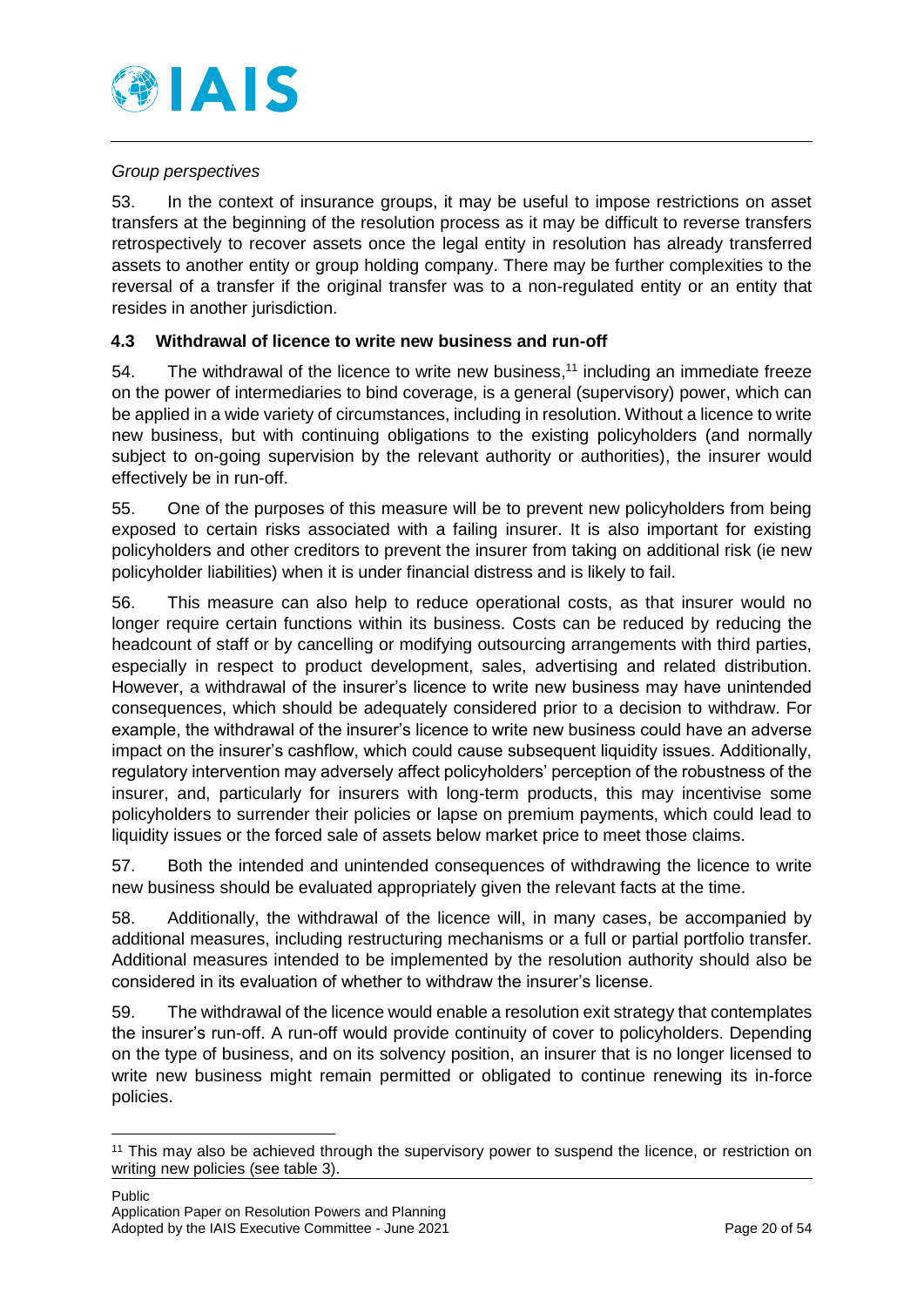

60. It is possible for an insurer to fail to meet its regulatory capital requirements, but still be sufficiently solvent to meet all its liabilities to the maturity of all policies of the portfolio in full. It would be prudent for the resolution authority to require the insurer to produce a solvent run-off plan and conduct actuarial and sensitivity analysis to that plan to receive sufficient assurance that the insurer can reasonably run-off its business to maturity. As the portfolio runs off over time the profitability of the insurer would decrease, but fixed costs (eg administration costs) would not decrease proportionately, and this could cause potential liquidity or solvency issues as the portfolio matures. As the run-off tails-off, there may be benefit in the transfer of the small, remaining portfolio to a private sector purchaser, or even to liquidating the insurer.

61. However, the withdrawal of the licence may not need to be permanent, and could just be temporary. For example, if the resolution strategy was to re-capitalise the insurer so that it meets its PCR, then there could be a reasonable rationale to justify reinstating the insurer's licence as part of the exit strategy for resolution. There would need to be consideration for policyholder protection and fair treatment of policyholder groups (ie policyholders at the point of resolution and future policyholders post-resolution), particularly if policyholder liabilities were written-down as part of a restructuring. This, of course, will depend heavily on the resolution strategy and relevant facts at the time.

### <span id="page-20-0"></span>**4.4 Restructuring mechanisms**

62. In some situations an insurer can be restructured, which can permit aspects of the business to be saved. Some measures can impact the rights of third parties. These actions, which are subject to the safeguards discussed in section [4.8,](#page-28-0) can include the following:

Restructure, limit or write down liabilities (including insurance liabilities), and allocate losses to creditors and policyholders (where applicable and in a manner consistent with the liquidation claims hierarchy and jurisdiction's legal framework)

63. The FSB Key Attributes provide a list of resolution powers that fit well under restructuring mechanisms, and which the resolution authority should have at its disposal to absorb losses and achieve the resolution objectives:<sup>12</sup>

- Write down equity and cancel shares or other instruments of ownership of the insurer;
- Write down unsecured creditor claims:
- Exchange all or parts of unsecured creditor claims, or convert them into equity or other instruments of ownership of the insurer, any successor in resolution (such as a bridge institution to which part or all of the business of the failed insurer is transferred) or the parent company within that jurisdiction;
- Override pre-emption rights of existing shareholders of the insurer;
- Issue new equity or other instruments of ownership;
- Issue warrants to equity holders or subordinated (and if appropriate senior) debt holders whose claims have been subject to bail-in<sup>13</sup> (to enable adjustment of the distribution of shares based on a further valuation at a later stage); and

<sup>-</sup><sup>12</sup> See paragraph EC 3.11 and EC 3.13 of the FSB KAAM for the Insurance Sector.

<sup>&</sup>lt;sup>13</sup> Bail-in, as defined by the FSB, are restructuring mechanisms that enable loss absorption and the recapitalisation of an insurer in resolution or the effective capitalisation of a bridge institution through the cancellation, write-down or termination of equity, debt instruments and other senior or subordinated unsecured liabilities of the insurer in resolution, and the conversion or exchange of all or part of such instruments or liabilities (or claims on the insurer) into or for equity in or other ownership instruments issued by that insurer, a successor (including a bridge institution) or a parent company of that insurer.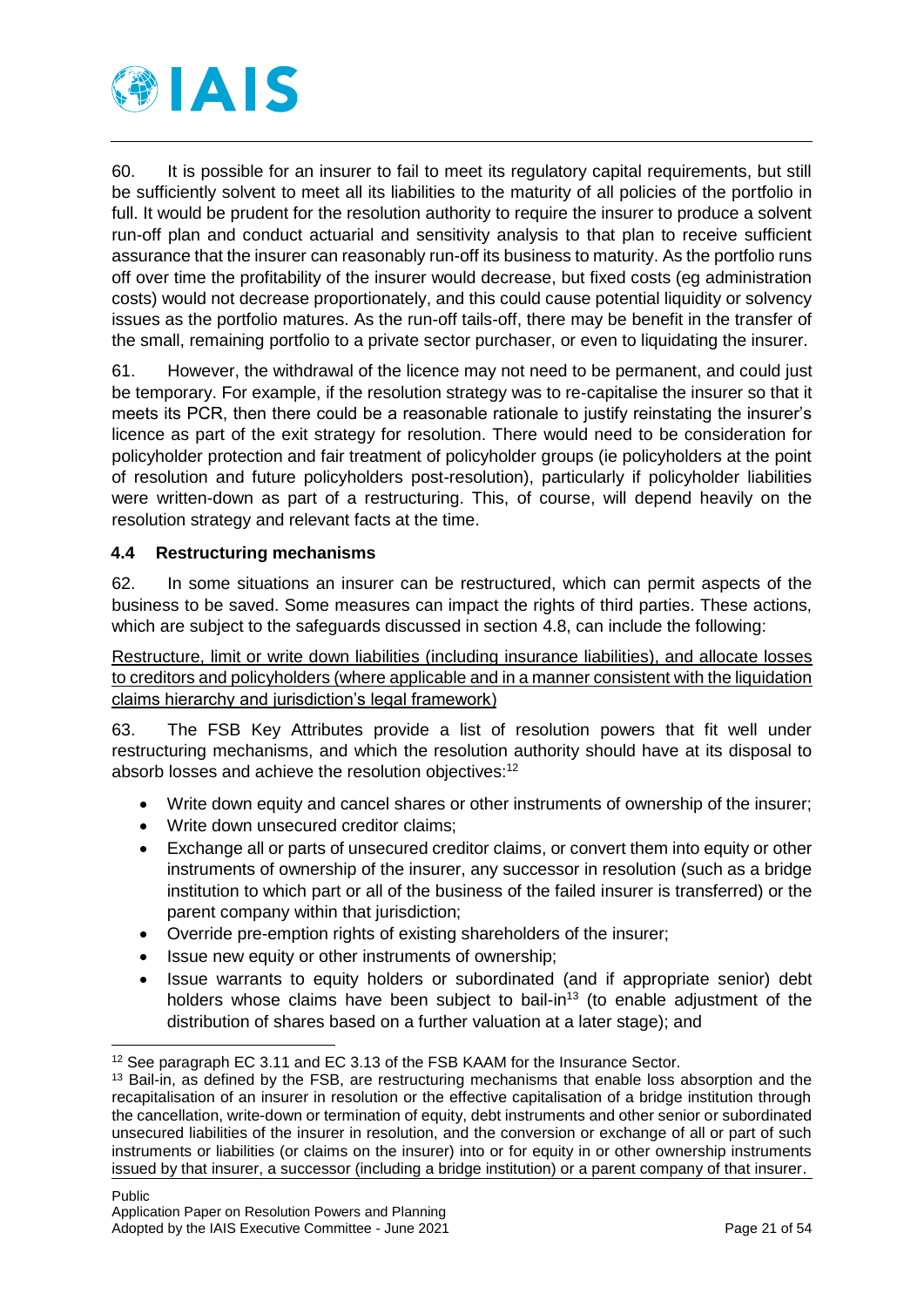

Restructure insurance liabilities (whether currently due and payable or contingent).

64. The primary objective of using a write-down tool is to absorb losses by reducing the value of a failing insurer's liabilities. When possible, this may enable the insurer to restore its viability such that it can continue to operate following the write-down. Also, it may be used to enable other resolution actions which would not have been feasible without a write-down, including run-off or portfolio transfer. For example, a restructuring of insurance liabilities may be needed in order for the portfolio to be transferred to a private sector purchaser. That may be in the interest of the policyholders as the policies are continued, even though the insurer does not continue to exist.

65. In using the write-down tool, the resolution authority should remain mindful of the NCWOL principle. The higher a claim stands in the liquidation claims hierarchy, the more likely it will be that the NCWOL principle will constrain the options for writing down that claim. Given the high priority of policyholder claims relative to other creditors, this is of particular relevance for policyholder liabilities, whereby a write-down would be limited to scenarios where the affected policyholders do not receive less than they would have in liquidation (see ICP 12.9). If a PPS is available to pay claims in a liquidation, the NCWOL analysis should consider the protection provided by the PPS to policyholders, as well as the impact of the write down on any policyholders whose claims are not covered by the PPS in whole or in part.

66. The resolution authority will need to assess the level of solvency required to gain sufficient comfort of the insurer's financial position post-write-down. This could be determined ex-ante (for example, the insurer could be required to meet a predetermined percentage of its PCR) or determined on a case-by-case basis (for example, taking into consideration the insurer's size, business model, nature of policyholder liabilities or the resolution strategy: eg, do the authorities intend to allow the insurer to continue to sell new business or put the insurer into run-off?).

67. The resolution authority may want to consider whether policyholder premiums should be adjusted post-write-down to reflect the write-down of their liabilities.. The resolution authority would need to be mindful of the NCWOL principle when making this consideration.

68. Jurisdictions that have a PPS may want to consider providing a legal right to the PPS to be subrogated to (the claims of insured policyholders in the liquidation of the insurer (ie, have the same right that the policyholder would have had to make a claim), up to the total amount the PPS made in payments to protected policyholders.

69. A write down will necessarily be based on the projected performance of the insurer's business over the course of the run-off. If the performance exceeds these assumptions, there may be more funds available than anticipated. If this occurs, the resolution authority may consider a mechanism to distribute any surplus funds by a "write-up" that reduces the severity of the write-down. This could be implemented by a distribution of the surplus in accordance with the liquidation claims hierarchy. The resolution authority could make a series of periodic distributions that are recalibrated over the run-off, as experience replaces assumptions. The pro rata payments would compensate policyholders (and potentially other creditors) for the amounts they were owed that were written-down. This could be applied retrospectively (ie on claims that were previously written-down) and prospectively, consistent with the jurisdiction's legal framework. If policyholders receive the full amount of their claim, any remaining surplus would be distributed to other creditors in accordance with the liquidation claims hierarchy.

Terminate, continue or transfer contracts, including insurance contracts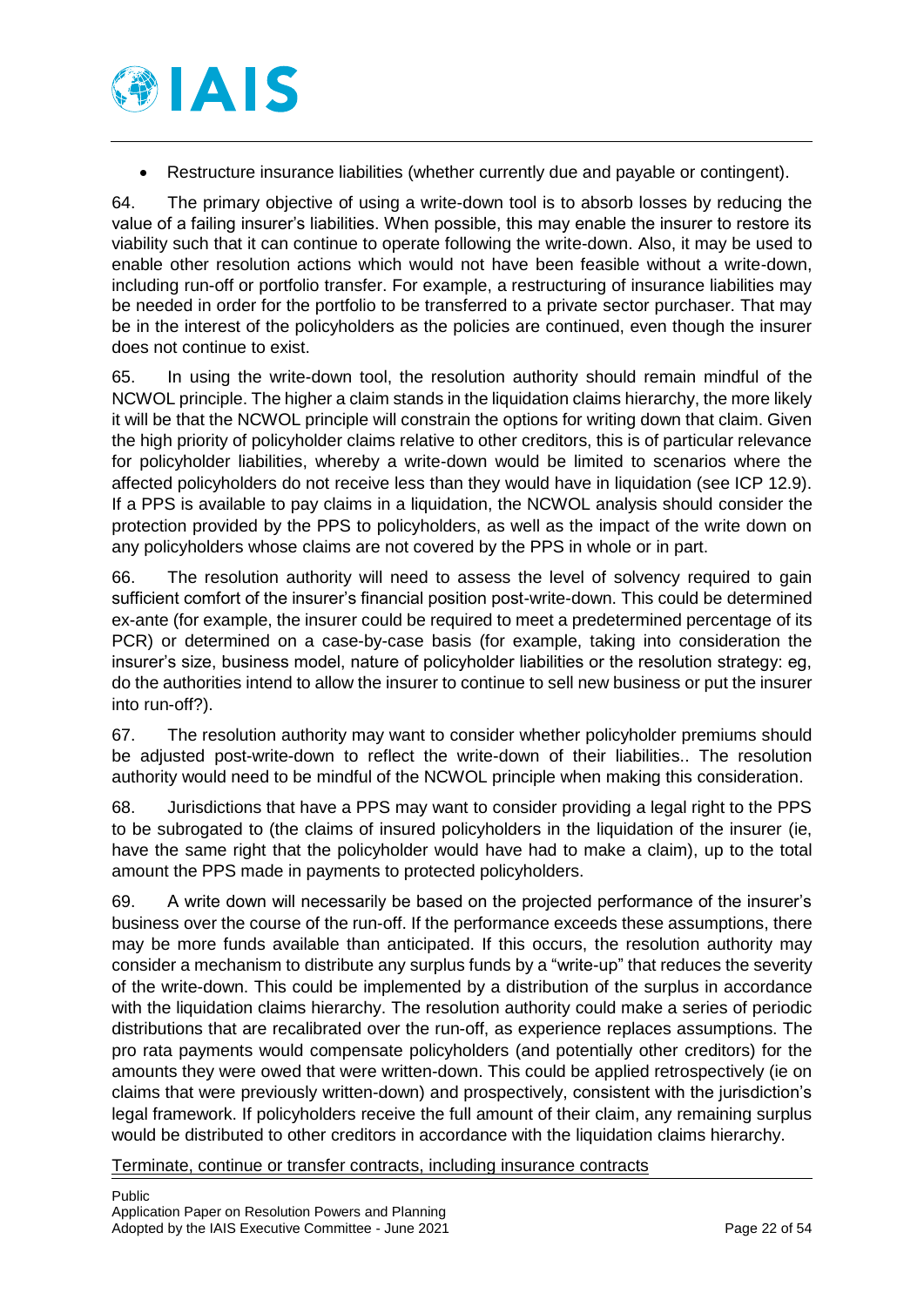

70. This power facilitates and supplements internal restructuring by enabling the resolution authority to move ownership of contracts to third parties or across legal entities within the same group. This could include intra-group services contracts, intra-group financial contracts and policyholder liabilities. The restructuring of policyholder liabilities via intra-group transfers could be beneficial, for example, to restructure the insurance legal entity in resolution so that it is more attractive to a private sector purchaser.

Sell or transfer the shares of the insurer to a third party and transfer or sell the whole or part of the assets and liabilities of the insurer to a solvent insurer or third party

*71.* In some circumstances, an insurer might not be viable on its own, but could still be a profitable component of a larger enterprise with the necessary expertise or complementary business units. Even if its profitability is uncertain, a buyer with enough loss-absorbing capacity might assess that the potential rewards outweigh potential risks. In such a situation, viability can be restored by selling the insurer to a third party that is willing to recapitalise it adequately.

72. However, there may be challenges in finding a willing buyer of shares in a failed insurer (ie an acquirer of the entire business, including the totality of its liabilities). Instead of selling or transferring the shares of the failed insurer, a transfer to a private sector purchaser may be more easily achieved by transfer of some of its assets and liabilities.

73. Some of the factors that will affect the feasibility of finding a prospective purchaser for all or portions of the insurer include:

- The size of the failing insurer compared to the overall market:
- The product types the insurer underwrites and the size of the relative product type books;
- Whether there are any issues with the treatment of policyholders that may complicate a transfer (for example, if policies had specific clauses, such as guarantees backed by the insurer's holding company on default of the insurer which would fall away once the transfer completes);
- The financial position of the failing insurer at the point the assessment is made (for example, if there were sufficient assets to at least meet the Current Estimate of Liabilities,<sup>14</sup> then it would be easier to find a prospective purchaser);
- Market capacity/appetite to take on a (large) book(s) of business (this would depend on market conditions and the financial position of competitors at the point of the assessment);
- The timeframe that the resolution authority assesses a property transfer would need to be completed by; and
- The impact on diversification at the level of the third party.

74. A transfer could be made more viable if the insurer's larger books of business were split into multiple tranches, with different tranches potentially relating to different products or risk profiles. The resolution authority could breakdown the portfolio so that individual books of business were of a quantum that could be taken on by another insurer. How the liabilities could be split up would be situation and fact dependent, although resolution planning would provide

<sup>14</sup> See ICP 14.7.4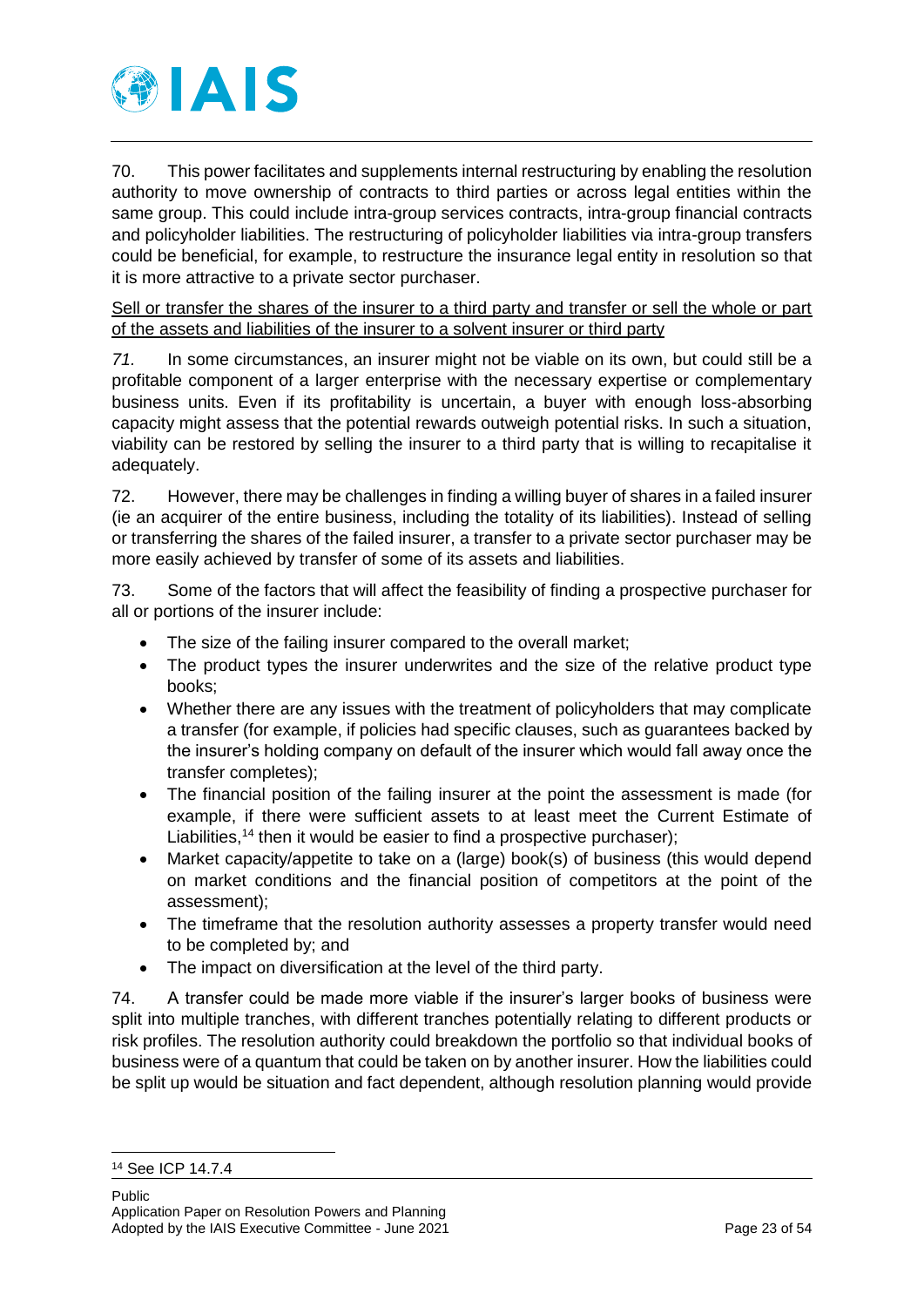

the means to identify potential ways the failing insurer's liabilities could be split so that they could be transferred.

### Transfer any reinsurance associated with transferred insurance policies without the consent of the reinsurer

75. This power may be required in circumstances where the resolution authority intends to transfer, in whole or in part, assets and liabilities of the insurer to a solvent insurer or third party, where insurance policies are, prior to the transfer, covered, in whole or in part, by reinsurance. This power provides the resolution authority with the ability to transfer insurance policies without changing the portfolio's risk profile and associated capital requirements by retaining the economic benefit provided by the reinsurance.

76. The reinsurance associated with the transferred insurance policies will have a direct impact on the portfolio's exposure to the total value of potential claims and therefore will also have a direct impact on the amount of capital required to back those policies for the acquiring insurer to meet its PCR post-transfer. In absence of the pre-existing reinsurance there may be insufficient assets to back the insurance policies, or the portfolio may become less commercially attractive, which would likely create difficulties in finding a willing third party to purchase the insurance contracts as part of a transfer.

### <span id="page-23-0"></span>**4.5 Suspension of rights**

### Temporarily restrict or suspend the policyholders' rights of withdrawing from their insurance contracts

77. A moratorium on policyholder surrender rights, for a defined, limited period of time, would provide that any notice given by a policyholder to withdraw funds or to surrender their policy is either of no effect or deferred. It could thereby provide financial stability to the insurer, for example, preventing the risk of mass lapse for the duration of the moratorium. In certain circumstances, it would also provide stability and time to better allow for valuation (for example, to prepare for a portfolio transfer) and implementation of restructuring or a writedown tool. Such a moratorium also ensures even treatment of policyholders, avoiding a "race to surrender", which could have an adverse financial impact on the remaining policyholders.

78. The legislation should provide for the scope of the moratorium to be as broad as necessary, so that all policyholders (whether protected or unprotected by a PPS) could be in scope when appropriate. When exercising the power, the resolution authority should then have the flexibility to determine which policyholders would fall into scope of the moratorium on a case-by-case basis. For example, there may be a rationale to exclude annuitants from a moratorium.

79. The population of policyholders to which the moratorium might apply in a specific resolution may be driven by policy type and whether they are being transferred (in addition to the general purpose of the moratorium).

80. Insurance policy lapses or the exercise of surrender rights differs from the withdrawal of sight deposits in the banking context. Depositors have an immediate right to withdraw from a bank. For a policyholder to exercise surrender rights, a surrender request must be submitted and there is generally a contractual window of time for the insurer to actually effectuate the payment.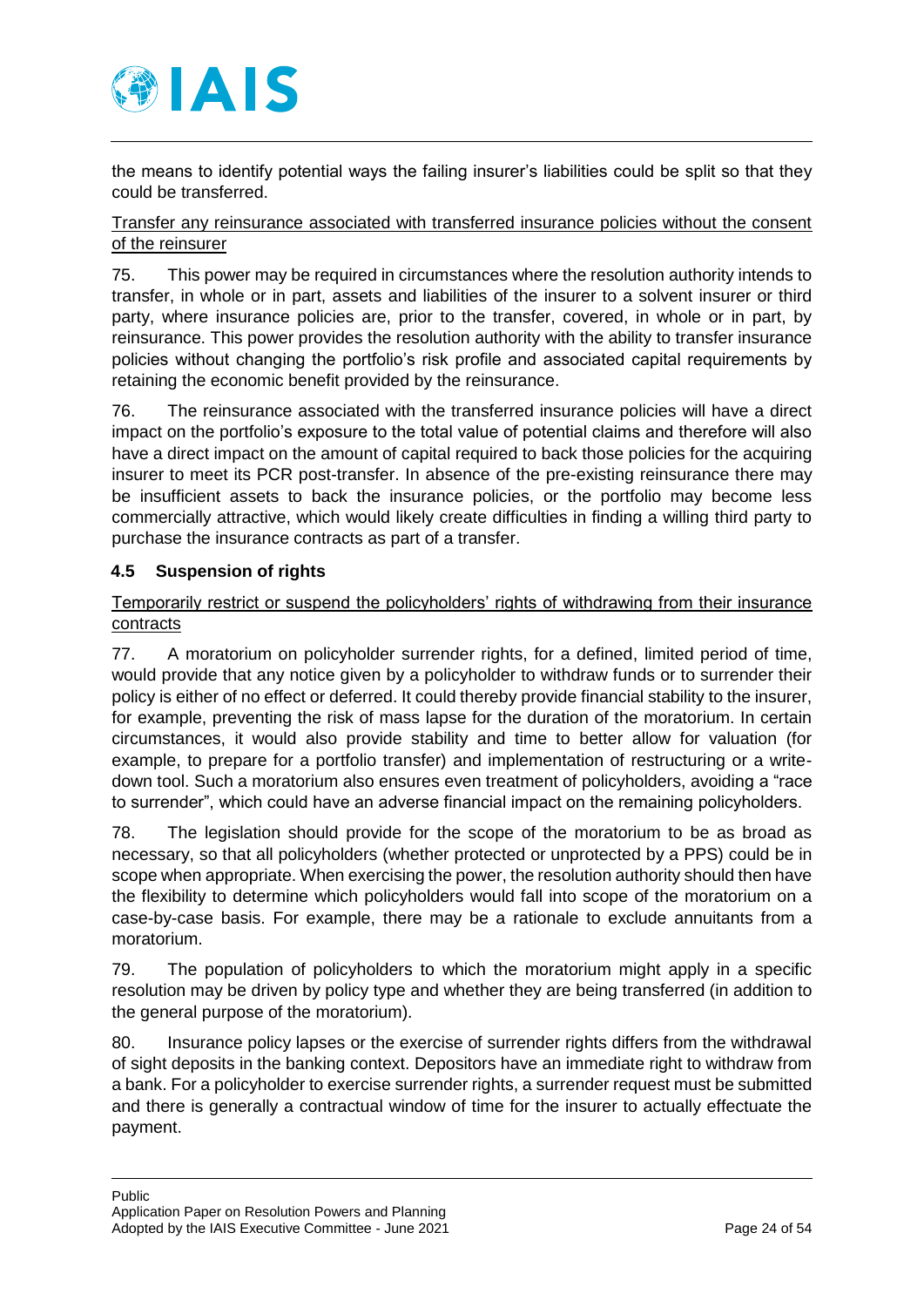

Impose a temporary suspension of payments to unsecured creditors and a stay on creditor actions to attach assets or otherwise collect money or property from the insurer

81. Actions by unsecured creditors to attach or sequester the insurer's assets can result in uneven treatment of creditors, and hinder efforts to resolve an insurer. If an action to seize assets is successful, it can result in a full payment of a creditor's claim that would result in reduced payments to other claims —including policyholder claims. A statutory or judicial stay on creditor actions can thus prevent a "race to payment", and preserve assets so that all creditors, depending on their ranking, are evenly treated.

82. Although not explicitly listed as a power in ICP 12, in the case of a write-down tool, a moratorium on payments to policyholders would provide breathing room to temporarily pause payments of claims to apply the write-down of the policy value, and then make payments at the reduced rate. This temporarily avoids paying policyholders who are due to be writtendown, but without giving cause of action for any consequential losses arising from delayed payments that have fallen due. In the case where the moratorium would suspend payments to policyholders, there would need to be an explicit power accompanied by provision that the insurer would not be in breach of its contractual obligations for the duration of the moratorium.

Stay rights of the reinsurers of the ceding insurer in resolution to terminate or not reinstate coverage relating to periods after the commencement of resolution

83. The purpose of placing a stay on the termination rights of reinsurance contacts is to prevent reinsurance counterparties from terminating their contracts on the sole ground of the insurer's entry into resolution. Operation of the stay may depend on whether the insurer is still performing its substantive obligations towards the reinsurer. If the substantive obligations are still being performed, there should be no loss in respect to damages that the counterparty could claim. If the insurer in resolution defaults in performance of any of its substantive obligations under the reinsurance contract following the expiry of the stay, any applicable early termination rights will be exercisable.

84. This power should not be construed as constituting forced continuation of reinsurance beyond the stipulations of the reinsurance contract. For example, it is not envisaged for resolution authorities to compel reinsurers to keep a reinsurance contract in force beyond the original duration or date of maturity or to require reinsurers to continue renewable contracts where the reinsurer has the right not to renew the contract at the end of the term of the current insured period.

## <span id="page-24-0"></span>**4.6 Liquidation**

85. Unlike other resolution powers, which may aim to stabilise or restructure an insurer, in a liquidation, the insurer's policies are often rapidly cancelled or transferred, its assets are sold and converted to cash, its funds are distributed, and its corporate existence is terminated. Liquidation is typically sought only after other efforts to rehabilitate an insurer are not successful, or when it appears that alternatives would be futile. Liquidation can be used in conjunction with other resolution powers.

86. Most or all jurisdictions have a process for liquidating an insurer. Some jurisdictions have specialised liquidation schemes for insurers (or for financial institutions), while others may use the liquidation process available for general corporations. ICP 12 provides standards and guidance that specifically apply to liquidation of insurers: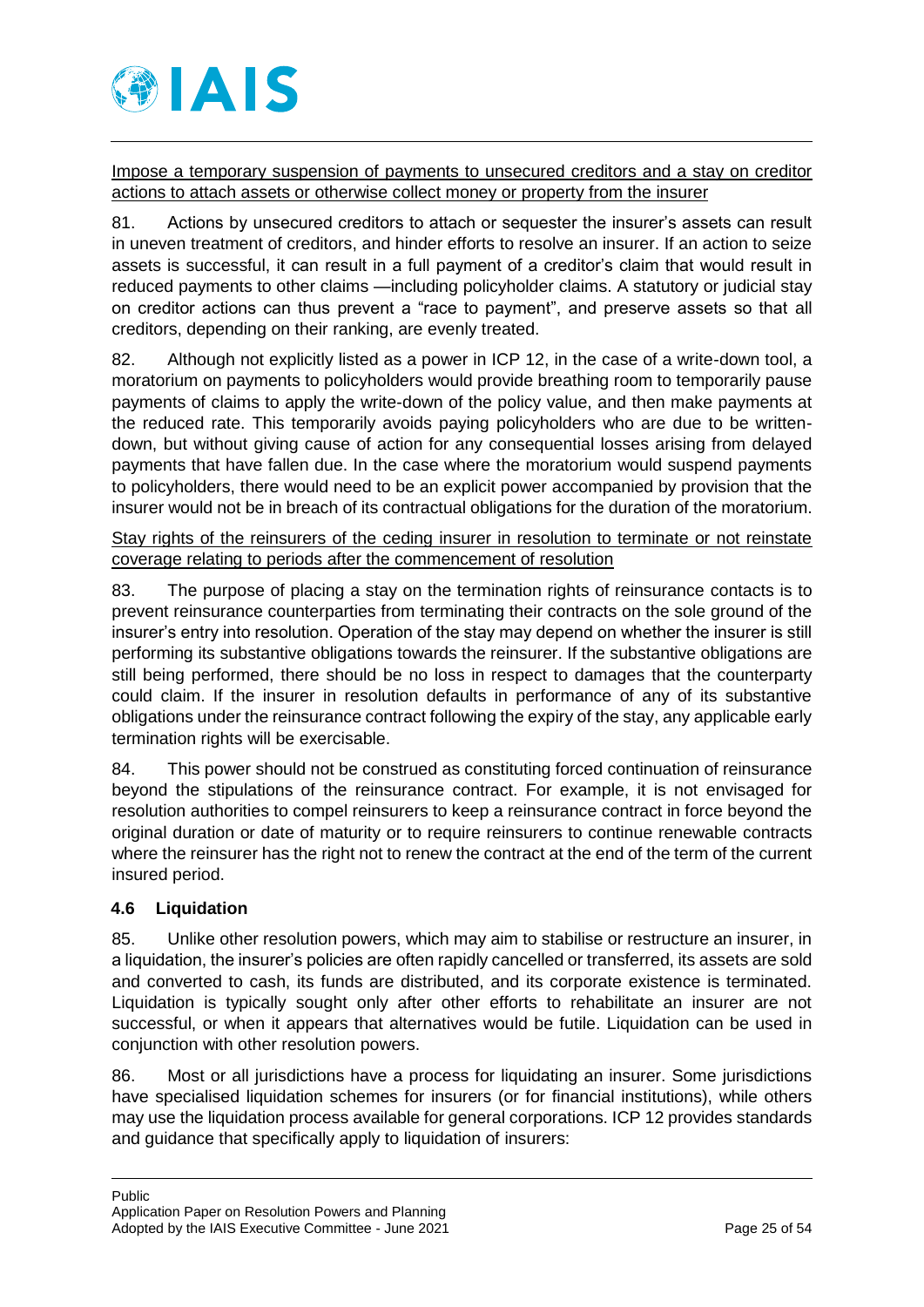

- ICP 12.8 states that the supervisor is involved in the initiation of the liquidation. If another person is allowed to initiate liquidation, the supervisor should have the rights described in ICP 12.8.2. Under ICP 12.7.4, the resolution authority (which may be different from the supervisor) should be authorised to initiate liquidation of an insurer.
- ICP 12.9 requires liquidation laws to provide a high priority to policyholders' claims within the liquidation claims hierarchy.

87. Liquidation is generally viewed as the remedy of last resort, as it results in the termination of the insurer, its business and its policies. Liquidation also destroys the value of the insurer's in-force business and its value as a going concern, including intangible assets. Further, it may affect other insurers by undermining public confidence in insurance. Where available, resolution actions other than liquidation might help to preserve value, as well as achieving "public interest" resolution objectives, such as policyholder protection, preservation of financial stability and maintaining economically important functions. However, any other resolution action is subject to the NCWOL principle, which provides that creditors should be entitled to compensation if they receive less than they would have received if the insurer was liquidated. This ensures that the outcome for creditors is at least equivalent to the outcome that would have occurred in liquidation.

88. There may be cases where liquidation is the most appropriate alternative. The decision on when and how liquidation should be sought can involve a number of factors, as well as competing considerations:

- If liquidation is initiated abruptly, it can create a hardship on policyholders, especially if the liquidation laws mandate the immediate termination of policies. If possible, policyholders should have sufficient notice to obtain replacement coverage, assuming that it is available;
- The existence of a PPS may affect timing of liquidation. For example, if there is no PPS, it may be necessary to take immediate action to liquidate an insurer in order to preserve assets and avoid preferential payments. In contrast, if a PPS is available to continue the payment of claims, the resolution authority may need to coordinate with the PPS before initiating liquidation;
- In a group context, some insurance legal entities may be liquidated and others may be resolved in another manner. For example, some insurance legal entities might remain viable, others might need to be resolved using other powers than liquidation, and others might have no other option than liquidation; and
- Other resolution actions may not be an option in all cases. If there is a public interest threshold for the use of certain resolution tools, then a failing insurer that does not satisfy such a public interest test may have to be liquidated in regular insolvency procedure (eg this may be the case for smaller insurers in some jurisdictions, such as the Netherlands (see Annex)).

## <span id="page-25-0"></span>**4.7 Resolution powers in ComFrame**

89. Dealing with the resolution of an IAIG presents unique challenges, particularly in the case of a group with highly interconnected legal entities. Insurance legal entities in the group may be regulated by different supervisors, and some other entities may not be regulated by any financial authority. Non-financial legal entities could include both holding-company parents of financial institutions and unrelated nonfinancial businesses within a conglomerate ownership structure.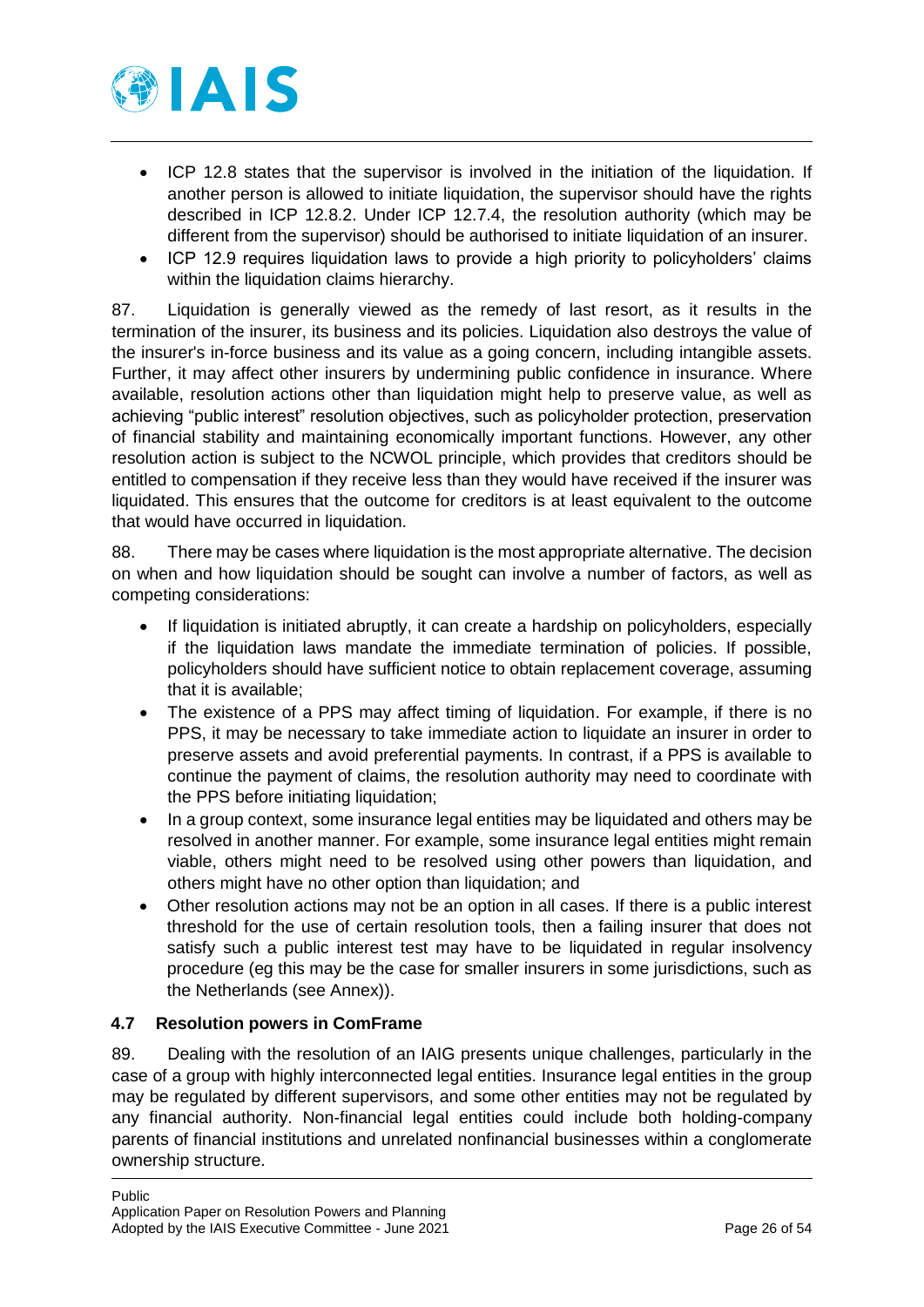

90. The additional powers that are required to be available for resolving an IAIG are discussed in this subsection (see CF 12.7.a). These powers may also be useful for the resolution of insurance legal entities or insurance groups that are not IAIGs.

### Establish a bridge institution

91. A bridge institution is a temporary institution aimed at receiving a transfer of assets and insurance liabilities from an insurer in resolution, with the intention to transfer the received assets and liabilities to a private sector purchaser at a later stage. The bridge institution is temporary in nature to facilitate a transfer that does not attract purchasers at the specific timing of resolution (for example, a market-wide stress or macro-economic conditions make finding a prospective purchaser challenging), whilst continuing to operate certain essential services and functions and viable operations of a failed insurer. A bridge institution should not intentionally be used as a run-off vehicle where assets and liabilities are held to maturity or completion.

92. A bridge institution should be controlled by the resolution authority. Such control could result from, inter alia, a majority ownership by the resolution authority, control voting rights in shares issued by the bridge institution, a Board majority, etc. Legislation should establish provisions, and the resolution authority take steps and arrangements, for appropriate management of the bridge institution.

93. A bridge institution may require authorisations (for example, permissions to carry insurance contracts / to make payments to policyholders) prior to receiving a transfer of insurance contracts. Authorisation requirements are likely to be jurisdiction specific.

94. To achieve the desired outcomes, the provisions for a bridge institution will likely include:

- The power to establish the terms and conditions under which the bridge institution has the capacity to operate as a going concern;
- The power to reverse asset and liability transfers, or forward those transfers to a third party; and
- The power to arrange the sale of the insurance portfolio of the bridge institution to a private sector purchaser so as best to achieve the objectives of the resolution authority.

### Take steps to provide continuity of essential services and functions

95. Legislation can require that the resolution authority approve contracts between an insurer in resolution and other legal entities within the group (including non-regulated entities) to ensure that there are no impediments to continuing essential services to the insurer in resolution or any successor or acquiring entity. As a general matter, legislation can also specify mandatory terms in an insurer's contract with any party providing services to prohibit the party from unilaterally cancelling the contract if the insurer is placed in resolution. The party providing services should be permitted to charge a reasonable amount for services, but not necessarily to require the payment of charges incurred before resolution as a condition of providing services.

96. If an insurer's policies are transferred to a successor or an acquiring entity, it may be necessary to ensure that the residual entity, or the third parties providing services to the latter, can temporarily provide services to the successor or acquiring entity.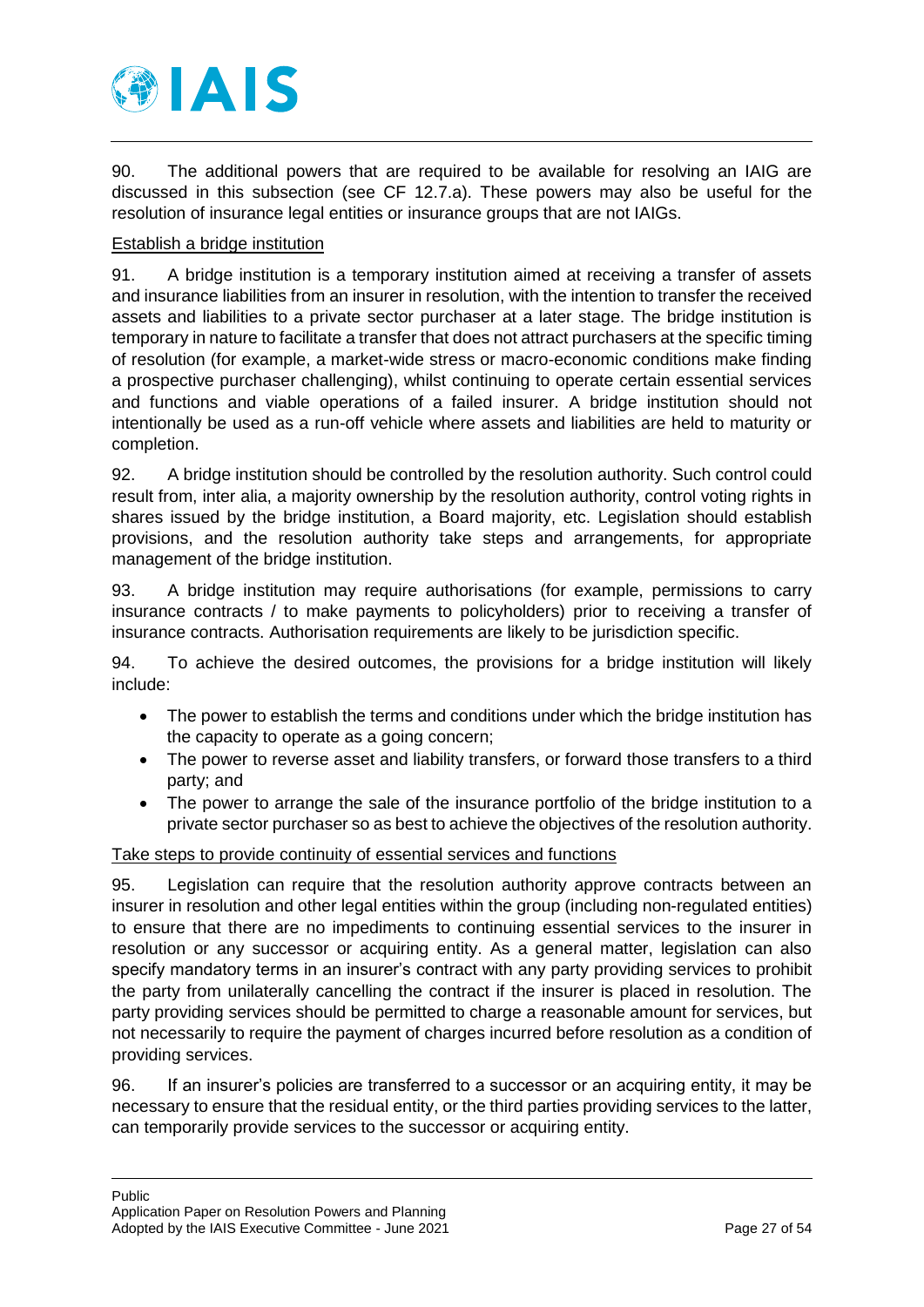

Impose a temporary stay on early termination rights in financial contracts (including derivatives and securities financing transactions)

97. The purpose of placing a stay on the termination rights in financial contracts is to prevent financial counterparties from terminating their contracts on the sole ground of the insurer's entry into resolution, preventing, in particular, the close-out of financial contracts in significant volumes. This allows for derivatives contracts to continue to offset financial risks through the resolution process (provided that the insurer in resolution, or any successor to which the contracts have been transferred, continues to perform its obligations under those contracts).The termination of large volumes of financial contracts upon entry into resolution could result in a disorderly rush for the exits, creating further market instability and frustrating the proper implementation of resolution powers.

98. Financial contracts are defined by jurisdictional law,<sup>15</sup> but typically consist of derivatives and other financial contracts, such as repo or reverse repo, securities lending and other similar transactions subject to contractual set-off and netting arrangements. Insurance contracts do not fall into this category. The scope of the temporary stay on early termination (close out) and netting should be as broad as possible so that all financial contracts with such early termination rights could be in scope. The stay may be automatic, or on a case-by-case basis. A discretionary stay power would provide the resolution authority with the flexibility to decide on a case by case basis which contracts should be subjected to the stay. An automatic stay would apply for the period specified by statute on the entry of an insurer into resolution (or the occurrence of any other event defined as triggering the stay), without any discretion on the part of the resolution authority.

99. The temporary stay would need to apply for a clearly limited period of time, sufficient to provide "breathing space" so that other resolution powers can be implemented (for example, the restructuring of liabilities, the transfer of assets and liabilities, etc.).

100. To be effective and consistent with the objectives of resolution, temporary stays are frequently subject to the following conditions:<sup>16</sup>

- The stay should apply to early termination rights that are triggered by the entry into resolution, by the reasons for entry into resolution, or by the use of resolution powers;
- The stay is strictly limited in time;
- The resolution authority would only be permitted to transfer all of the eligible contracts with a particular counterparty to a new entity and would not be permitted to select for transfer any individual contracts with the same counterparty and subject to the same netting agreement (ie the "no cherry-picking" rule);
- The early termination rights of the counterparty are preserved against the insurer in resolution in the case of any default occurring before, during or after the period of the stay that is not remedied by the resolution authority on entry of the insurer into resolution or which is not related to entry into resolution or the exercise of a resolution power (for example, a failure to make a payment or the failure to deliver or return collateral on a due date);

<sup>-</sup><sup>15</sup> "Financial contracts" may be defined for the purposes of specific treatment under insolvency law, for example, to exclude them from any moratorium on the exercise of contractual rights to close-out netting in insolvency.

<sup>16</sup> See also paragraph 2.1 of I-Annex 5 of the FSB Key Attributes.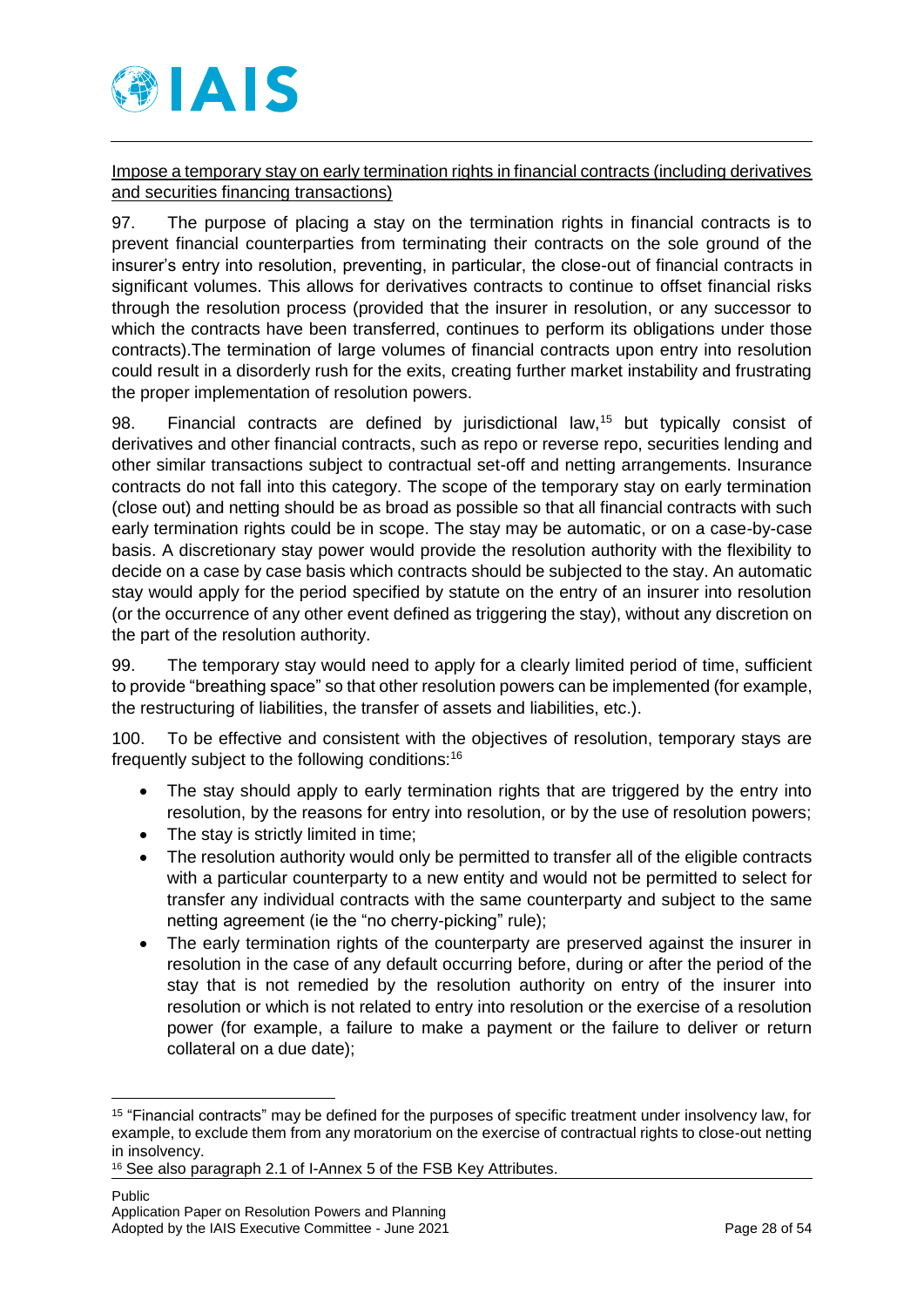

- Following a transfer of financial contracts the early termination rights of the counterparty are preserved against the acquiring entity in the case of any subsequent independent default by the acquiring entity; and
- After the period of the stay, early termination rights could be exercised for those financial contracts that are not transferred to a sound insurer, bridge institution or other public entity.

101. The failure by the insurer to meet a substantive obligation against any counterparties can trigger the termination of the financial contract to exercise any acceleration or early termination rights that arise as a result of that failure. For example, this may include the situation where the insurer is unable to post required collateral or to meet settlement obligations against a Financial Market Infrastructure (FMI).

### <span id="page-28-0"></span>**4.8 Safeguards**

102. As stated in ICP 12.10, the resolution authority is required to exercise resolution powers in a way that respects the liquidation claims hierarchy and adheres to the NCWOL principle. Guidance of ICP 12 provides some elementary examples of how the NCWOL principle can be implemented, but legislation to implement resolution powers can provide more detailed procedures to effectuate the NCWOL principle. These may include the following:

- Clear standards for compliance with the NCWOL principle;
- Use of independent experts to review a resolution proposal, including a valuation of claims in insolvency and review the NCWOL outcomes;
- The development of counterfactual scenarios showing how policyholders and other creditors would fare if the insurer were liquidated (including considering whether a PPS would be available in liquidation);
- A transparent explanation of how the proposed resolution complies with the NCWOL principle, and notice to policyholders and other creditors;
- Procedures for addressing comments or objections by interested parties, where applicable; and/or
- Approval by any relevant authority or body (eg court), when provided by legislation.

103. The NCWOL principle states that creditors are entitled to compensation if they are worse off in resolution than they would be if the insurer is liquidated; in other words, such creditors should achieve an outcome at least equivalent to the outcome they would achieve if the insurer were to be liquidated. For example, if the resolution authority orders speedy payments to be made to policyholders, and later on unexpected liabilities appear, this could leave future policyholder claimants with a pro-rata lower than they would have received in liquidation. In scenarios of this type, legislation should provide a remedy to compensate such creditors if resolution fails to achieve compliance with the NCWOL principle. This could be done, for instance, through the operation of a resolution fund.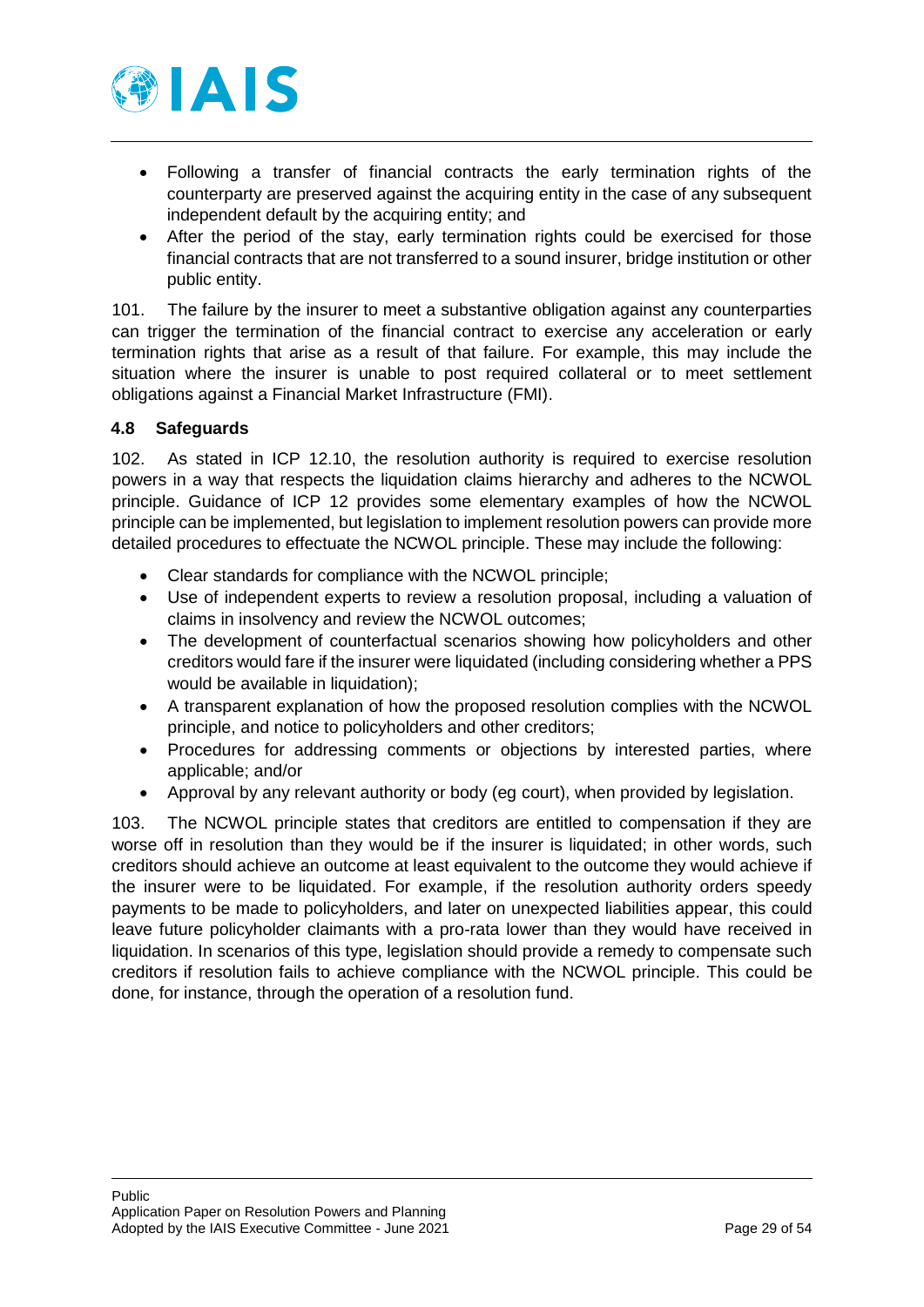

# <span id="page-29-0"></span>**5 Resolution plans**

## <span id="page-29-1"></span>**5.1 Objective**

104. A resolution plan identifies in advance options for resolving all or part(s) of an insurer with the ultimate aim to be better prepared for resolution. Therefore, a resolution plan serves as a guide to authorities for achieving an orderly resolution. A resolution plan should also establish a range of measures that can be taken to minimise the impact of an actual or prospective failure without the risk to public funds. Furthermore, the plan should identify the insurer's financial and economic functions that need to be continued to achieve the resolution objectives and put in place measures, including the necessary steps and time to implement such measures, to ensure continuation of these functions in resolution or set appropriate measures for running off these functions in an orderly manner if that would best serve the interests of policyholders and reduce any negative impact on financial stability and the economy.

## <span id="page-29-2"></span>**5.2 Scope of application and proportionality**

105. In most jurisdictions, the development of a resolution plan is only required for a subset of insurers, in line with ICP 12.3 and ComFrame integrated therein. Similarly to recovery planning,<sup>17</sup> the requirements for preparing for resolution involve a proportionate approach, with requirements that become more stringent depending on the size and complexity of an insurer, amongst other considerations. This subsection is intended to provide guidance to assist supervisors and/or resolution authorities in their determination whether a resolution plan is necessary, as well as how planning for and managing a resolution can still be facilitated when such a plan is not deemed necessary.

106. ICP 12.3 provides that "the supervisor and/or resolution authority requires, as necessary, insurers to evaluate prospectively their specific operations and risks in possible resolution scenarios and to put in place procedures for use during a resolution." In cases where a resolution plan as such is not required, this standard may be implemented by engaging in simplified resolution planning, for instance as part of the normal crisis management and business continuity procedures. This may be done by developing a common plan or process for resolving certain type of insurers that have common characteristics, or by developing simplified planning for resolution strategies for an individual insurer, focusing only on some key elements listed in subsection [5.4](#page-32-0) (such as, the strategic and legal analysis of the insurer, the communication plan, the description of the resolution strategy and/or the conclusion of the resolvability assessment). Also, ICP 12.3 may be implemented through engaging with insurers on these issues as part of the day-to-day supervision, such as their crisis management and business continuity procedures, as well as contingency capital and funding plans.

107. The existence of financial and economic functions that need to be continued to achieve the resolution objectives should be taken into account when considering the need for proportionate resolution planning. An assessment process based on the key elements listed in paragraph 125 should allow identification of those insurers whose failures might have a systemic impact on the financial system and the real economy, and should be based on

<sup>&</sup>lt;sup>17</sup> See ICP 16 (Enterprise Risk Management for Solvency Purposes) and ComFrame integrated therein and the Application Paper on Recovery Planning.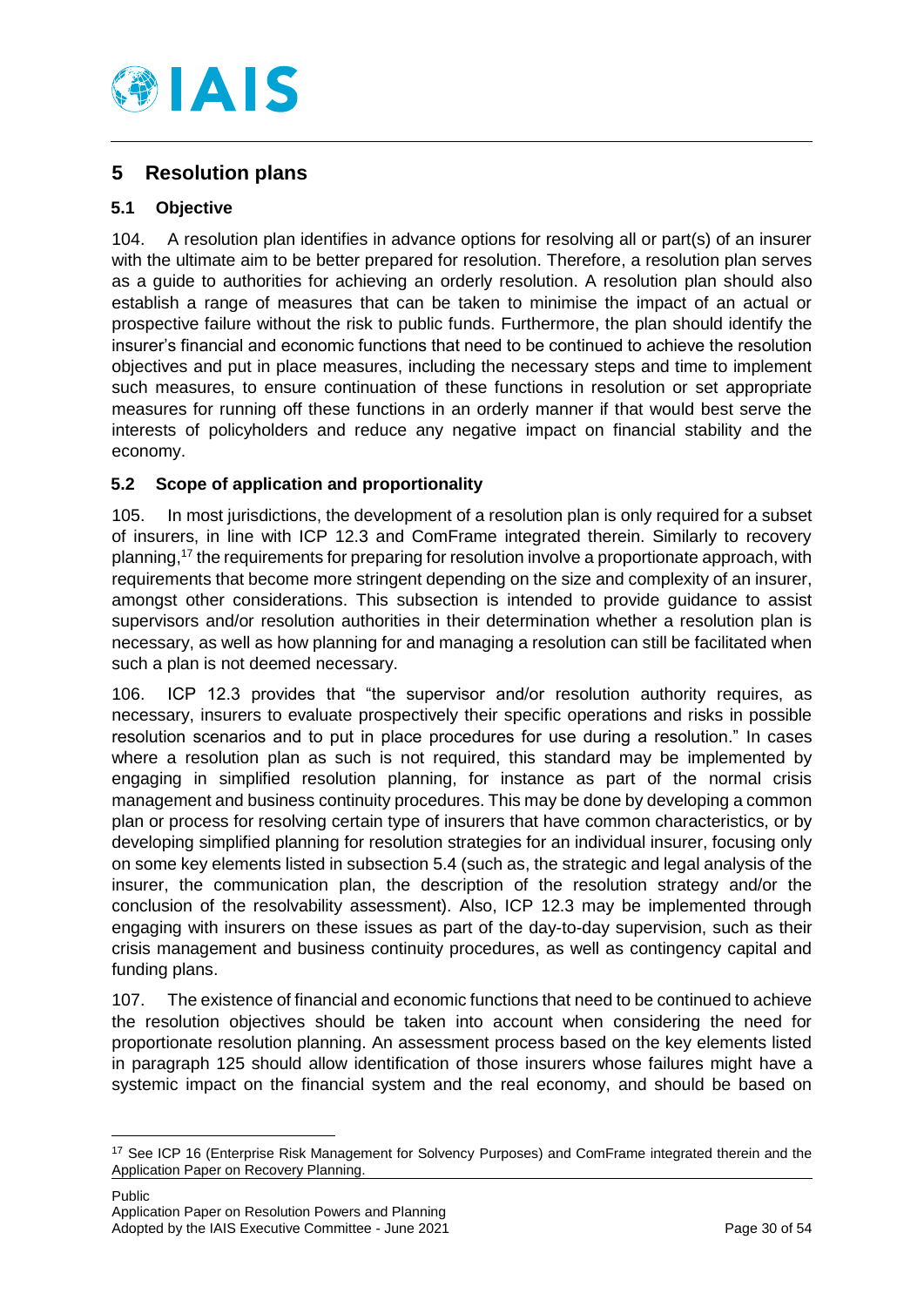

supervisory experience. At the same time, it would contribute to ensuring consistency across jurisdictions in the scope of resolution planning.

108. In cases where an insurer is approaching the resolution triggers, and a resolution plan as such has not been developed in advance, it can be assumed that an "ad-hoc" resolution plan would be needed, mapping the resolution powers available to the particular situation. Successful resolution may be complicated where the markets are in stress (eg in case of multiple simultaneous failures) and/or in a context in which the resolution needs to be done within a short period of time (the so called "over-the-weekend" resolution).

109. ComFrame provides that for certain IAIGs, resolution plans need to be in place as necessary. For those IAIGs, the remainder of section 5 provides guidance for its development. Therefore, in subsection 5.3 and 5.4, it is assumed that a resolution plan is developed for an IAIG.

110. In deciding whether or not a resolution plan is necessary, the group-wide supervisor and/or resolution authority should consider at least the following (see CF 12.3.a):

- "The IAIG's activities and its lines of business, for instance the type of insurance products;
- The number of jurisdictions where the IAIG operates;
- The complexity of the IAIG's group structure; and
- The potential impact of failure of the IAIG on the financial system and real economy in the jurisdictions in which the IAIG operates."

Examples of criteria applied by jurisdictions, based on the Member Survey, include:

- Size of the insurer (eg total assets above USD 50 bln);
- Market share of the insurer, considered globally and/or in specific lines of business, particularly those where substitutability would raise concerns;
- Number of policyholders (eg more than a million policyholders and/or a certain percentage of the population of the jurisdiction);
- Type of insurance products; and
- Interconnectedness of the insurer with the financial system.
- 111. Ways to apply proportionality in the development of resolution plans include:
	- Limiting the content and level of detail of a resolution plan;
	- Limiting the level of detail of information requested from the insurer, and/or the level of detail in developing the resolvability assessment and strategy;
	- Implementing a phased approach whereby the focus initially is on the larger, more complex insurers and other plans are only developed in later stages; and/or
	- Lowering the frequency of updating a resolution plan.

### <span id="page-30-0"></span>**5.3 Information needs**

112. Authorities need to ensure that they are able to obtain the information needed to develop and implement the resolution strategy and plan (see CF 12.3.b). Also, CF 12.3.c introduces a requirement for all IAIGs to have and maintain group-wide management information systems (MIS) to respond on a timely basis to any information request, and ICP 12.3 requires other insurers, as necessary, to also have procedures in place to that same effect ("to provide necessary information to a relevant organisation in a timely manner when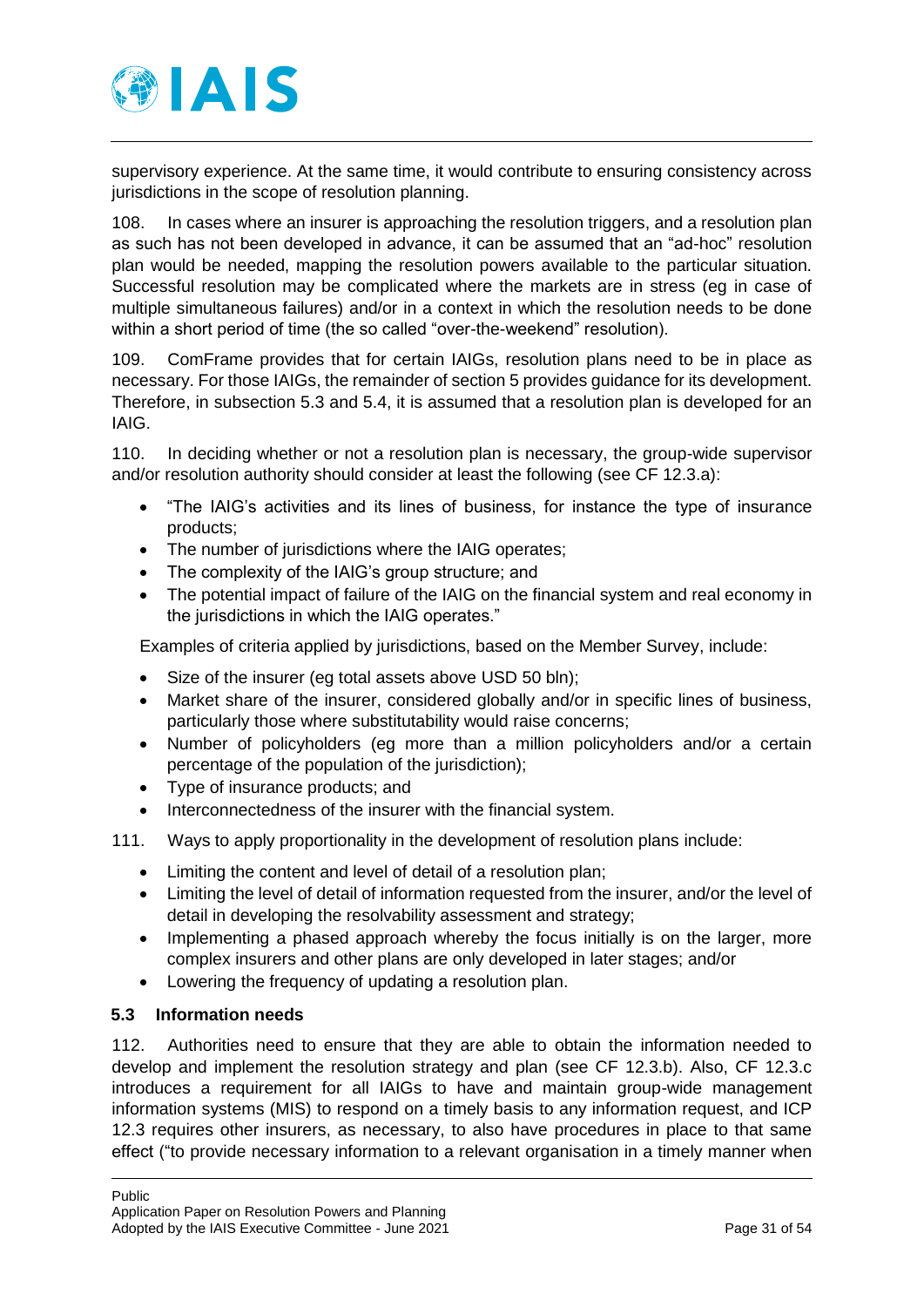

the insurer enters into resolution"). Authorities should identify any impediments to providing up-to-date and reliable information in a timely manner and require the insurer to address these, where applicable.

- 113. Relevant information needs may relate to:
	- General information on the insurance group:
		- $\circ$  Information specific to legal entities, a mapping of legal entities to essential functions, and a description of interconnectedness of group entities and relevant intra-group transactions;
		- o Insurance policies and benefits under those policies;
		- $\circ$  A description of the relevant lines of business carried out by the legal entities of the group and of the localisation of the policyholders;
		- o The reinsurance coverage in place;
		- $\circ$  Assets backing insurance liabilities (and details of location and custodians, fungibility of surplus assets between jurisdictions, etc.);
		- o Insurance contracts or financial products of the insurer that could be prone to "runs";
	- To facilitate the execution of certain resolution powers:
		- $\circ$  Information needed to facilitate the transfer of insurance business (including all the assets and liabilities) to another insurer;
		- $\circ$  Information needed for the valuation of insurance business and for carrying out 'due diligence' by any potential purchaser of all or parts of the insurance business;
		- o Information needed for the purpose of carrying out a run-off of the insurance obligations;
	- Other:
		- o Policyholders covered by a PPS (where it exists), and the estimated amount or proportion of protection provided; and
		- $\circ$  Information needed to facilitate continuity of essential services and functions, eg information about arrangements and service level agreements with internal and external service providers that support critical shared services.

114. When developing resolution plans and conducting resolvability assessments, the group-wide supervisor and/or resolution authority should aim at collecting the information in a manner that is efficient and limits the burden to the insurer. As a first step, therefore, it is advised to request necessary information from other officials responsible for supervising the group. These could include legal entity supervisors in other jurisdictions or market sectors, and also the group-wide supervisor when the resolution authority is a different agency or is an autonomous office within the supervisor's agency. The resolution authority can then request any information that is not (yet) available directly from the insurer. Also, it may be considered to organise interactive workshops with the insurer to retrieve information necessary for the resolution planning.

115. Another source of information may be the recovery plan, which, according to ICP 16.15 and CF 16.15.a, is required to be developed by all IAIGs and other insurers as necessary. For instance, a recovery plan would provide inputs on the insurer's operational business structure,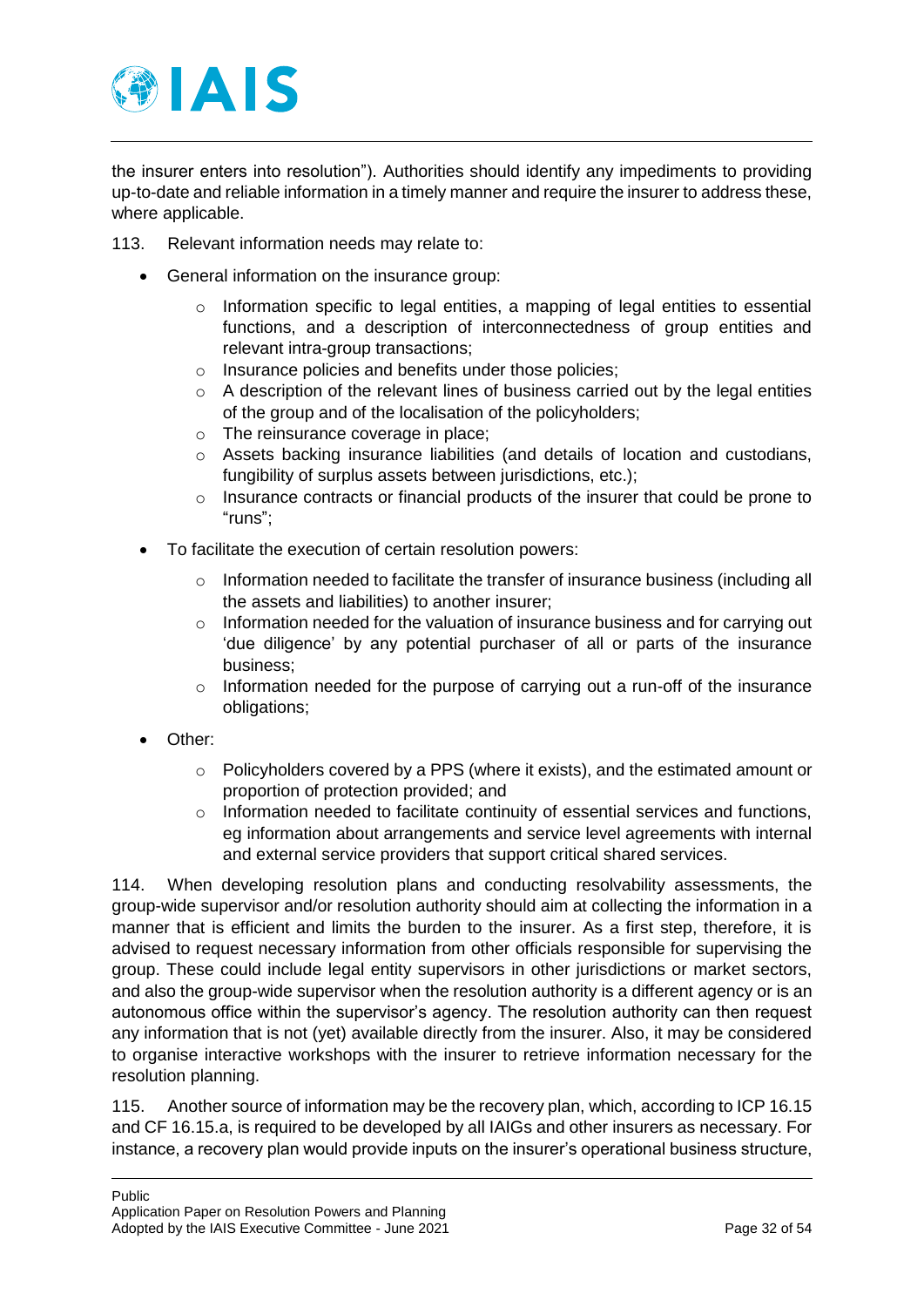

legal structure, key jurisdictions in which it is active, entities covered by the plan, functions and/or services that are significant for the continuation of business, key dependencies or interdependencies, and any other relevant information.

### <span id="page-32-0"></span>**5.4 Key elements of a resolution plan**

116. The remainder of section 5 discusses the key elements of a resolution plan, which will often include:

- An executive summary of the most important elements of the resolution plan, including the resolvability assessment;
- A description of the insurance group that outlines the group legal structure, its main activities, its financial and operational dependencies and key financial and operational characteristics;
- A trigger framework for entry into resolution;
- An analysis of the impact of the failure of the insurance group on other parts of the financial system, or on the real economy, including the identification of any financial and economic function that need to be continued to achieve the resolution objectives;
- A description of the preferred resolution strategy, which includes a mapping and a description of the resolution powers available and considerations of appropriateness dependent on relevant factors and scenarios;
- An operational plan for the implementation of the resolution strategy;
- A description of the governance for resolution planning and resolution process;
- A communication strategy to help manage expectations, and/or retain (or restore) the confidence of market participants and policyholders; and
- An analysis of the impact on the PPS (if applicable).

117. As indicated in ComFrame, "the group-wide supervisor and/or resolution authority should lead the development of the group-wide resolution plan, in coordination with members of the IAIG CMG, and involve the IAIG as appropriate". In practice, in most jurisdictions, the group-wide supervisor and/or resolution authority develops and maintains the resolution plan, and not the insurer. In some jurisdictions, however, the insurer is required to develop and maintain the resolution plan. In such cases, the group-wide supervisor and/or resolution authority should provide oversight, review and non-objection or approval of the resolution plan. The process should require correction of any deficiencies.

118. While the remainder of this section describes the development of the plan from the perspective of the supervisor and/or resolution authority, in cases where insurers play a larger role in resolution planning, some of these may actually be the responsibility of the insurer. In such cases, this guidance may be helpful for both the insurer (in developing the plan) and the authority (in reviewing the plan).

### <span id="page-32-1"></span>*5.4.1 Executive Summary*

119. It may be useful to develop an executive summary of the main components of the group-wide resolution plan, in coordination with members of the IAIG CMG. It is considered to be good practice to include a summary of the resolvability assessment (including possible impediments to resolution), the most significant trigger resolution points, key resolution strategies, and the operational plan for implementation. An executive summary would provide: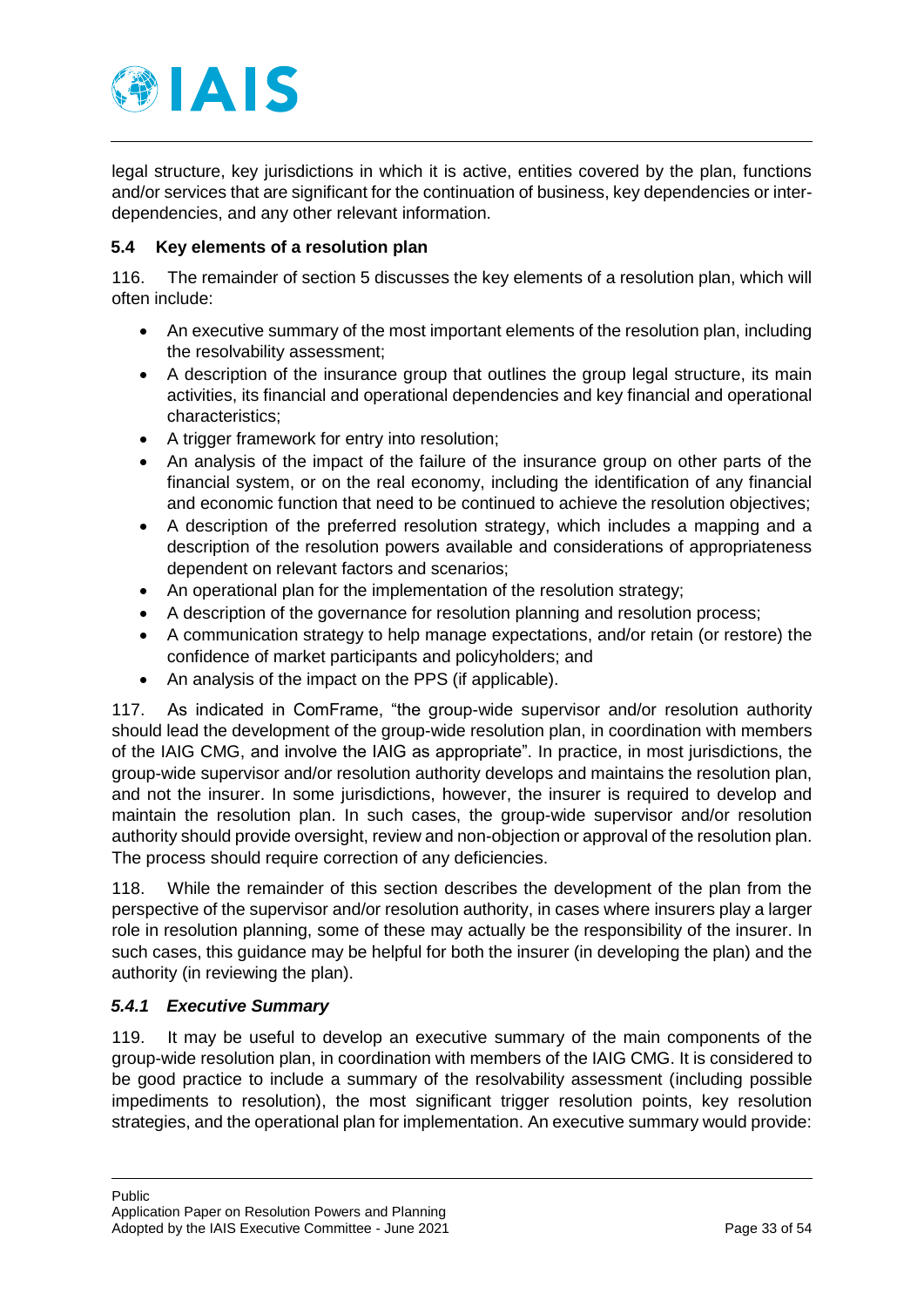

- A high-level overview of the resolution plan, including material changes since the previous version of the plan;
- Information about the governance of the resolution planning processes; and
- Information about the key elements of the resolvability assessment.

120. The purpose of the executive summary is to serve as a roadmap to the resolution plan to enable the group-wide supervisor and/or resolution authority, and the Board of the insurer to the extent they are involved in the elaboration of the plan, to quickly understand and assess the governance, trigger framework, resolution options and communication strategies for effectively responding to a severe stress.

121. It may be helpful to use tables and flow charts to summarise these operational steps. It may also be useful if the group-wide supervisor and/or resolution authority documents a record of all material changes incorporated into the resolution plan as it is updated. The executive summary can also serve as a useful aid for the group-wide supervisor and/or resolution authority when reviewing and assessing resolution plans, as such a summary should reflect any material changes made and outline the operation components for a credible resolution plan.

### <span id="page-33-0"></span>*5.4.2 Description of the insurer*

122. A resolution plan should describe the insurer's operational business structure, legal structure, key jurisdictions in which it is active, legal entities covered by the plan, essential services and/or functions that are significant for the continuation of the insurer, key dependencies or interdependencies, key risks to the insurer, and any other relevant information. This will enable group-wide supervisors and/or resolution authorities to assess the implications of different resolution actions for the insurer. Specifically, a resolution plan should provide a description and overview of:

- The insurer's business divisions;
- Financial and economic functions that need to be continued to achieve the resolution objectives;
- Essential services and functions, ie services and/or functions that are significant for the continuation of the insurer (for example, shared services, such as information technology services and outsourced functions);

and for groups, additionally:

- The group's corporate structure (eg a diagram), identifying also the location of the different legal entities and respective supervisors and/or resolution authorities;
- The legal entities that fall under each jurisdiction with more detailed corporate structure diagram (for example the whole group for a single jurisdiction – ie intermediate holding company); and
- The legal entity(ies) that fall in scope of the resolution plan, with a more detailed corporate structure including subsidiaries, branches, relevant lines of business, reinsurance arrangements, counterparty risks, interconnectedness, ancillary (including investment management) services arrangements and any outsourcing arrangements.

### <span id="page-33-1"></span>*5.4.3 Entry into resolution*

123. The resolution plan should clearly articulate the triggers for entry into resolution in the relevant jurisdictions and refer to any condition assessment(s), and the internal processes and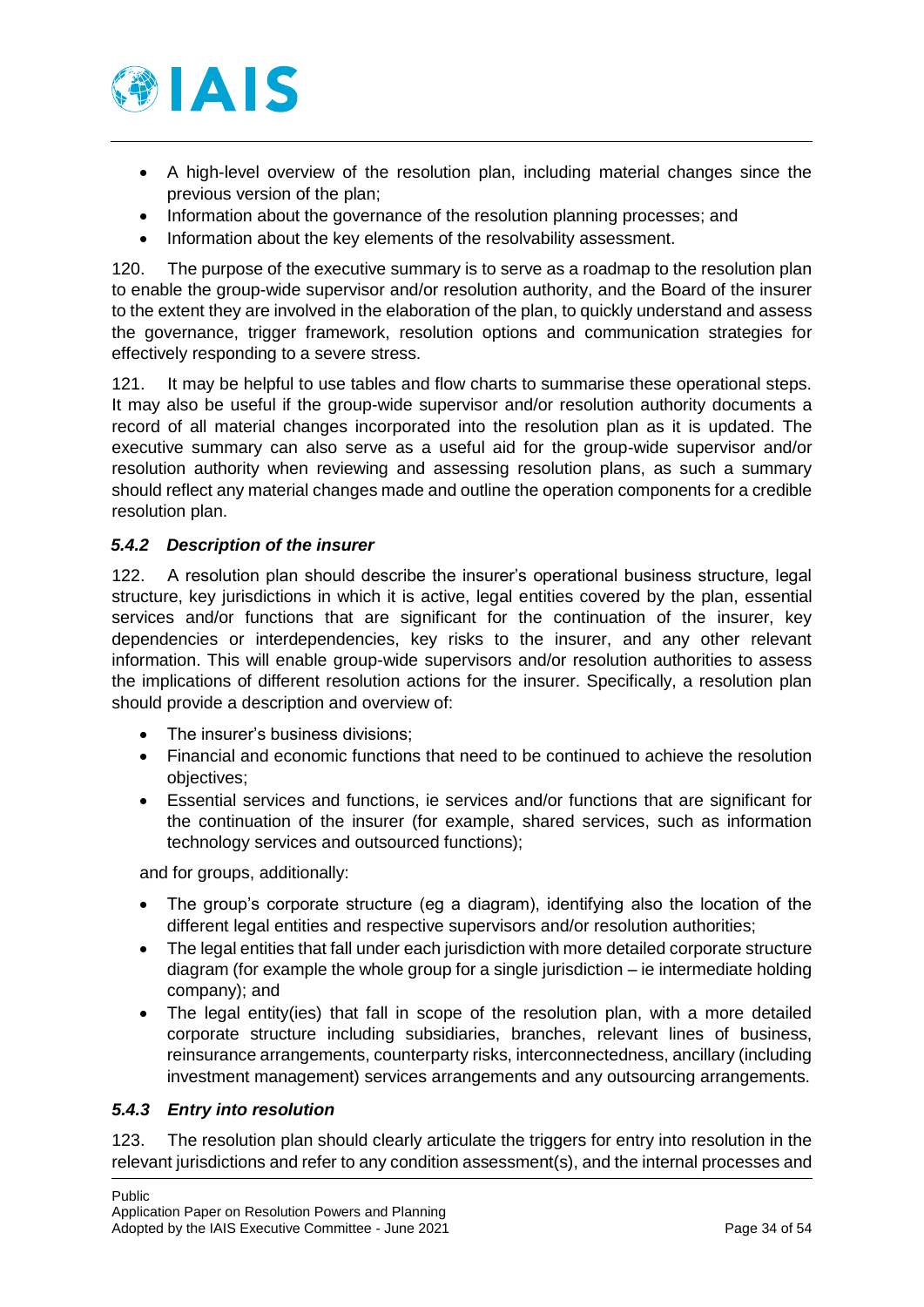

governance arrangements for determining that the resolution conditions have been met. The group-wide supervisor and/or resolution authority may find it appropriate to present the information in a summarised form in the resolution plan, referring to other documentation, ie statutory or policy documentation, which provides the relevant information in more granular detail. See section 3 for discussions on entry into resolution.

### <span id="page-34-0"></span>*5.4.4 Analysis of potential financial stability impacts of failure*

124. The resolution plan should allow an assessment of its feasibility and credibility in light of the likely impact of the insurer's failure on the financial system and real economy, taking into account the financial and economic functions that need to be continued to achieve the resolution objectives.

125. These functions should include those that are material for the financial system and the real economy, at the international and/or national level. The identification of these functions could be made taking into account the following elements:

- The nature and scope of the activity and the material impact on third parties to carry out economic activity (considering volume and number of transactions, the number of customers and counterparties materially impacted, the number of customers for which the insurer is a significant insurance partner);
- The significance of the insurer's operations, which may be assessed on the basis of its size, market share, external and internal interconnectedness, complexity and crossborder activities;
- The nature of the customers and other stakeholders affected by the function, such as retail customers, corporate customers and public entities, taking into account possible reputational effects on the insurance sector;
- The potential impact of disruption of the function on markets, infrastructures, customers and public services; or
- The potential losses to taxpayers, as well as possible pressures for government interventions if the insurer fails.

126. The analysis of the impact of failure of an insurer should be related to the relevance of the business carried out by the insurer in a certain market, also considering the features of the market and the substitutability of the insurer's products. For instance, the impact of failure could be very high if the failure caused a consistent reduction of the number of insurance products offered in a certain geographic area, without the capacity of other insurers to readily offer same or similar products.<sup>18</sup> When a particular segment of activities is considered vital for the real economy (eg air and road circulation, medical practice), the sudden withdrawal of insurance coverage in that segment could cause the interruption of significant economic activities. The likely impacts at various levels (supra-national, national, regional, local) should be distinguished.

127. To develop resolution strategies, the group-wide supervisor and/or resolution authority should have regard to insurance functions in light of their economic importance. For instance, depending on the nature of the activities of the individual insurer, disruption of a particular function or discontinuity of specific types of coverage could have a material impact on the financial system or, more broadly, on the real economy.

<sup>&</sup>lt;sup>18</sup> This is often referred to the issue of "limited substitutability".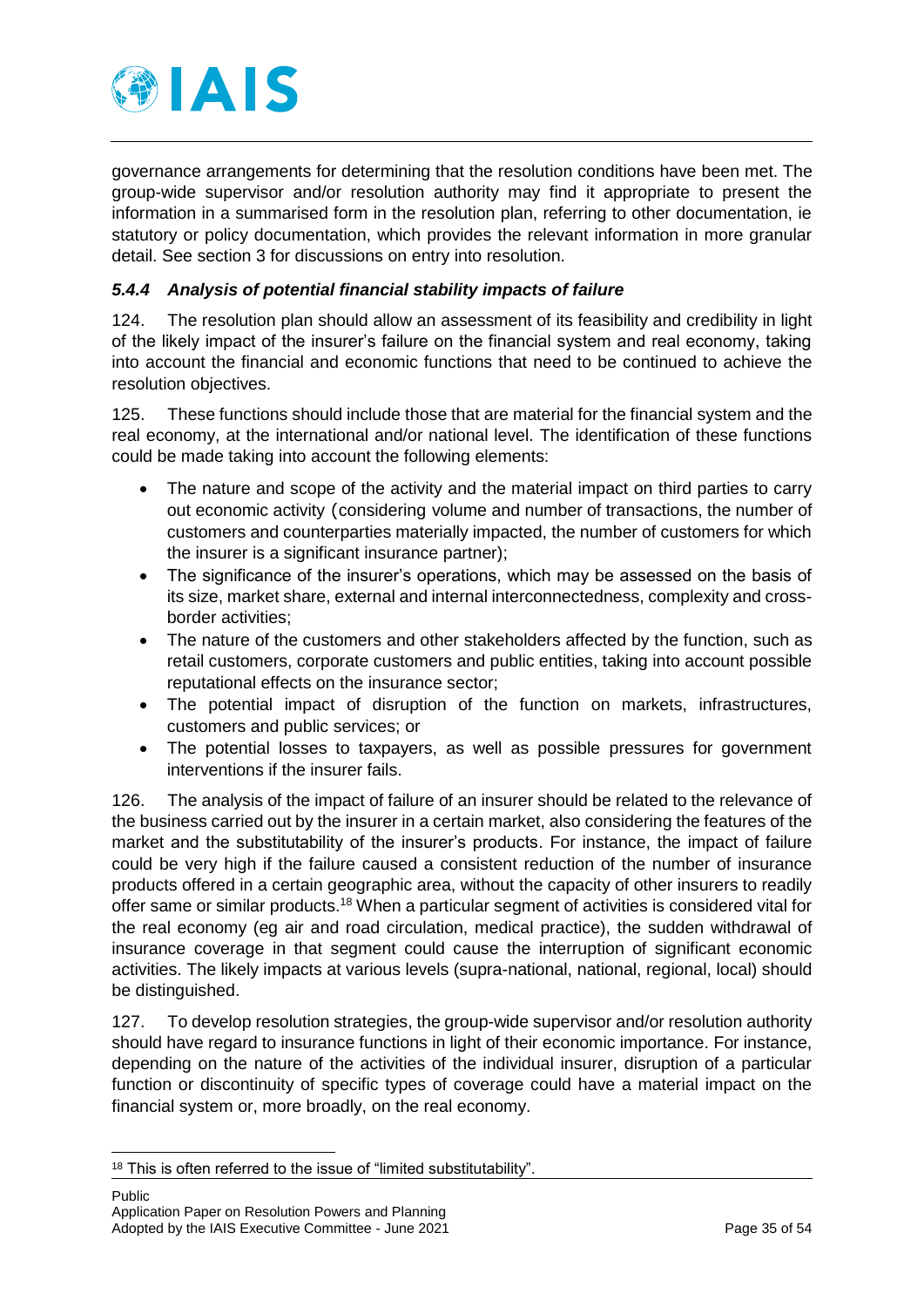

### <span id="page-35-0"></span>*5.4.5 Resolution strategy*

128. A resolution strategy should set out the key elements of the proposed approach to resolution, setting out the actions necessary to implement the strategy and best achieve any institution-specific resolution objectives. The strategy should set out the conditions for entry into resolution (see section 3) and explain the activation of the operational resolution plan and funding arrangements.

129. The resolution strategy may also describe the key operational issues and the approaches that may be adopted following resolution. The resolution strategy should address the continuity of essential services and functions performed by non-regulated entities, both within and outside of a group.

130. The strategy should provide a summary of the key options for resolving the failing insurer in a way that safeguards financial and economic functions that need to be continued to achieve the resolution objectives, public funds and financial stability, and otherwise achieves relevant resolution objectives. The resolution strategy should also explain that the activation of the resolution options depends on internal and external circumstances as well as the potential sequence or combination of the resolution options.

131. The group-wide supervisor and/or resolution authority should develop a preferred resolution strategy. The group-wide supervisor and/or resolution authority should develop a preferred resolution strategy that is best capable of achieving the institution-specific resolution objectives given the structure and the business model of the insurance group, the resolution regimes applicable to the legal entities of the group and the resolution tools available to authorities in all relevant jurisdictions. The development of a preferred resolution strategy may depend on many factors such as the existing structure and business model, the need for recapitalisation or the degree of internal interconnectedness within the group. In addition, a fall-back strategy should be developed in case the preferred strategy turns out to be infeasible.

132. The resolution strategy needs to recognise that resolution schemes play out very differently depending on the type of business involved: for example, the difference between contracts where premium is calculated year-to year and claims are closed shortly after the end of the policy period; long-duration claims that might be paid out for decades after the losses have incurred; and long-term contracts where the premium paid in early years is intended to subsidise the insurer's long-term obligations when claims are much more likely to occur. This distinction is important for liquidation as well as for non-liquidation alternatives. Both resolution legislation, and PPS powers and operating plans where applicable, need to be designed with this principle in mind.

133. The resolution strategy needs to be tailored to the specific risks to which each individual insurer may be exposed, the insurance functions that it provides and the potential systemic impact of its failure, with the aim of protecting policyholders and, as applicable, contributing to financial stability.

134. The resolution plan should contain the description of the preferred resolution strategy/strategies that could be adopted, whereby a comparison can be made between a "TopCo" strategy (entry into resolution at the level of non-operating holding or sub-holding company strategy) and an "OpCo" strategy (entry into resolution at the level of individual operating entities), outlining the two approaches and the factors that would lead to preference of one over the other (eg, group structure/intragroup arrangements or the nature of the stress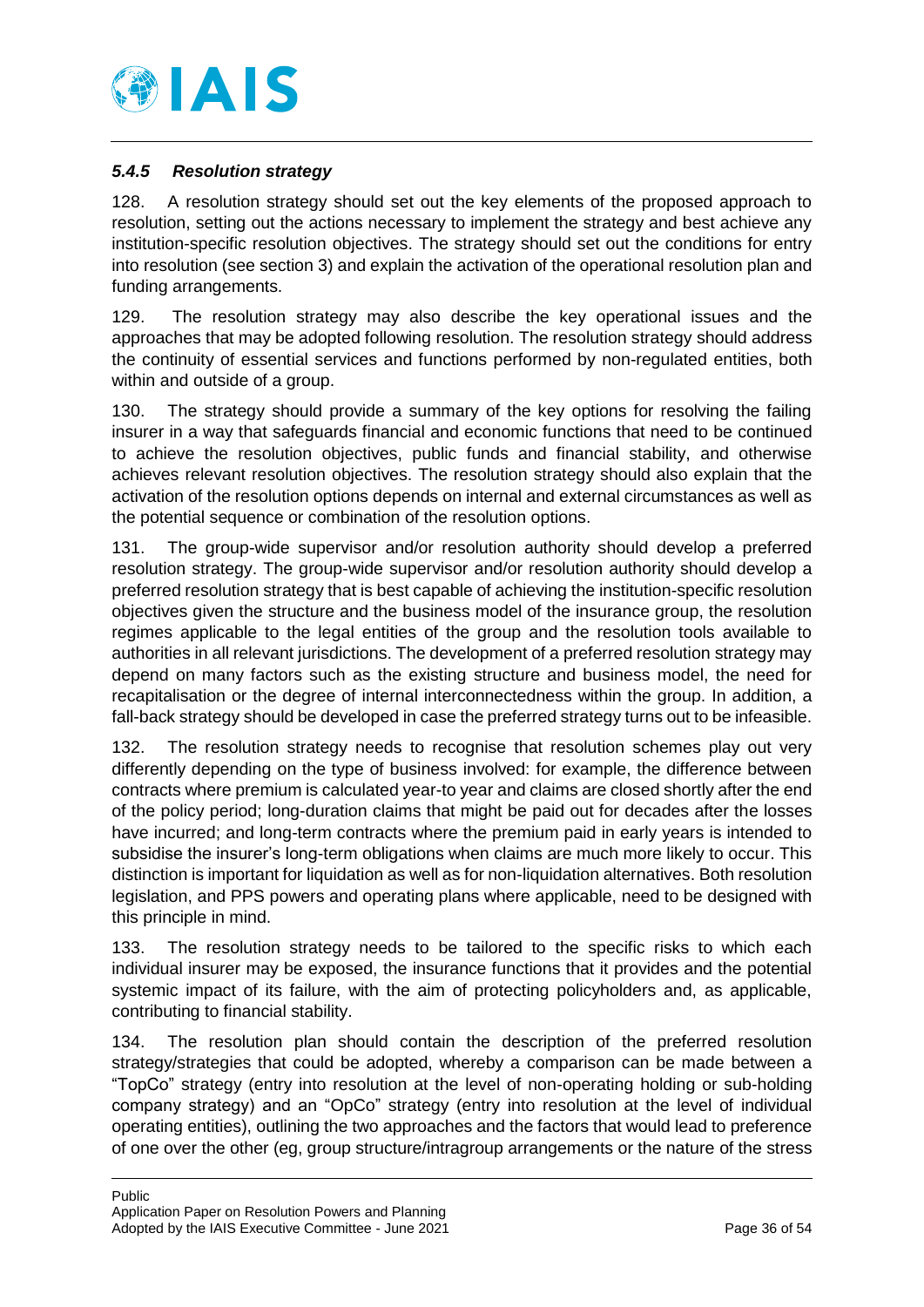

event triggering resolution, such as holding company debt or a particular operating company's loss portfolio), see [Box 3.](#page-36-0)

### *Box 3: TopCo versus OpCo strategy*

<span id="page-36-0"></span>Certain types of insurers may be better suited to a resolution strategy that takes place at the TopCo level in a manner that maintains the structure of the group and preserves diversification benefits. The TopCo may be an insurance (or reinsurance) undertaking or a holding company that carries out no financial business other than acting as a holding company. Group structures that may be more suited to a resolution strategy that takes place at the TopCo-level typically have many of the following characteristics:

- Fungibility of capital and liquidity between parent and subsidiary entities;
- Systematic intra-group support with financial exposure between group entities;
- Ability of the holding or sub-holding company to support its subsidiary entities financially or provide intra-group guarantees;
- Centralised group funding;
- Interdependencies arising from shared services provided by affiliates.

Group structures that meet these conditions typically include groups that pool risks and capital in one place and that distribute centrally held capital through reinsurance contracts. Although the determination of the preferred resolution strategy will be based on the structure and business model of the individual insurer, it is possible that there will remain obstacles to resolution that are related to the insurance group structure or business model (see section 6).

Group structures that may be more suited to a resolution strategy that takes place at the OpCo level typically have many or all of the following characteristics:

- Local subsidiaries managed as stand-alone entities with respect to governance and often with only limited fungibility of capital and liquidity;
- Local client basis;
- Limited amount of intra-group transactions, executed at arm's length;
- Intra-group reinsurance that is generally conducted at arm's length and collateralised against default risk;
- Intra-group shared services that are generally provided by separate legal entities that are funded by revenues from the services they provide; or
- Legal and operational separability.

These conditions may be met by subsidiary-based insurance groups (for example, many insurance legal entities that provide direct life and non-life insurance and similar business models).

135. Resolution strategies should be adaptable to different scenarios by setting out alternative options that may be used. Accordingly, resolution plans should identify and set out how to execute options for actions (including a fall-back option(s) where preferred options are not available) for a range of severe scenarios, including both idiosyncratic and market wide stress with failure at a parent level and, alternatively, isolated failure of one or several legal entities. Resolution strategies and plans should also distinguish between fast and slow-moving scenarios, as the adequate responses to these might differ materially. Especially when there is no preferred strategy and the choice among available tools may depend on actual circumstances, the supervisor and/or resolution authorities may benefit from defining a limited set of scenarios to determine the preferred strategy for each scenario. The range of scenarios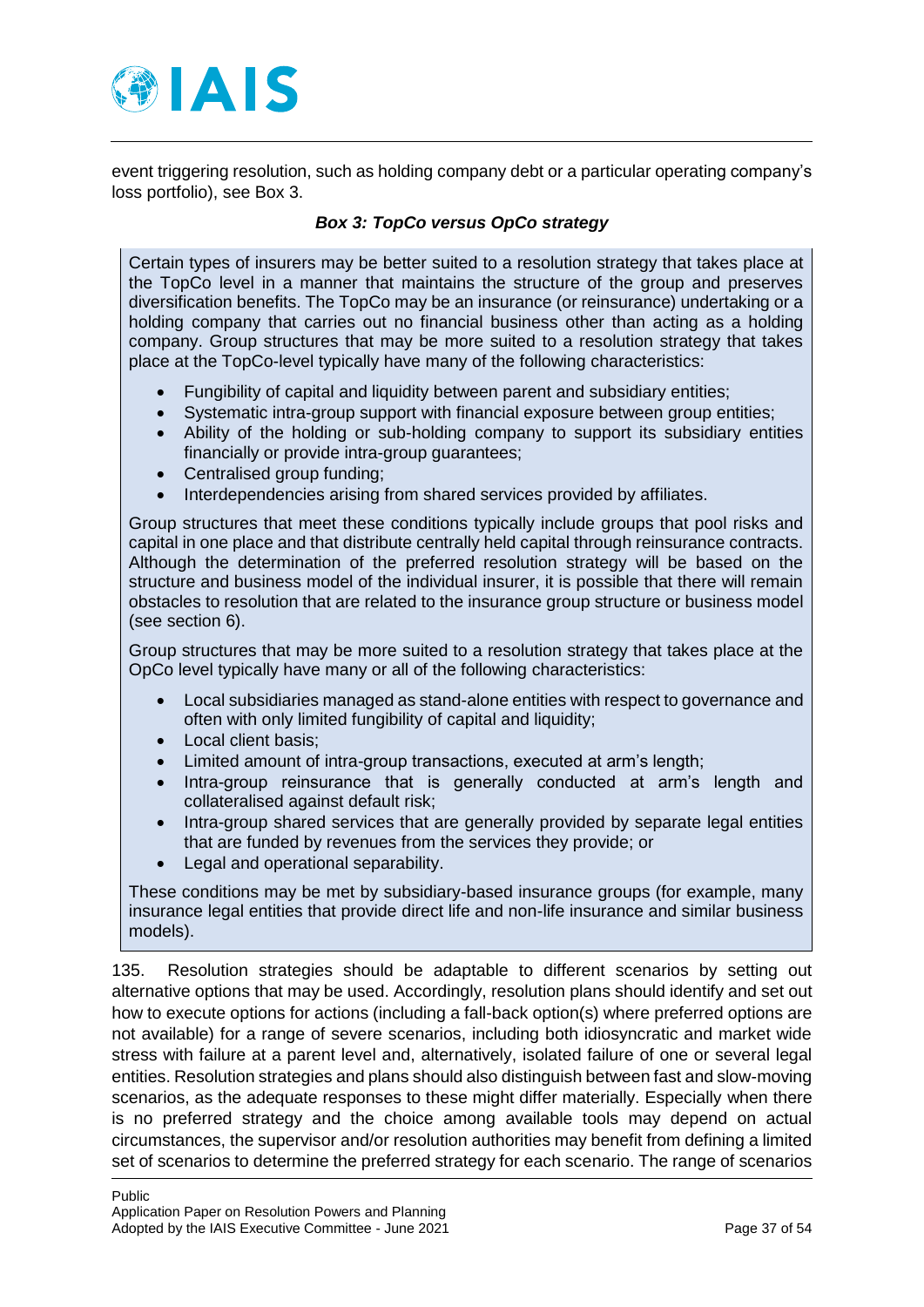

should be reasonably comprehensive (eg, asset shock, liability shock, idiosyncratic shock (fraud or cyber risk) and/or combination).

### <span id="page-37-0"></span>*5.4.6 Operational aspects*

136. The resolution plan should provide operational detail of how the strategy might be implemented. The plan may include the following elements:

- Cross-border aspects of the operational plan and actions (recognition or support) that will be needed by authorities in other jurisdictions to ensure that resolution measures are effective;
- Transfer of reinsurance (if any) and impact on cover;
- Operational and practical arrangements for ensuring continuity of cover and payment under insurance policies; and
- Treatment of any derivatives portfolio, and possible need to maintain or replace hedges.

137. In resolution planning, the group-wide supervisor and/or resolution authority should also take into account the time required to implement the resolution options. In particular, in some jurisdictions, the courts may play a role in the application of certain resolution powers. Where the implementation of resolution options requires judicial authorisation or intervention, authorities should have regard to any implications for timing that this process may entail. In the event where time constraints implied by the resolution strategy and the preferred powers could jeopardise the resolution objectives, authorities should consider alternative powers that would not be subject to similar constraints.

138. The operational plan should also discuss group risks. Paradoxically, failure at a parent level can sometimes be more "isolated," as a practical matter, than failure of one or more legal entities. In a simplified example, it could be a matter of writing down debt as a failed investment risk, and either maintaining the group as a going concern or selling off some functional business units. But stress at the parent level has its unique challenges as well, in particular, preventing contagion to the operating companies (including blocking the flow of assets upstream), and in some jurisdictions, the complication that the parent company will be resolved as an ordinary business corporation, with no formal institutional role for insurance supervisors or resolution authorities.

139. The group-wide supervisor and/or resolution authority should develop a clear understanding of a number of factors relevant for triggering resolution actions, including:

- The resolution triggers under applicable regimes;
- The processes needed to coordinate action among the authorities involved in the preceding period as it becomes certain that failure will take place; and
- Any automatic effects (domestically or in other jurisdictions) of triggering resolution.

140. Where a resolution strategy provides for the preservation of parts of the business of the failed insurer, for example through recapitalisation via bail-in or through the use of a bridge institution, the resolution strategy and the resolution plan need to set out clearly how exit from the resolution process will be achieved. This includes setting out measures to restore the viability of the operations that the resolution will preserve, for example, transfer of decision making and of other governance functions to a new Board and Senior Management. It also includes the consideration of legal requirements that need to be met, including, for example, licensing and other regulatory approvals; limits on the duration for bridge institutions;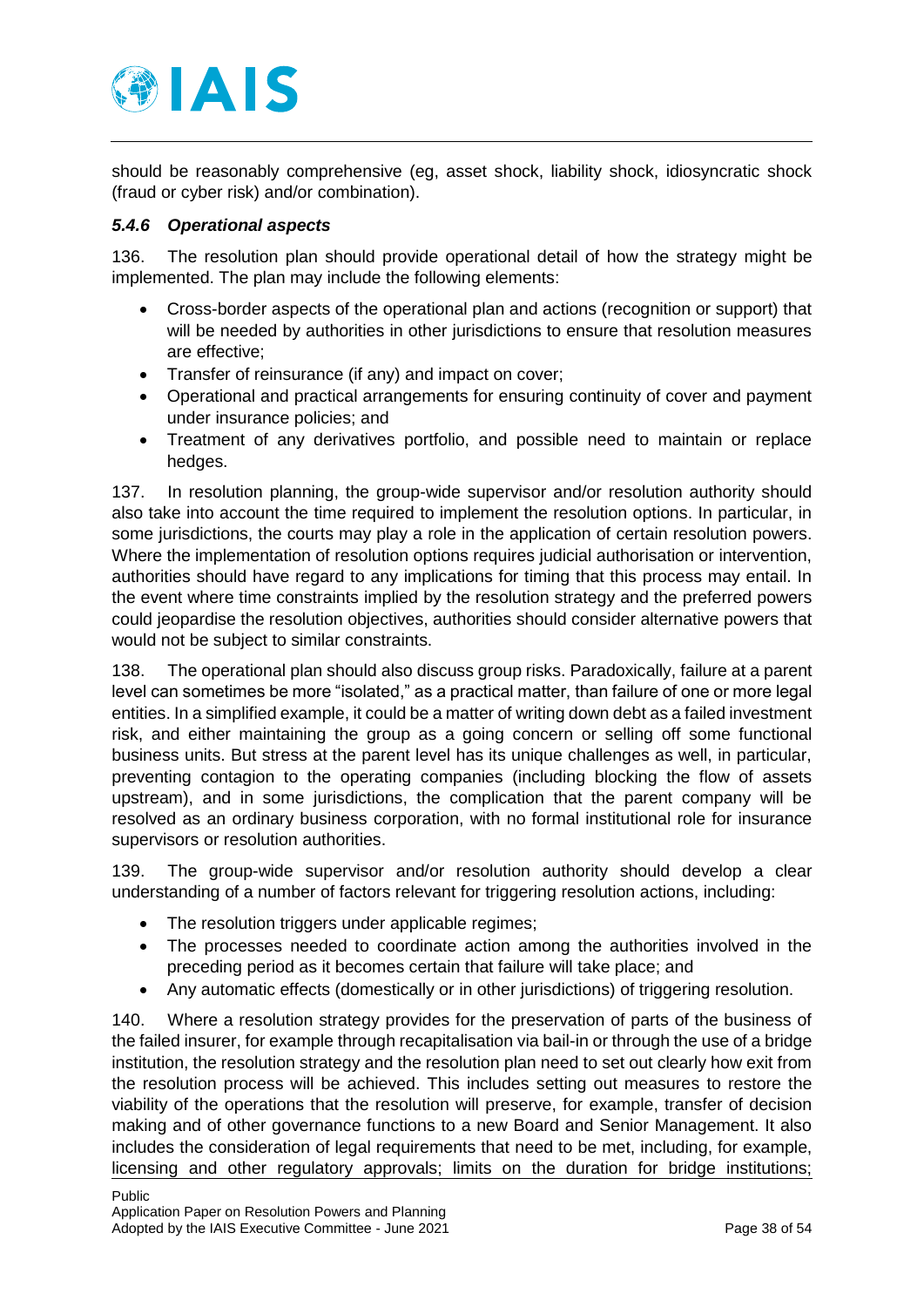

restrictions under competition law; governance and requirements under securities laws (such as listing rules); and suitability assessments for new management.

### <span id="page-38-0"></span>*5.4.7 Resolution planning governance*

141. This subsection addresses appropriate governance arrangements for resolution plan processes. Each jurisdiction should appropriately translate processes and governance in line with its resolution framework.

142. As mentioned in paragraph 117, in most jurisdictions, the supervisor and/or resolution authority develops and maintains the resolution plan. In some jurisdictions, however, the insurer is required to develop and maintain the resolution plan. In such cases, the group-wide supervisor and/or resolution authority should provide oversight, review and non-objection or approval of the resolution plan. The process should require correction of any deficiencies. In addition, the insurer should be required to have a robust governance process to support its resolution planning and this should be integrated into the insurer's overall Corporate Governance and Enterprise Risk Management.

143. For resolution to be effective, authorities need to have a clear governance structure for appropriate oversight of the resolution planning processes. Thus, authorities should have a documented process that provide a clear and sufficiently detailed description of the operational development process, the schedule and process for updating resolution plans, and operational procedures for activation of the resolution plan and any escalation processes, including a process for interaction with the insurer in resolution planning.<sup>19</sup>

144. In order to enable the resolution authority to draw up a resolution plan it is necessary that it has the power to require the insurer to submit all necessary information for the development of the resolution plan (see CF 12.3.b). The authority may also use other avenues to request information, as discussed in subsection 5.4.

145. A formalised governance process around developing, maintaining and updating the resolution plan will benefit from the participation of all relevant authorities involved in supervision and resolution of an insurer; and were appropriate, CMGs and the insurer itself. A governance process that includes such active participation in the development of the resolution plan will increase the likelihood of a feasible resolution while meeting important policy goals. For example, a successful resolution of an insurer would not cause severe systemic disruption and/or expose taxpayers to loss.

146. The resolution plan should also have an embedded governance process for monitoring resolution triggers and for activating the resolution plan, which includes a description of the key roles and responsibilities of the authorities, stakeholders and key persons relevant in the plan.

147. Timing is critical in the ability of resolution plans to achieve their objectives. As events and stressors may materialise at short notice and/or within short periods of time, it is essential that the event or stressor is quickly recognised and the resolution plan is activated in a timely manner, even though full resolution may take some time. Clear governance policies and procedures should be developed and maintained to support this.

<sup>&</sup>lt;sup>19</sup> Where court orders are required to apply resolution measures, resolution authorities should take this into account in the resolution planning process, so as to ensure that the time required for court proceedings will not compromise the effective implementation of resolution actions.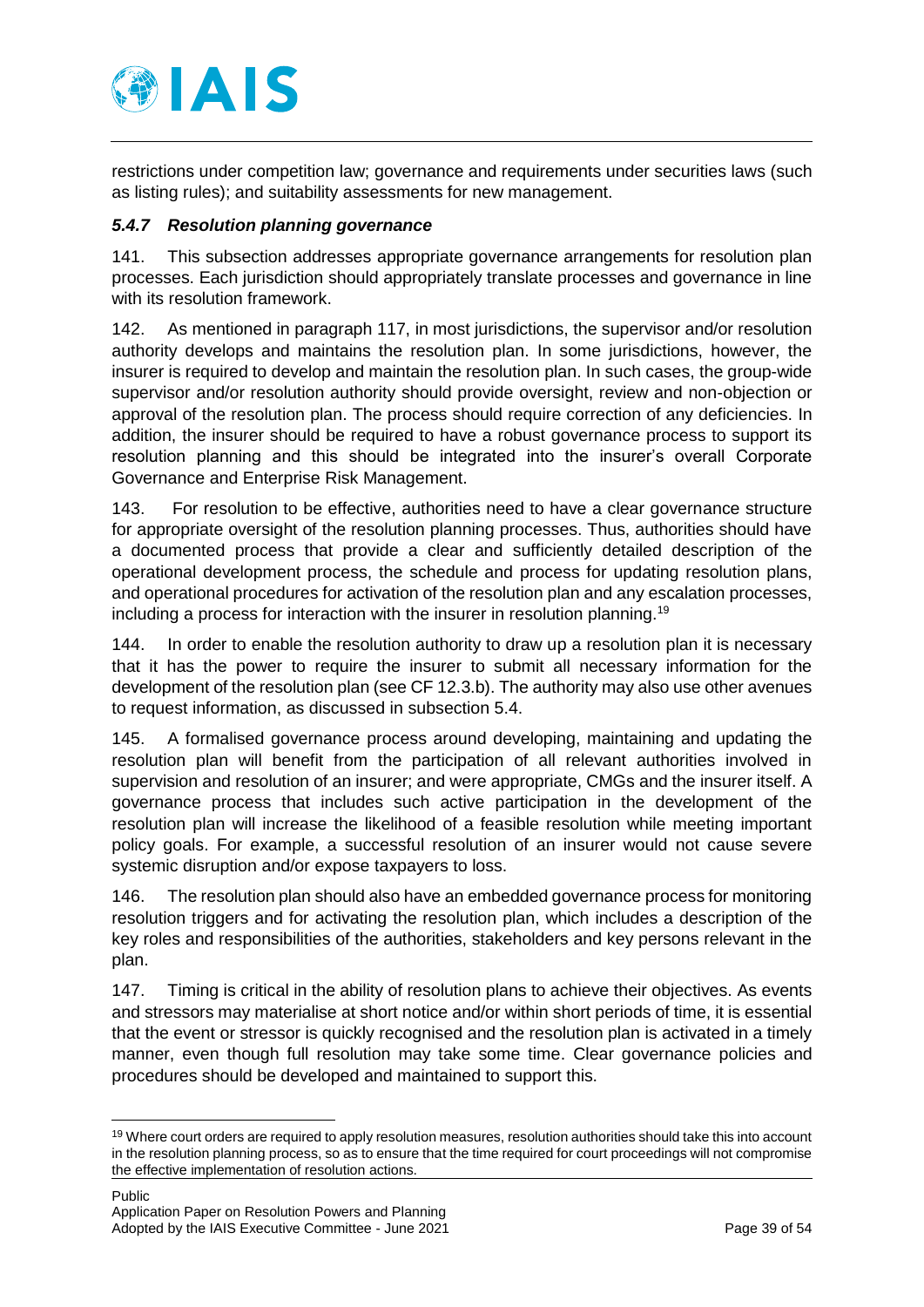

148. Resolution plans should not commit authorities to take any action without first evaluating relevant information and deliberating on the best course of action. In fact, authorities may, in some circumstances, exercise flexibility and conclude that implementation of resolution options may be unnecessary, premature or no longer the best alternative, based on an evaluation of the relevant information. It can be helpful for the authorities to consider their resolution options through development of operational guides or manuals, but this should not bind or limit the actions taken when stress actually occurs.

149. The resolution plan should establish adequate procedures for notifying relevant authorities of an emerging stress scenario, and to share plans on the resolution powers contemplated for implementation, including adequate time and governance controls. Keeping other involved supervisors and/or resolution authorities informed is particularly important for groups with significant cross-border operations. In such cases, relevant authorities may benefit from establishing coordination or information sharing agreements (see section 7).

### <span id="page-39-0"></span>*5.4.8 Communication strategy*

150. Before, during and after resolution, the group-wide supervisor and/or resolution authority need to be in regular contact with insurer's management and also needs to consider communication with external stakeholders, including policyholders and other creditors. As such, as part of the resolution planning, a communication strategy should be developed in advance. A communication strategy would describe means for effective and clear communications with relevant stakeholders, how to manage external stakeholders' expectations, and how to retain (or restore) their confidence if necessary. In the lead-up to an actual resolution, the communication strategy may need to be updated into a concrete communication plan.

151. The development of the communication strategy should be led by the group-wide resolution authority and coordinated with the CMG to ensure consistent creditor and market communications across jurisdictions. When appropriate, the resolution authority should take advantage of the communication infrastructure of the insurer in resolution to deliver communications, and consider any extra resources that will be needed to support communication to creditors and the market.

152. The communication strategy should also consider circumstances where confidentiality needs to be maintained regarding the resolution strategy or the exercise of resolution powers. When developing the communication strategy, the group-wide supervisor and/or resolution authority should be mindful of any legal requirements regarding disclosure and confidentiality around information sharing (see ICP 3 (Information Sharing and Confidentiality Requirements) and ICP 20 (Public Disclosure)).

153. The communication strategy should provide clear unified messaging, and should cover all relevant stakeholders. This could include:

- Shareholder(s);
- Employees;
- Policyholders and other creditors;
- Insurance intermediaries;
- Relevant financial market participants, including key counterparties in reinsurance or derivative contracts and FMIs;
- Other interested parties, such as rating agencies;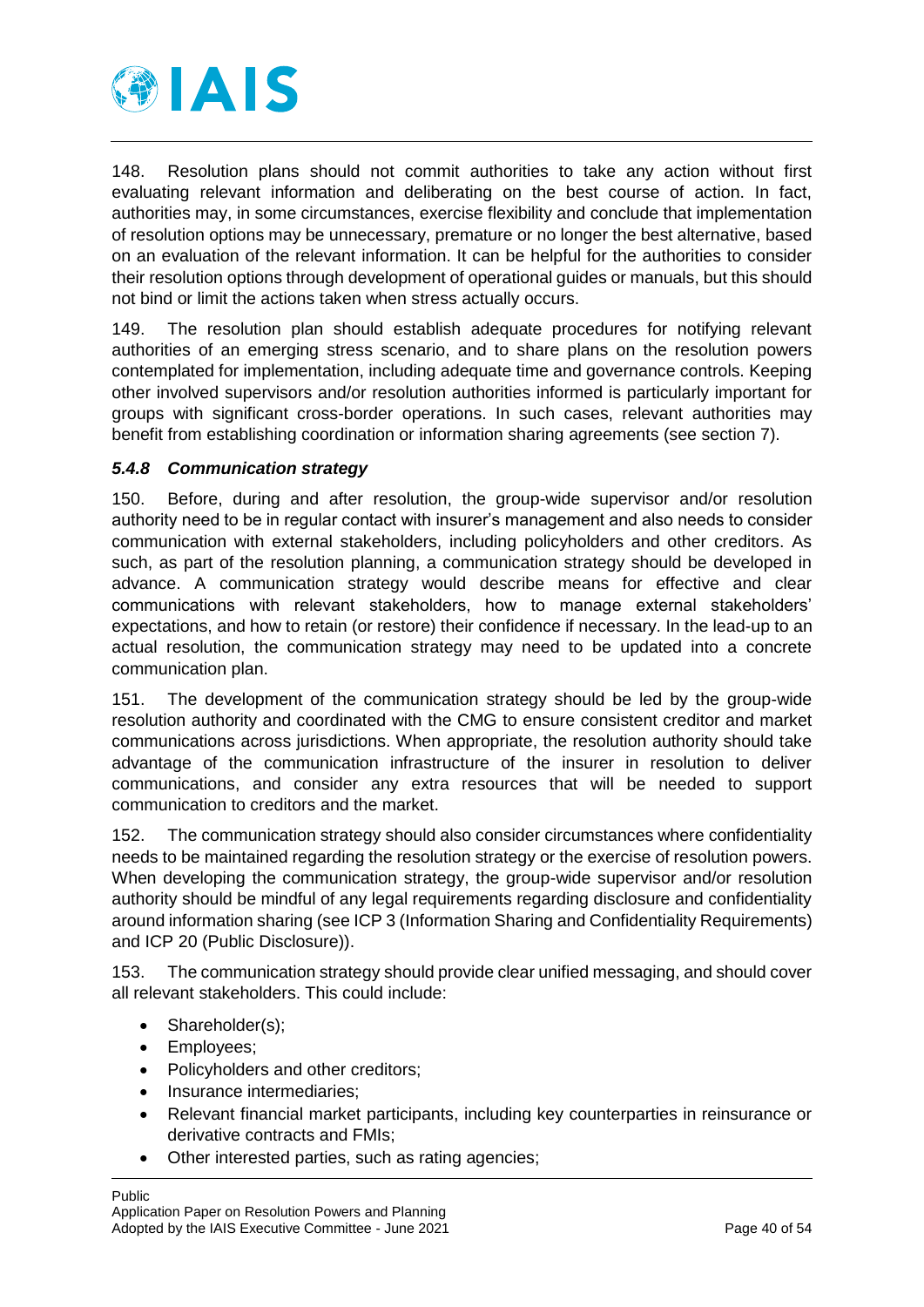

- Media and general public; and
- Administrative or judicial bodies. The communication strategy should clearly identify the moment when the supervisor and/or resolution authority is expected to notify the relevant authorities in accordance with jurisdictional law and resolution regime policy.

In addition, it would be helpful to also include a concrete list of all persons or institutions (eg PPS, other regulators in jurisdiction) that will need to be informed.

154. The communication strategy with external stakeholders should consider possible options for the detail and timing of information to be provided, and the level and form of communication. It may also be needed to have separate communications for the holding company versus legal entities, as appropriate. These communications may support the effectiveness of certain types of resolution actions. The communication strategy should also consider website updates and possible joint CMG communications strategy.

155. The communication strategy should address the different communication tools to be used, depending on the circumstances and the stakeholder involved, which may include written notices, press releases, conference calls and physical meetings. Examples of communication channels for policyholders may include:

- Agents and employees who are in direct contact with policyholders (contact centre and customer relationship managers);
- Proactive communication (websites, press releases, email and social networks) in order to ensure real time communication, particularly in the event of an emergency; and
- Reactive communication (inbound calls in contact centres, emails, online chats).

156. The supervisor and/or resolution authority should also develop a comprehensive creditor and market communication strategy with the objective of promoting confidence, informing creditors and the market of the implications of the resolution, limiting contagion, and avoiding uncertainty and potential runs.

157. The supervisor and/or resolution authority, in coordination with other relevant authorities, should make a public announcement of the resolution action as soon as reasonably practicable following entry into resolution, unless the measures that have been taken are confidential. The group-wide resolution authority's initial communication should provide clear and robust information to mitigate the risk of inconsistent communications and limit the need for subsequent additional announcements. Relevant host authorities should consider making a corresponding announcement alongside that made by the home resolution authority, and home and host authorities should coordinate the timing and content of their respective announcements in line with their responsibilities.

### <span id="page-40-0"></span>*5.4.9 Impact on the PPS*

158. For jurisdictions that have a PPS, considerations should be made for the potential scope and magnitude of impact that the resolution plan may have on the PPS.

159. As part of the resolution planning process, the resolution authority could consider, given the PPS specific coverage scope, eligibility, and protection limits, the extent that the protection coverage provided by the PPS could provide loss-absorbing capacity in the resolution of the insurer.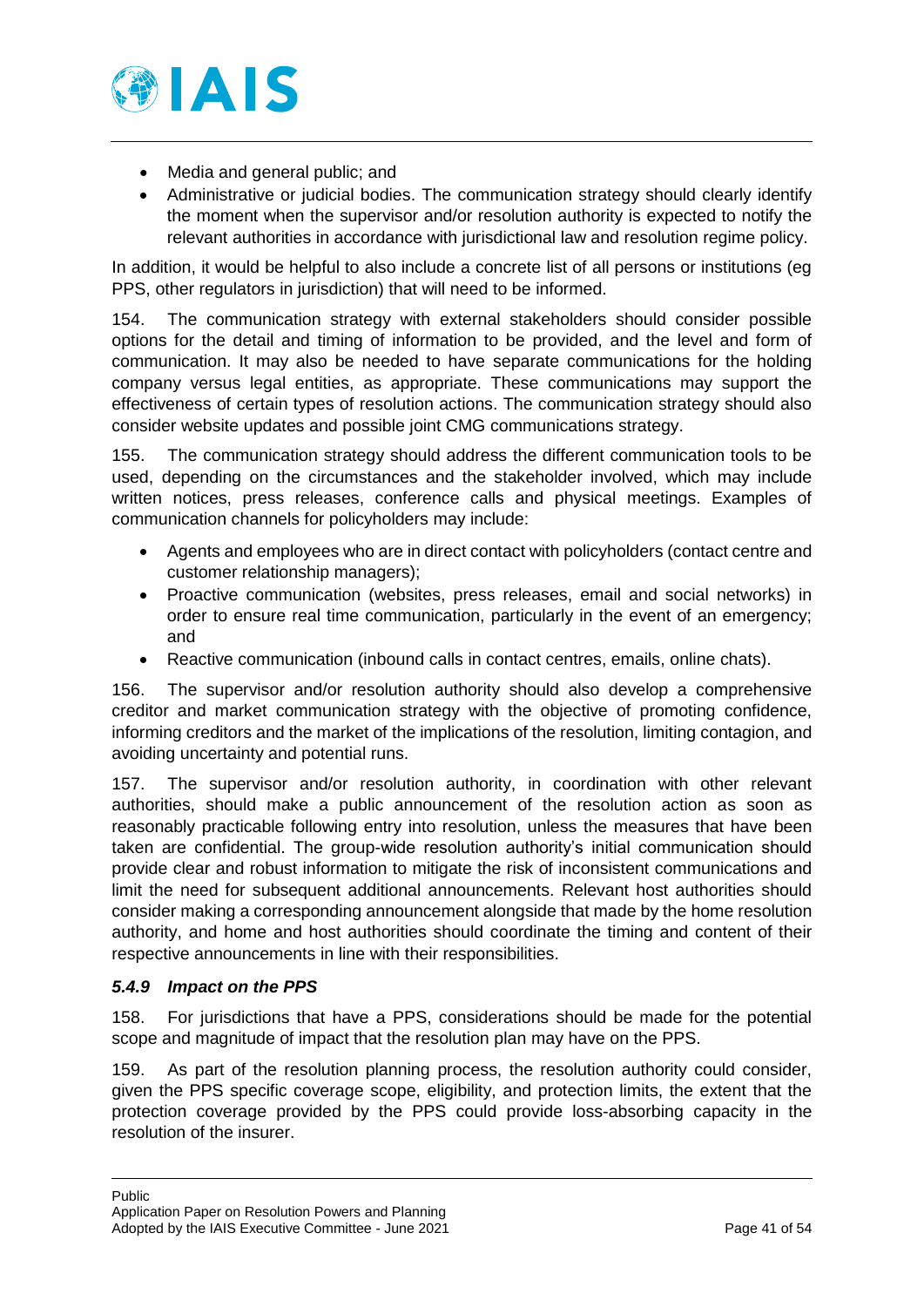

160. For example, analysing the breakdown of the policyholders that are eligible/ineligible and insurance liabilities that are protected/unprotected could assist the resolution authority in understanding:

- The total value of eligible policyholder liabilities protected by the PPS;
- The total value of policyholder liabilities that are neither eligible nor protected, and therefore show the total value of policyholder liabilities where any losses would be imposed directly on the policyholder; and
- The extent to which the PPS may be required to provide resolution funding depending on the severity of the insurance failure. For example, the anticipated financial impact on the PPS if the insurer had a shortfall in assets of X million, Y million, and Z million.

161. The resolution authority could also consider the 'affordability' of the loss absorbing capacity provided by the PPS depending on the structure of its funding model. For example, if the PPS is funded by an ex-post levy on the industry, resolution authorities may find it beneficial to understand the magnitude of losses required to exhaust various degrees of capacity of the PPS based on any limits of its levying capacity. Additionally, if the PPS has access to a credit facility, the time needed for the PPS to replenish its financial resources and repay any loan to cover the funding provided could also be considered.

# <span id="page-41-0"></span>**6 Resolvability Assessments**

162. If a resolution plan is required for an IAIG, then it is also required for the group-wide supervisor and/or resolution authority, in coordination with the IAIG CMG to undertake resolvability assessments (see CF 12.3.b).<sup>20</sup> The (group-wide) supervisor and/or resolution authority may also see benefit in conducting resolvability assessments for other insurers where they have determined it to be appropriate to require resolution planning.

163. A resolvability assessment allows the group-wide supervisor and/or resolution authority to evaluate the feasibility and credibility of available resolution strategies. A resolvability assessment also allows the measurement of the level of readiness, of both the resolution authority and the insurer, to implement the resolution strategy if necessary.

164. Furthermore, a resolvability assessment may support the consideration of the systemic impact of the insurer to the financial system and real economy. The group-wide supervisor and/or resolution authority may also consider implications to financial stability if the resolution plans of several insurers would result in turning to the same sources of capital.

165. CF 12.3.b requires resolvability assessments to be undertaken on a regular basis. For example, this could be done an on annual or biennial basis as considered appropriate. Resolvability assessments should also be updated when there are material changes to the insurer's business or structure, or any other change that could have a material impact on the resolvability assessment. The group-wide supervisor and/or resolution authority may use the resolvability assessment in an iterative manner so as to refine the resolution planning process and the resolvability of the insurer.

166. The resolvability assessment could benefit from the following elements:

 $20$  CF 12.3.b.1 states that "resolvability assessments should be conducted at the level of those entities where it is expected that resolution actions would be taken, in accordance with the resolution strategies for the IAIG, as set out in the resolution plan".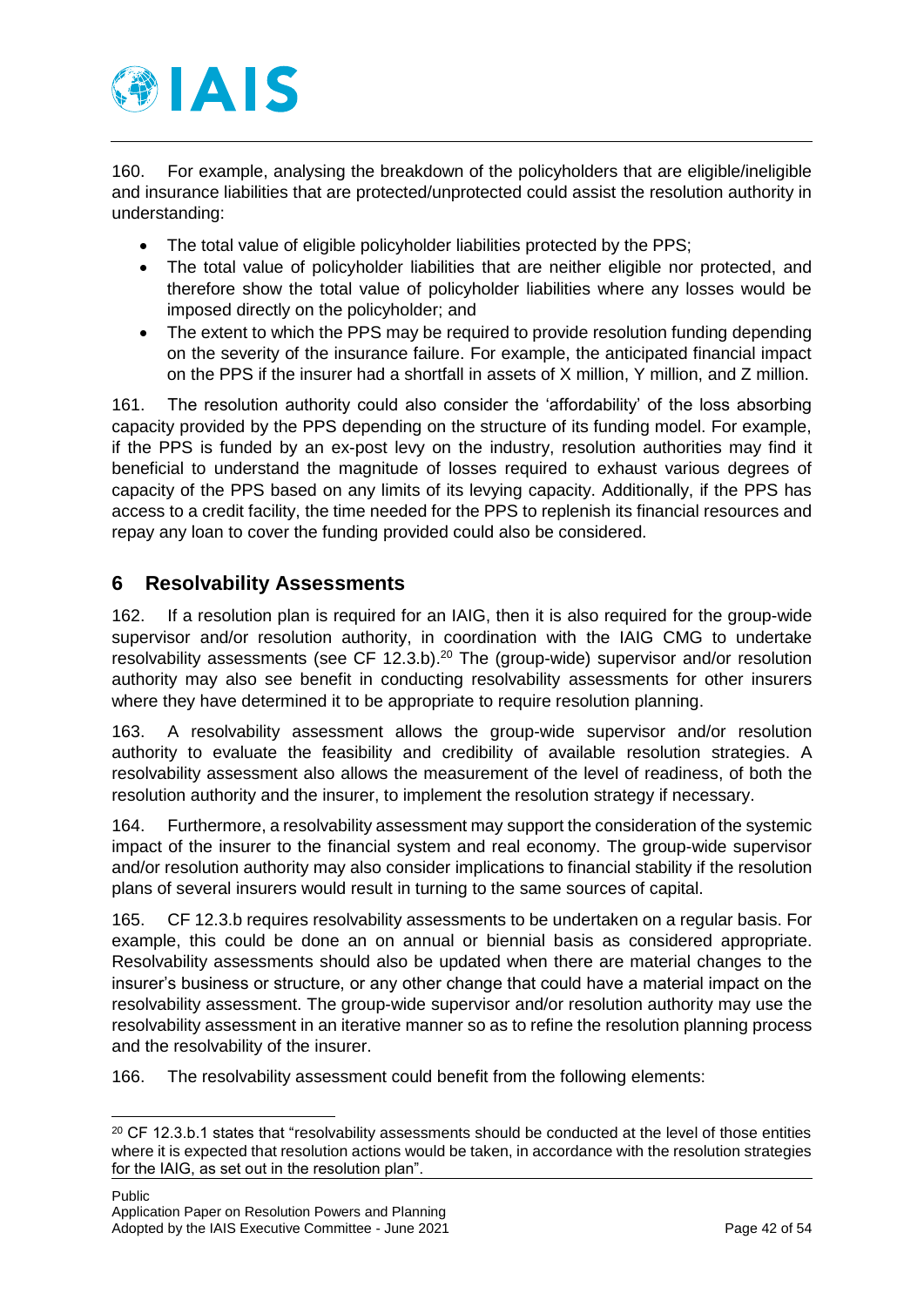

- Regularly assessing the plan for the insurer's resolvability. The group-wide supervisor and/or resolution authority may check whether the plan can be activated and implemented in a timely manner and that the operational procedures and implementation governance of the plan are effective. This may include the assessment of the availability of timely, sufficiently detailed and accurate information to support an effective resolution.
- A process for assessing if the resolution strategies will be capable of achieving its objectives:
	- o Protecting policyholders, notably limiting the negative impacts on policyholders;
	- $\circ$  Contributing to financial stability, notably ensuring that those financial and economic functions that need to be continued to achieve the resolution objectives can be continued; and
	- o Minimising reliance on public funds.
- As part of the resolvability assessment, there should be a process of identifying any impediments to resolution that may arise from the legal and or operational structure of the insurer (see section 6.1).
- Assessment of operational resolvability could focus on improving execution and training for escalation processes and communication strategies, or engaging in simulation exercises working through the resolution plan in a time-accelerated exercise with relevant key persons. It should be noted that such simulation exercises may be resource-intensive and that different exercises may focus on different aspects of the resolution plan, such as effectiveness of resolution options, communication or governance.
- The insurer's existing stress testing framework can also be an effective way to test areas of the credibility of the resolution plan, particularly in relation to the menu of resolution options and the calibration of the trigger framework.
- As part of resolvability assessment, there should also be an assessment if there are appropriate mechanisms in place, including adequate legal tools and operational capacity, to ensure effective coordination between the group-wide resolution authority and other involved resolution authorities in carrying out resolution.
- There should also be a process to ensure that the results of the resolvability assessments contribute to the on-going improvements of the recovery and resolution planning and plans of the insurer. This should include consideration of the types of resolution capabilities that insurers may need to build in order to make plans more credible at the point of execution.

### <span id="page-42-0"></span>**6.1 Resolving impediments**

167. Where impediments are identified, authorities should have a process for requesting insurer to take prospective action to address such obstacles so as to improve its resolvability where necessary. Any lessons learned should be incorporated in the update process.

168. Thus, the regular conduct of resolvability assessments should help identify any impediments (barriers) to resolution that may arise from, for instance, the legal and operational structure of the insurer.

169. Any action required to resolve impediments should be appropriate and proportionate. The decision to impose any such requirement should take due account of the effect on the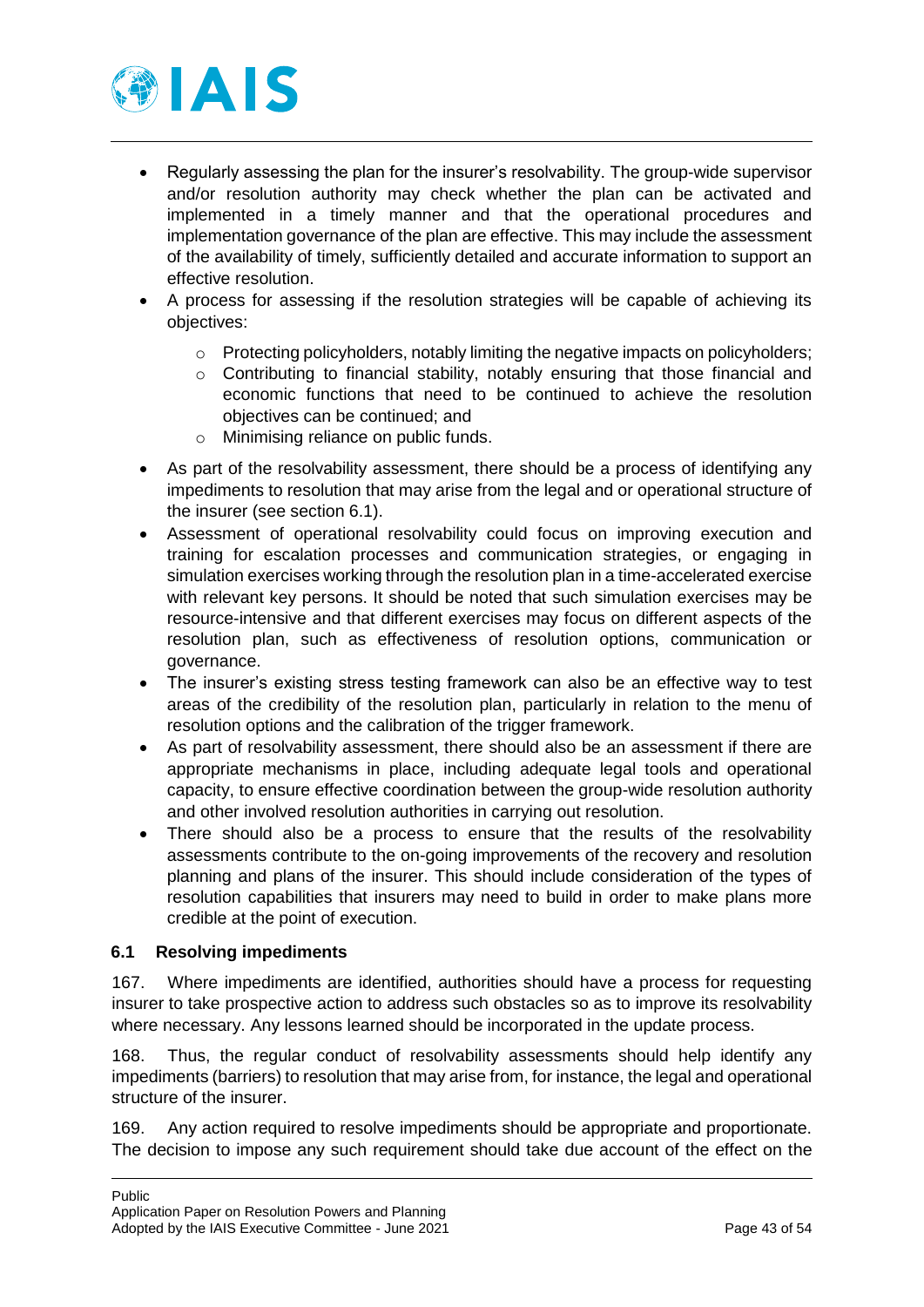

soundness and stability of the ongoing business. Also, as indicated in ComFrame guidance, the insurer may be given the opportunity to propose its own prospective actions to improve its resolvability.

170. Examples of impediments that may be identified are listed below. These examples are illustrative and should not be considered an exhaustive list.

- Intra-group considerations (which may materialise in an OpCo strategy):
	- o Financial interconnectedness. This may include intragroup reinsurance, loans, guarantees and capital support deeds. Also, noting what is collateralised and what is not; and
	- o Operational dependencies. This may include custodian services with third parties, intragroup IT services, treasury services, asset management services, staff signing authority, critical staff (ie decision makers outside of the legal entity in resolution);
- Legal issues. This may include legal risk of implementation of a specific resolution power;
- Complex policies. Complexities could for instance derive from reinsurance arrangements, guarantees which would fall away in case of a transfer (due to policy wording), or similarly policy benefits that are non-transferable; and
- Termination of derivatives and reinsurance.<sup>21</sup> Regulatory intervention is not an uncommon termination clause in financial contracts.

# <span id="page-43-0"></span>**7 Cooperation and Coordination**

171. Cooperation and coordination have proven to be essential for effective crisis management. Lack of cooperation and coordination, where all involved parties seek their own interest without considering the effectiveness of the overall resolution process, could lead to a suboptimal resolution outcome, particularly in cross-border cases.

172. ICP 12.0.12 states: "(…). Cross-border coordination and cooperation, including exchange of information, is necessary for the orderly and effective resolution of insurers that operate on a cross-border basis." Indeed, cooperation and coordination are necessary both for enhancing preparedness for crises and for facilitating the management of a resolution. This corresponds to two different stages of a crisis management flow: ie the preparation phase in a "business-as-usual" environment and the actual management of the crisis in the resolution phase. This section has been structured along these lines.

173. Cooperation and coordination both in normal and crisis times must be undertaken with confidentiality in mind. Cooperation and coordination require exchanging information that may be of (highly) confidential nature. If leaked, it could deteriorate the situation of a troubled insurer even further, complicate the resolution process and potentially affect financial markets. This calls for a "need-to-know" principle when sharing the information among interested parties. In line with ICP 3, supervisors should obtain from and share information with relevant supervisors and authorities subject to confidentiality, purpose and use requirements.

<sup>&</sup>lt;sup>21</sup> This impediment is likely to only be relevant in those jurisdictions that do not yet have temporary stay powers, which, in line with CF 12.7.a, is required to be available to resolution authorities that are responsible for the resolution of an IAIG.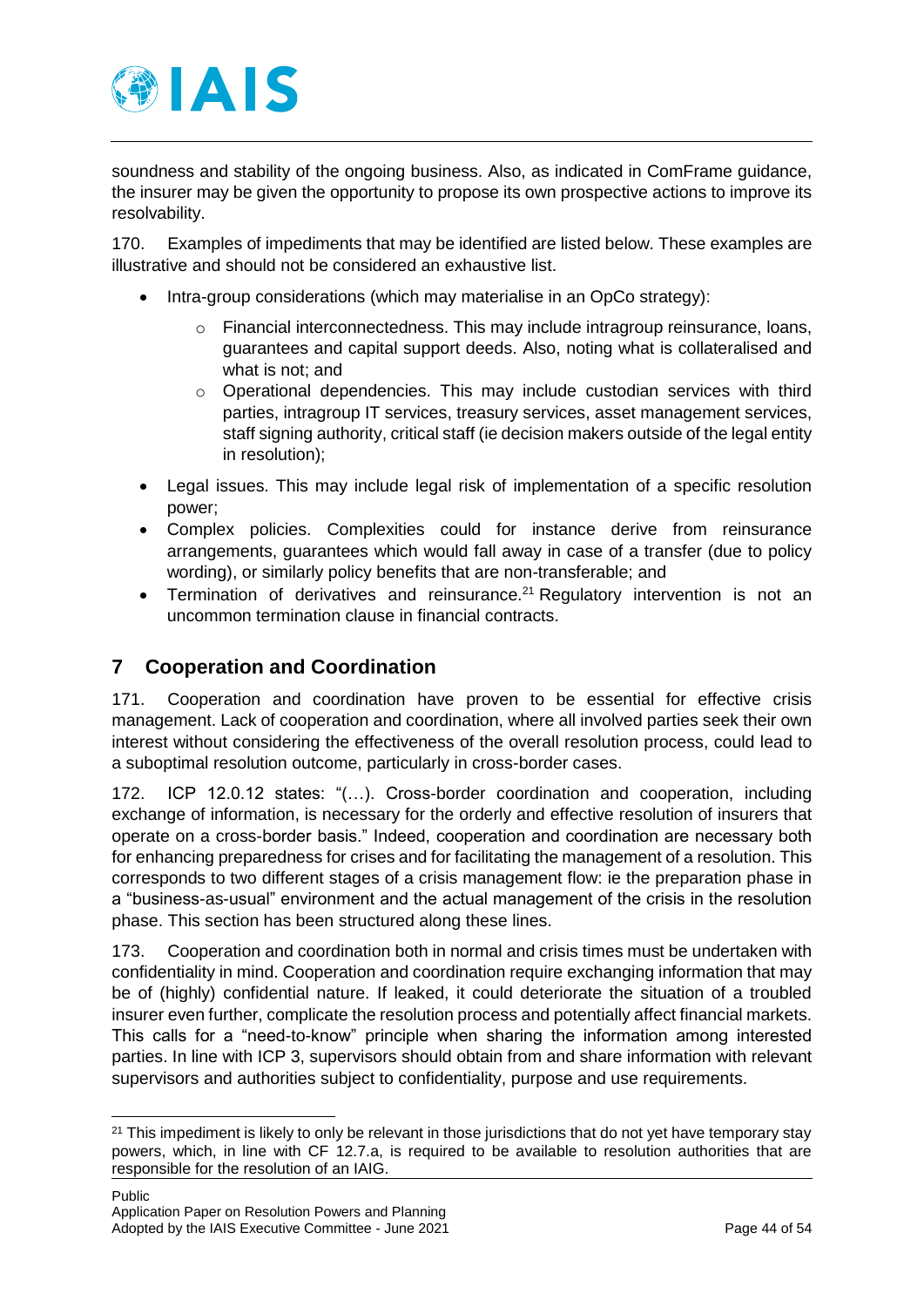

174. Although the primary function of a PPS is the compensation of policyholders for losses in the event of a liquidation, in several jurisdictions PPSs also play a relevant role in the resolution process, eg funding the transfer of the insurer's portfolio or acting as a bridge institution. As a consequence, cooperation and coordination with the PPS, where they exist, should also be considered to the extent allowed by the legislation, and taking into account confidentiality requirements. This cooperation and coordination could be considered both in normal times (eg sharing the necessary information with the resolution authorities, supervisors and CMGs in order to develop the resolution strategies and, more in general, for the resolution planning purposes) or in times of crisis (involving them in the resolution process). This will help the PPS to carry out its duties more effectively, contributing to a better outcome of the resolution process.

### <span id="page-44-0"></span>**7.1 Cooperation and coordination in normal times**

175. The resolution of an insurer may have implications beyond the jurisdiction of the head of the insurance group. This is true for any group with cross-border business, in particular IAIGs. Therefore, ComFrame in ICP 25 requires CMGs to be set up for all IAIGs.

176. In normal times, cooperation and coordination should focus on the exchange of views and the development of all necessary processes and procedures to prepare for an orderly resolution when needed. This could include the following issues:

- Progress in coordination and information sharing within the CMG and with host authorities that are not represented in the CMG;
- Any differences in legal resolution frameworks between jurisdictions, such as related to available resolution powers or applicable triggers for entry into resolution in the respective jurisdictions;
- The recovery and resolution planning process for an insurer under institution specific cooperation agreements; and
- The resolvability assessment of the insurer.

177. Cooperation and coordination can take different forms. An example could be the CMGs. CF 25.7.a requires the group-wide supervisor to establish a CMG with the objective of enhancing preparedness for the recovery and resolution of the IAIG.

178. As noted in ICP 12.0.4, "whatever the allocation of responsibilities between the supervisor and the resolution authority, a transparent and effective resolution regime should clearly delineate the responsibilities and powers of each authority involved in the resolution of insurer. Where there are multiple authorities responsible for the resolution of insurers, the resolution regime should empower the relevant authorities to cooperate and coordinate with each other." Also the FSB Key Attributes stress that there should be a certain degree of operational independence, to avoid potential conflicts of interest.<sup>22</sup>

179. Authorities may also decide to extend these cooperation platforms to other insurers with cross-border operations that are not classified as IAIGs. Alternatively, where the setup of such a body is not deemed necessary, another type of arrangement could be considered, such as the IAIS Multilateral Memorandum of Understanding (MMoU) or the supervisory college.

 $22$  See the FSB KAAM (2020), notably KA 2.5, which stresses that "[t]he resolution authority should have operational independence consistent with its statutory responsibilities, transparent processes, sound governance and adequate resources and be subject to rigorous evaluation and accountability mechanisms to assess the effectiveness of any resolution measures" and its explanatory note EN 2(F).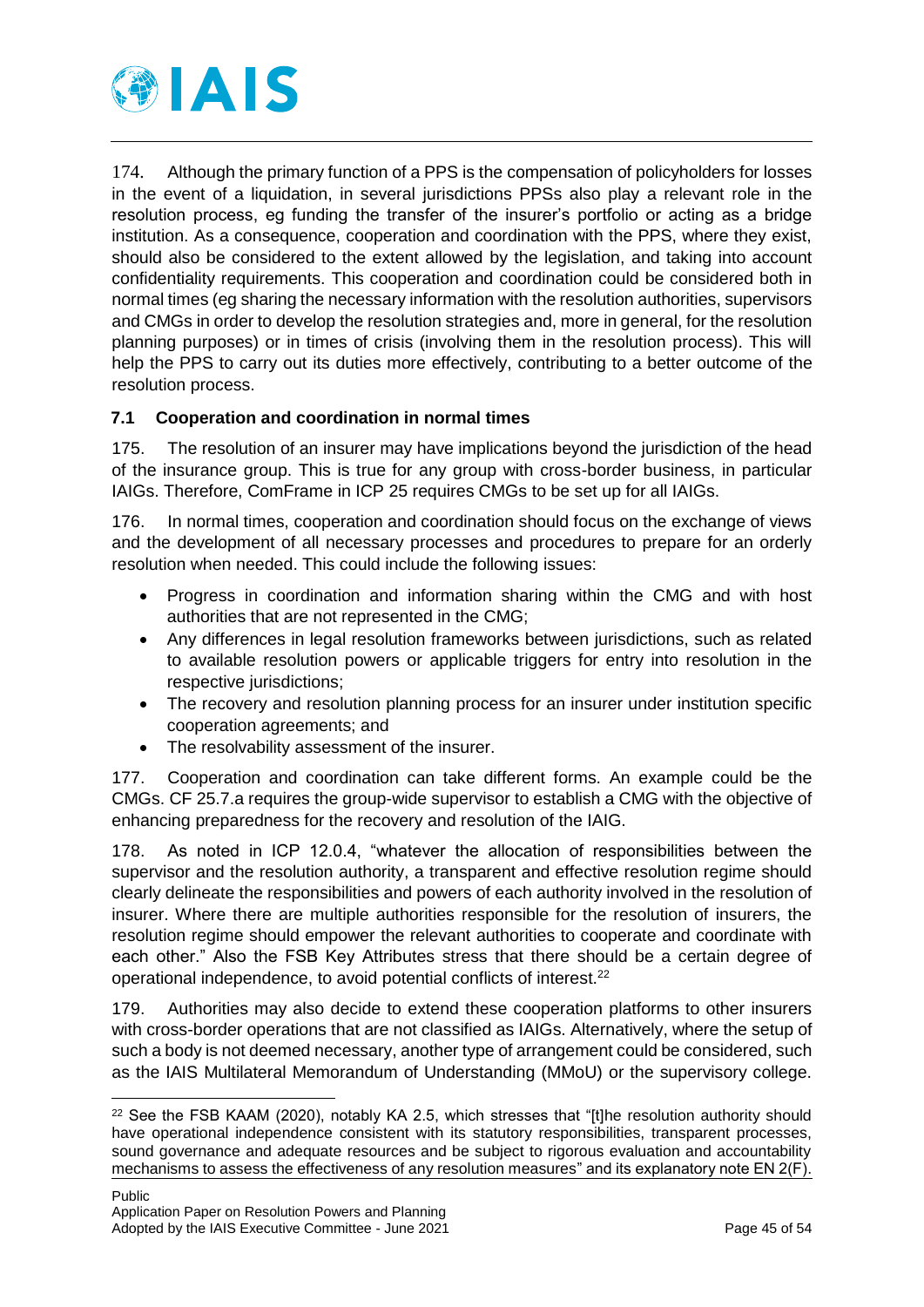

Parties to the cooperation agreement(s) should include all relevant authorities within the jurisdiction that could be involved in the resolution process in cross-border situations. The participation, besides the group-wide supervisor and/or resolution authority, would normally include relevant involved supervisors and/or resolution authorities, taking account of the materiality and proportionality principle (see ICP 25.7).

180. Cooperation with host authorities of IAIGs that are not represented in the CMG, and cooperation with host authorities of other internationally active insurers, should follow the principle of proportionality. A group-wide supervisor or resolution authority should consider to cooperate with a host authority for crisis preparation if the insurer's activities are significant in the host jurisdiction (eg they represent a sizeable part of the market in the host jurisdiction), even though the part of the host jurisdiction in the total activity of the insurer is small.

## <span id="page-45-0"></span>**7.2 Cooperation and coordination in times of crisis**

181. In crisis times, the main objective of cooperation and coordination should be achieving a cooperative solution with authorities in other jurisdictions who are concerned with the resolution of the insurance group (ICP 12.5). Intensive and continuous dialogues, sharing all relevant information and reciprocal trust among supervisors and resolution authorities are key factors of success of the resolution process.

182. The management of the crisis should ideally rely on the preparatory work carried out in normal times. Although crises cannot be foreseen in all their dimensions and a high degree of flexibility is needed, it is clear that the preparatory work will be useful to ensure the success of the resolution process, eg, to understand what functions should be preserved in resolution, which powers are available or what the resolution strategy should be.

183. Two of the main elements of cooperation and coordination in a crisis situation are the exchange of information between supervisors and resolution authorities and effective communication with external stakeholders.

184. Ideally, the nature and scope of all relevant information to be shared in crisis times should be agreed in normal times. This could be done, for example, by developing a template that includes all information expected to be relevant in times of crisis, organised around the following topics:

- Background information. It is important to know what triggered the stress of the company, the possible impact on other parts of the financial system and the real economy and the current state of basic financial information on assets, liabilities, own funds, technical provisions, capital requirements, rating changes, etc;
- Measures taken. Timely notification to resolution authorities where recovery measures are taken in order to improve their preparedness, followed by a description of the recovery measures taken and an explanation of the reasons why they were not effective. Any resolution action that has already been taken should also be identified and described; and
- Possible actions to take. As stated in ICP 12.5.6, cooperation and coordination are crucial when considering resolution actions such as ordering the insurer to cease business (for example, when the insurer has overseas branches), freezing the insurer's assets, and/or removing management of overseas branches, subsidiaries, or holding companies.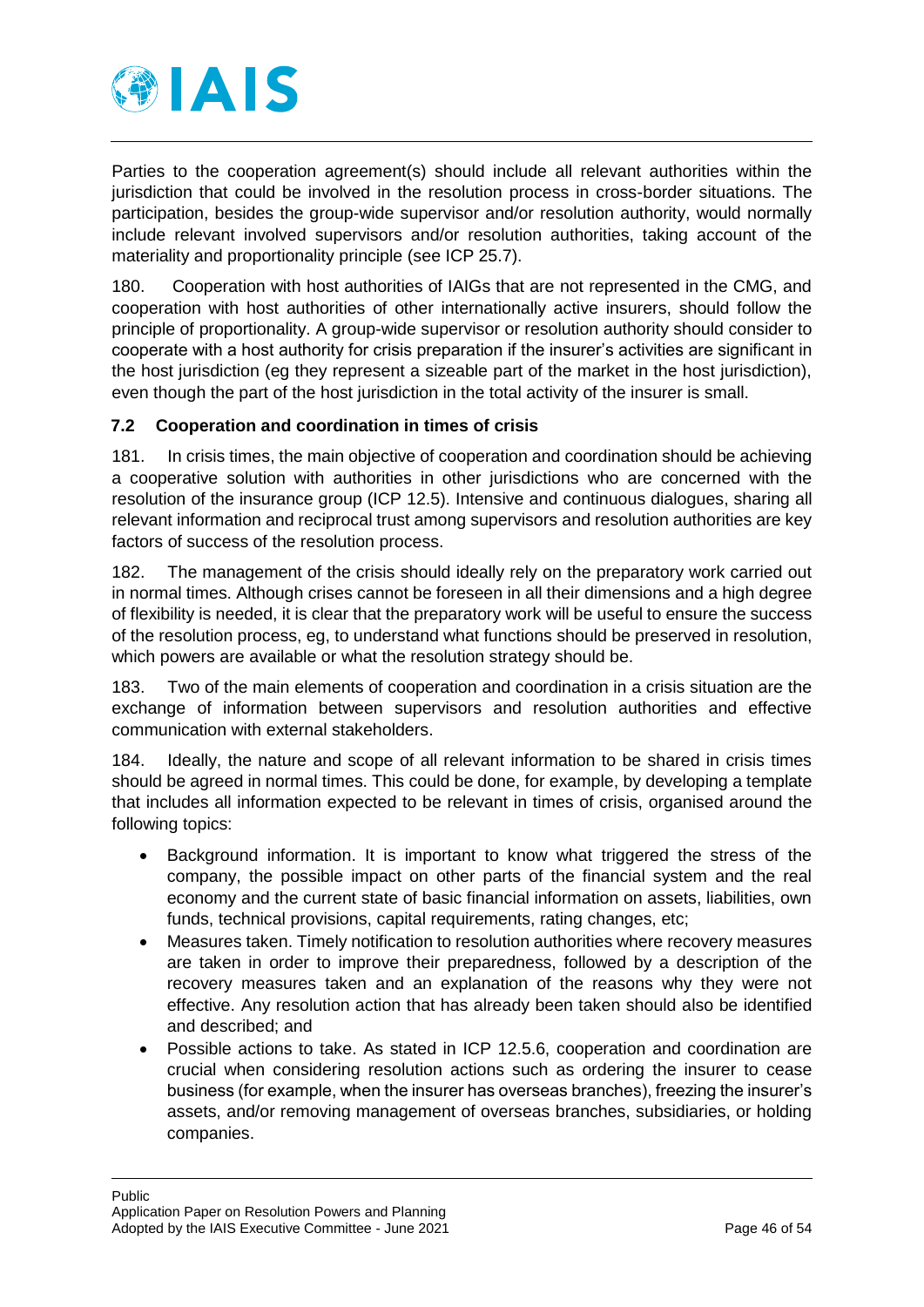

185. The effective exchange of information also requires identifying and removing (to the extent possible) all legal, regulatory or policy impediments that hinder the appropriate exchange of information. For this reason, it is important that all relevant parties participate in cooperation arrangements. Furthermore, the supervisor should assess whether insurers required to maintain MISs are able to produce all necessary information on a timely basis, both in normal times and in the course of the resolution process (see section 5.3).

186. Aligning communication during a crisis has proved to be very important. Misaligned timing or messages can increase the uncertainty and exacerbate the impact of the crisis and hinder the resolution process. A coordinated communication strategy should be described in the resolution plan (see section 6.10) and should be implemented by all parties involved in the resolution process.

### <span id="page-46-0"></span>**7.3 Coordination agreements**

187. The functioning of a CMG is supported by a coordination agreement, which according to CF 25.7.a and its guidance, describes at least the roles and responsibilities of the respective members of the IAIG CMG and the process for coordination and cooperation, including information sharing, among members of the IAIG CMG.

188. Coordination agreements need to be firm-specific and support the development and implementation of the resolution strategy and operational plan. They should be agreed by the group-wide supervisor and other involved supervisors (or resolution authorities) represented in the CMG and in particular they should:

- Establish the objectives and processes for cooperation through CMGs;
- Define the roles and responsibilities of the authorities in the recovery and resolution planning phases and during a crisis;
- Set out the process for information sharing before and during a crisis, including sharing with any host authorities that are not represented in the CMG and the PPSs, if applicable, for the resolution planning purposes;
- Set out the processes for coordination in the development of the resolution plan, including parent or holding company and significant subsidiaries, branches and affiliates that are within the scope of the agreement, the PPSs, if applicable, and for engagement with the insurer as part of this process;
- Set out the processes for coordination among home and host authorities in the conduct of resolvability assessments;
- Include agreed procedures for the group-wide supervisor to inform and consult host authorities, and PPSs if applicable, in a timely manner when there are material adverse developments affecting the insurer and before taking any significant action or crisis measures;
- Include agreed procedures for the host authority to inform and consult the group-wide supervisor in a timely manner when there are material adverse developments affecting the insurers and before taking any discretionary action or crisis measures;
- Provide an appropriate level of detail with regard to the cross-border implementation of specific resolution measures, including the use of a bridge institution and bail-in powers;
- Provide for meetings to be held regularly, or when there are material changes, involving senior officials of the home and relevant host authorities, to review the robustness of the overall resolution strategy; and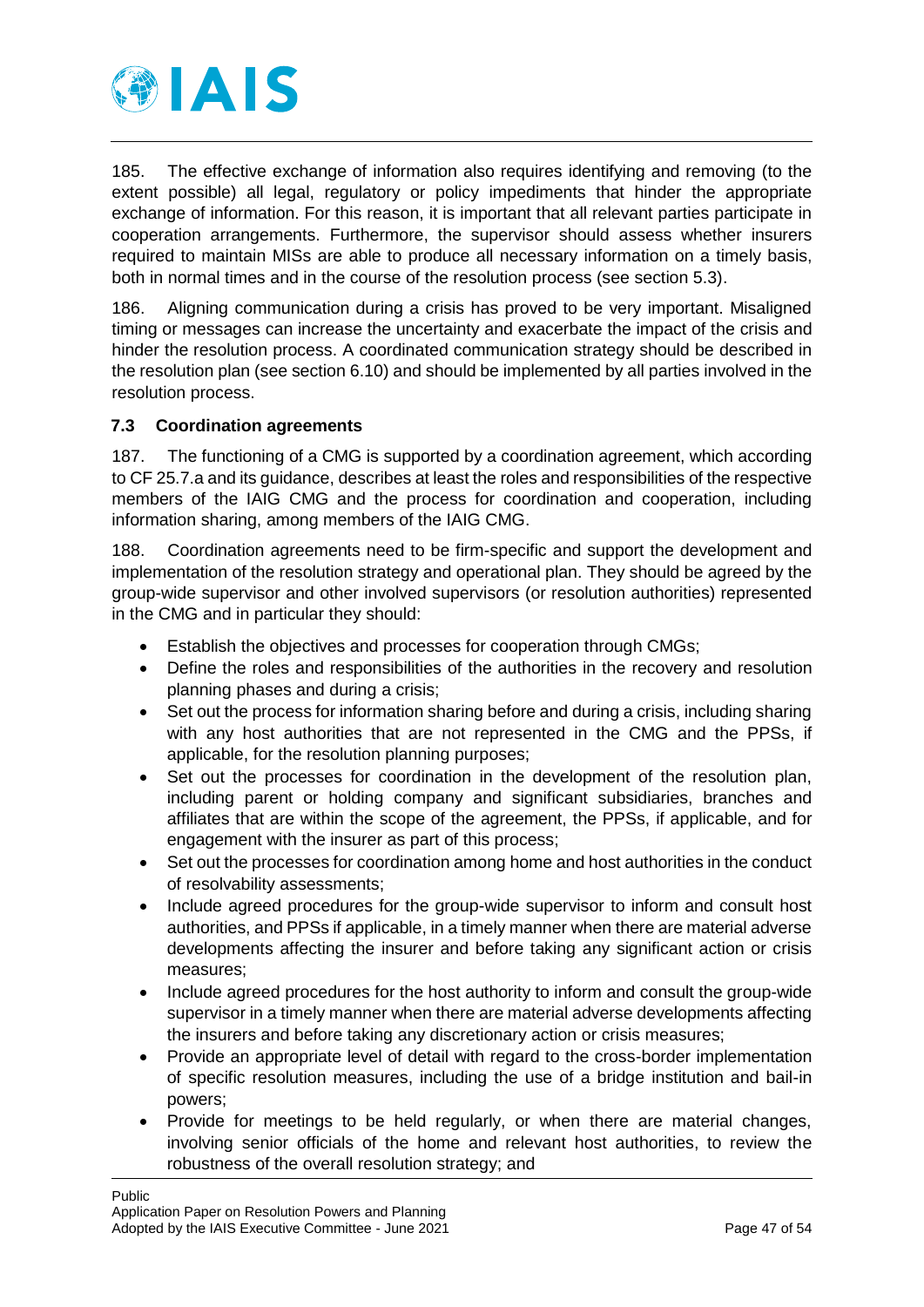

 Provide for regular reviews by appropriate senior officials of the operational plans implementing the resolution strategies.

189. As regards information exchange within CMGs, the IAIS MMoU provides a global framework for cooperation and information exchange between insurance supervisors. All signatories to the IAIS MMoU undergo a validation of their laws and regulations to demonstrate compliance with the MMoU's strict confidentiality regime, based on the confidentiality requirements in ICP 3. For this reason, if all relevant parties are signatories to the IAIS MMoU, it is the preferred framework for multilateral information exchange.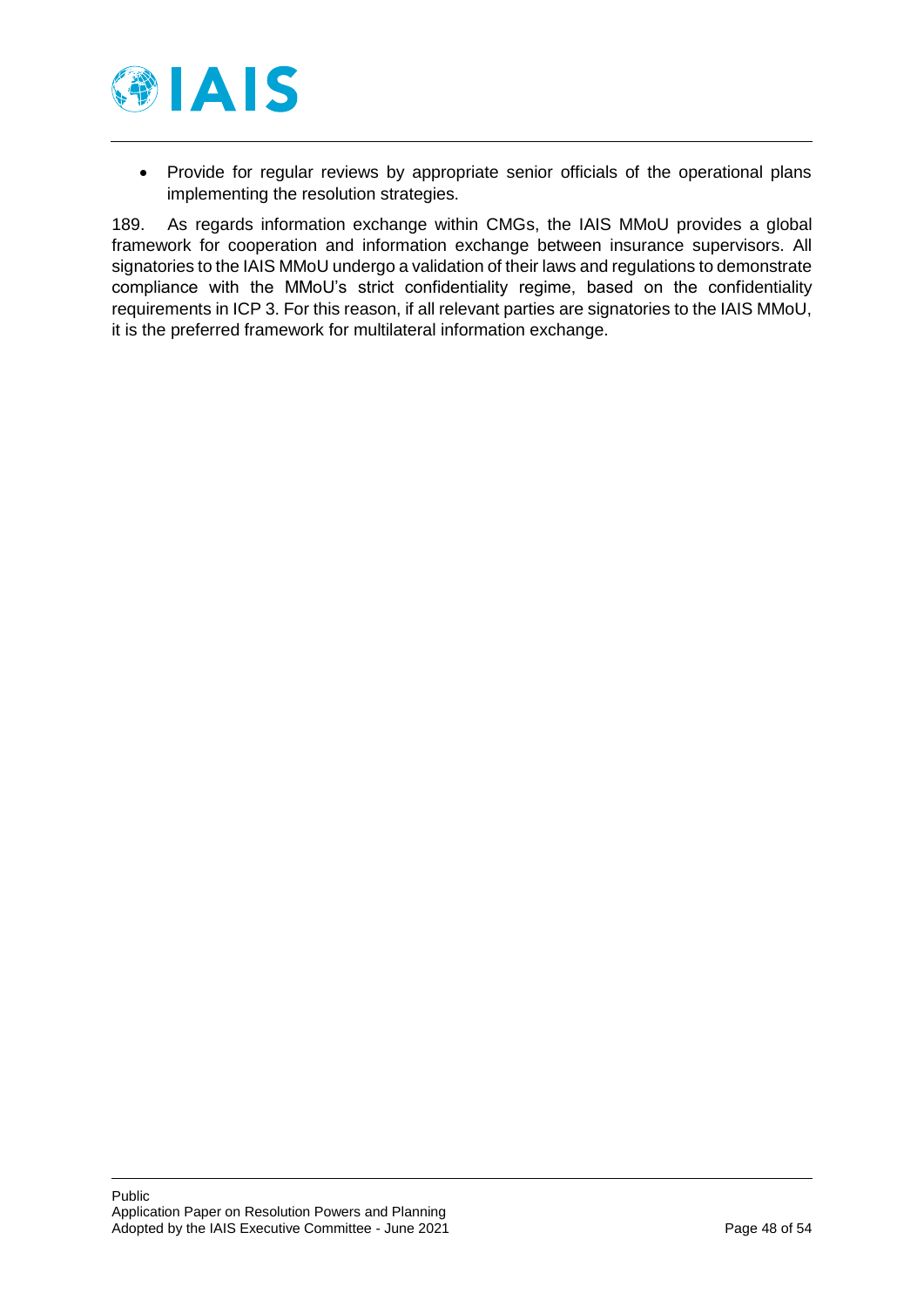

# <span id="page-48-0"></span>**Annex: Examples of relevant existing and proposed legislation on resolution powers**

Based on the Member Survey, the availability of resolution powers varies widely. Whereas some powers are available in almost all Member jurisdictions that participated in the Survey, some other powers have been established in legislation by only a few jurisdictions. As noted in section 1.5, the Survey was conducted during Q4 2019 and the implementation of resolution frameworks is still evolving.

The more widely available resolution powers (where around 90% of jurisdictions indicate this power is available), include: to prohibit the payment of dividends to shareholders or the transfer of assets; withdraw the licence / put the insurer into run-off; retain, remove or replace Members of the Boards and other Key Persons; to take control of the insurer or appoint an administrator; and to initiate liquidation.

Resolution powers that are available to a majority of surveyed Members (around 60 to 80% of jurisdictions indicate this power is available), include: prohibit the payment of variable remuneration (including claw-back); impose a temporary suspension of payments to unsecured creditors; override rights of shareholders; sell or transfer the shares of the insurer to a third party; transfer or sell the whole or part of the assets and liabilities to a solvent insurer or other third party; and terminate, continue or transfer certain types of contracts.

Resolution powers that are available to only a minority of surveyed Members (between 35% to 50% of jurisdictions indicate this power is available<sup>23</sup>), include: restructure, limit or write down liabilities (including insurance liabilities), and allocate losses to creditors and policyholders; transfer any reinsurance associated with transferred insurance policies without the consent of the reinsurer; temporarily restrict or suspend the policyholders' rights of withdrawing their insurance contracts; stay rights of the reinsurers of the ceding insurer in resolution; establish a bridge institution; take steps to provide continuity of essential services and functions; and temporarily stay early termination rights associated with derivatives and securities financing transactions.

The remainder of this Annex provides some examples of jurisdictions that have established resolution powers into jurisdictional legislation, or are in the process of doing so. Some of the material referred to in this Annex may not be available in the English language.

### Australia

-

In 2018, the Financial Sector Legislation Amendment on Crisis Resolution Powers and Other Measures came into effect, which applies to the financial sector as a whole, including insurance.

- The Final Act can be found under this [link.](https://www.legislation.gov.au/Details/C2018A00010)
- The explanatory memorandum is available under this [link](https://parlinfo.aph.gov.au/parlInfo/download/legislation/ems/r5989_ems_d5c61274-9551-412b-9ecb-8a423f880f1b/upload_pdf/649526.pdf;fileType=application%2Fpdf) (see notably page 7 onwards for a summary overview).

<sup>&</sup>lt;sup>23</sup> Some of these powers are required in ComFrame only, to facilitate the resolution of IAIGs.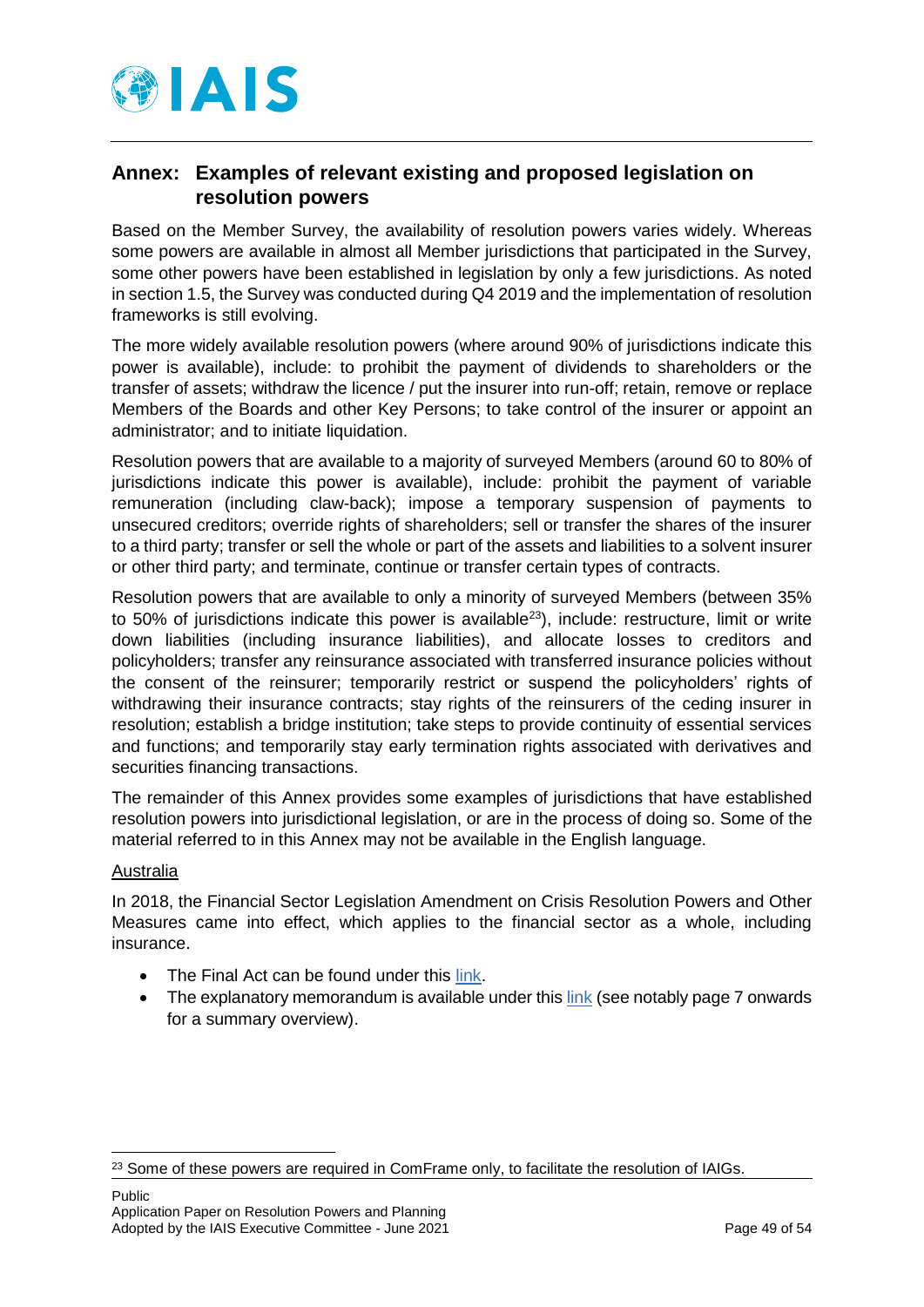

### European Union (EIOPA)

On 17 December 2020, EIOPA published its [Opinion on the 2020 Review of Solvency II](https://www.eiopa.europa.eu/content/opinion-2020-review-of-solvency-ii_en)<sup>24</sup>, which recommends a comprehensive framework for the resolution of insurers, including:

- the designation of a resolution authority in each Member State, to be granted a set of resolution powers to be exercised in a proportionate way;
- a list of objectives for resolution without an ex-ante predefined ranking;
- the introduction of pre-emptive recovery and resolution planning requirements. These requirements should cover, respectively, a "very significant share" and a "significant share" of each national insurance market; and
- the establishment of cross-border cooperation and coordination arrangements between national resolution authorities for crisis situations and for the safe and secure exchange of information between jurisdictions.

With regard to resolution powers, EIOPA has proposed a comprehensive list, in line with the list provided under ICP 12.7. EIOPA also believes that traditional resolution tools, such as portfolio transfer or (solvent and insolvent) run-off, which have proven to be adequate in the past, should be given priority when resolving insurers. The appropriateness of the use of resolution powers should be assessed on a case-by-case basis, and the use of powers should be subject to adequate safeguards, in particular the NCWOL principle.

### France

-

France has introduced a recovery and resolution framework at the end of 2017, whose provisions came into force in 2018 and 2019. The framework provides as objectives of a resolution action:

- the protection of policyholders' interests;
- the projection of financial stability and of public funds; and
- the maintenance of critical functions.<sup>25</sup>

These objectives are not ranked. A resolution action can be taken if it better achieves one or several of these objectives, than would "ordinary" (= judicial) liquidation.

The framework also provides details of recovery and resolution planning, where both requirements have the same scope. The scope includes all insurers with (consolidated) balance sheet above EUR 50 bln, and insurers with "critical" functions. All in all,  $\approx$  90% of the French insurance sector (in terms of size of balance sheet) is submitted to planning.

Relevant texts (in French) can be found here  $(1)$  (law), here  $(2)$  (decree) and here  $(3)$  (subdecree).

<sup>&</sup>lt;sup>24</sup> See in particular the documents 'Opinion' and 'Background Analysis', the Chapters 12 on recovery and resolution.

<sup>&</sup>lt;sup>25</sup> Critical functions" here means activities, services or operations of [an insurer] which have the following characteristics: they are provided by [Insurer] to unrelated third parties; the inability of [Insurer] to continue carrying on these functions would be likely to have a significant impact on financial stability or on the real economy; [Insurer] cannot be replaced for providing those functions at a reasonable cost and within a reasonable time (see [link\)](https://www.legifrance.gouv.fr/codes/article_lc/LEGIARTI000036102124/). See also a [note](https://acpr.banque-france.fr/sites/default/files/medias/documents/20210226_critical_functions_identification.pdf) (in English) on the identification of critical function of insurers.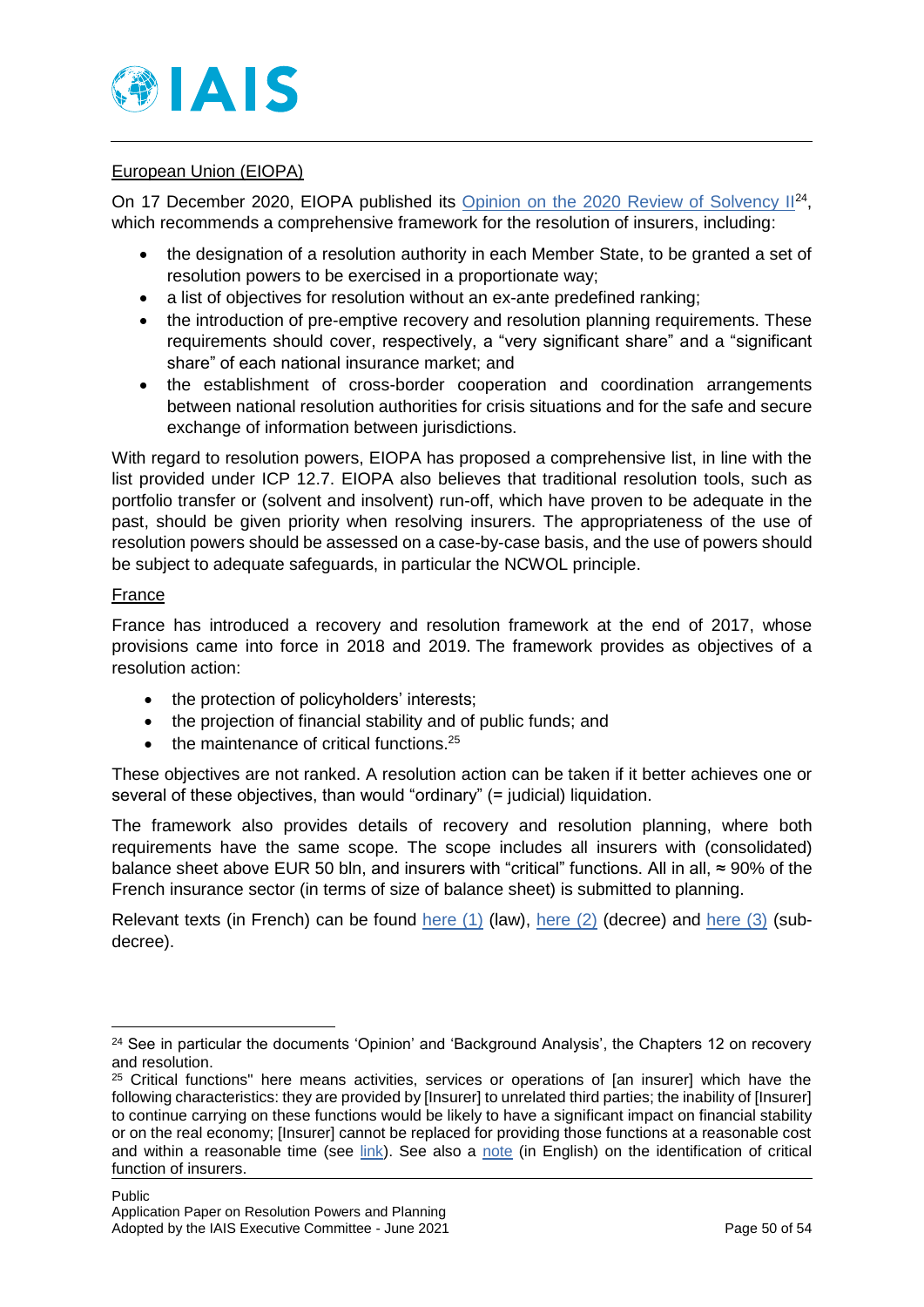

### Italy

In Italy, there is no resolution regime in place for the insurance sector yet. However, most of the resolution powers are available in the current national framework and exercised by different bodies (supervisory authority, Ministry for the Economic Development, court, special administrators, commissioners, and liquidators) within the supervisory actions, the extraordinary administration and the compulsory winding up of the insurer.

Where particular market conditions or insurer-related circumstances occur, IVASS may, for instance: limit or suspend the allocation of remunerations; prohibit or limit the distribution of dividends and other assets; prohibit insurers to carry out certain operations, also of corporate nature, or order limitations, temporary restrictions or deferral of some kinds of operations or options that the policyholders may carry out; order to strengthen the systems of governance, including risk containment; order to remove one or more corporate officers or holders of key functions; prohibit the writing of new business; or appoint an administrator or a manager to take over the control of, and manage, the insurer.

These powers are envisaged by art. 188 (3-bis) and by Title XVI of [Code of Private Insurance](https://www.ivass.it/normativa/nazionale/primaria/CAP_EN.pdf?language_id=3) which includes safeguards, reorganisation and winding up measures. In particular, windingup proceedings for an insurer are defined from article 245 to article 265 of the Insurance Code, while specific provisions concerning the winding up of the companies belonging to an insurance group are ruled in art. 276 and further.

### The Netherlands

On 1 January 2019, the Act on the Recovery and Resolution of Insurers came into effect.

- De Nederlandsche Bank published a [factsheet](https://www.dnb.nl/en/sector-information/resolution-of-insurers/resolution-of-insurers/) that provides information on several key aspects of the act, including on the resolution tools and on resolution planning.
- [The Act on Recovery and Resolution of Insurers \(only available in Dutch\)](https://www.eerstekamer.nl/behandeling/20181221/publicatie_wet_2/document3/f=/vkug4mdk3syn.pdf)

### Romania

The framework regarding the recovery and resolution of insurers consists of both the law adopted by the Romanian Parliament [\(Law no. 246/2015\)](https://asfromania.ro/en/legislation/sectorial-legislation/insurance-reinsurance-market/primary-legislation-csa/4740-law-no-246-2015) and the rules issued by the FSA [\(11](https://asfromania.ro/en/legislation/sectorial-legislation/insurance-reinsurance-market/secondary-legislation-csa/rules-csa)  [rules\)](https://asfromania.ro/en/legislation/sectorial-legislation/insurance-reinsurance-market/secondary-legislation-csa/rules-csa). The main issues that are addressed in the recovery and resolution mechanism are related to:

- Recovery and resolution planning;
- Early intervention measures:
- The objectives of the resolution;
- Triggering the resolution;
- Resolution tools: and
- The mechanisms for financing the resolution.

The (main) instruments of resolution are: sale / transfer of the activity and the portfolio and the bridge institution. These instruments are complemented by the competence to reduce the value or convert debt into relevant equity instruments.

At the moment there are 10 insurers that meet the legal requirements regarding the mandatory planning of recovery and resolution. These requirements relate to exceeding a market share of 5% or the value of the insurer's gross technical provisions exceeding 5% of the total value of gross technical provisions at market level.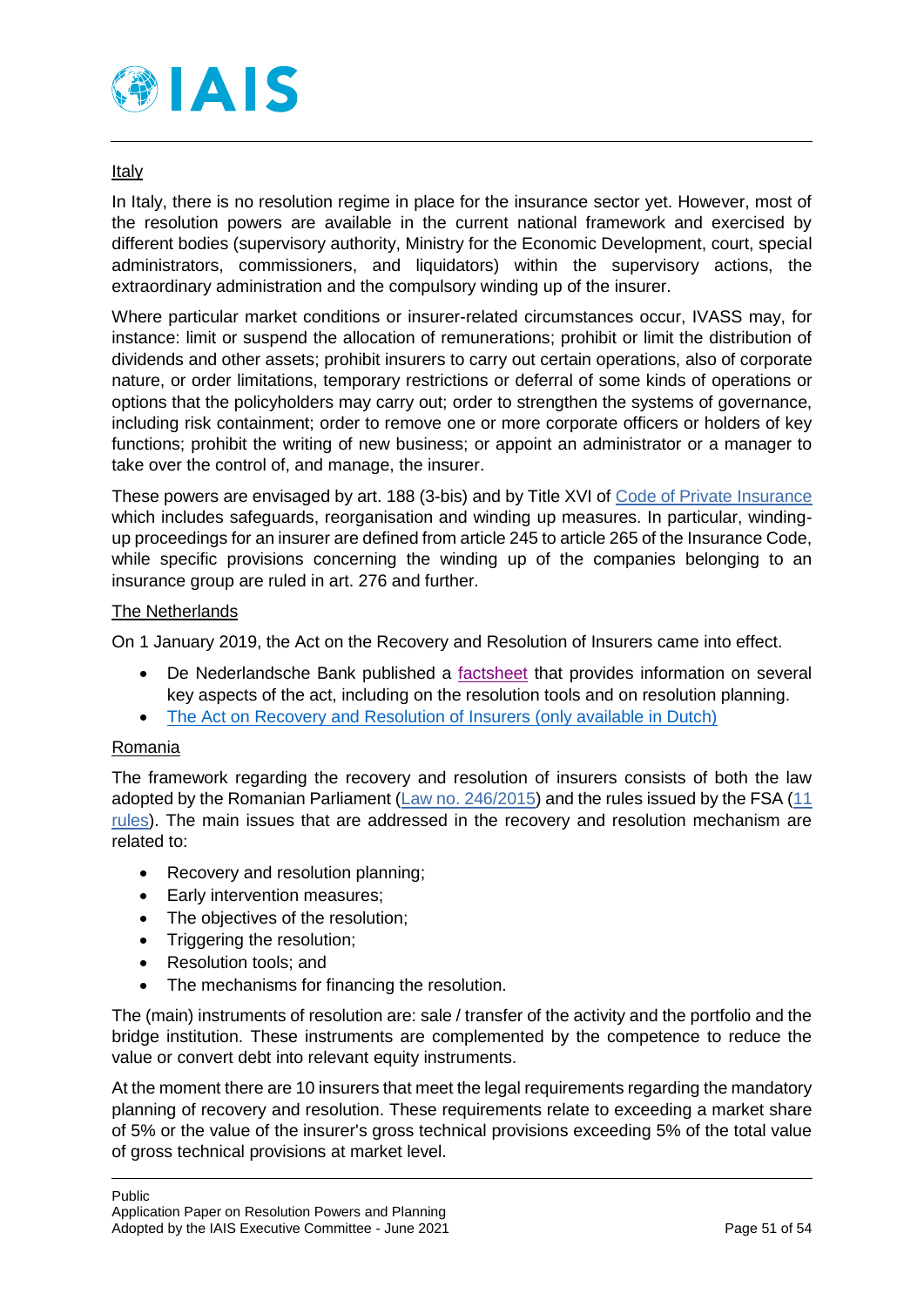

The resolution fund for insurers is administered by the Insured Guarantee Fund, has accumulated resources amounting to over 52 million lei, and these resources consist mainly of contributions from insurers (0,4% from received premium for non-life and 0,25% from life).

### **Switzerland**

Currently applicable insurance supervision law obliges the Swiss Financial Market Supervisory Authority (FINMA) to order bankruptcy proceedings as soon as an insurance undertaking gets into financial difficulty. However, restructuring would often be better from the insured parties' standpoint, as they generally have an interest in seeing their insurance policies continue.

On 21 October 2020, the Swiss Federal Council adopted the [dispatch](https://www.admin.ch/gov/en/start/documentation/media-releases/media-releases-federal-council.msg-id-80800.html) on a partial revision of the Insurance Supervision Act. The bill closes the existing gap by means of the proposed right to restructure, thereby strengthening consumer protection. There are formal and material provisions.

Formal aspects include, among other things:

- Restricting creditors' right to appeal;
- Lifting of the suspensive effect for decrees in insolvency law;
- Empowering FINMA to open and perform a formal recovery procedure;
- Engaging a recovery mandatary to assist it in performing its duties; and
- Authorising FINMA to issue implementing provisions.

The material recovery provisions serve to enable recovery within a company, as well as recovery through the transfer of insurance portfolios to another insurer and transfer to a rescue company (~bridge institution).

Parliamentary debates concerning the partial revision of the Insurance Supervision Act have started in 2021 and are ongoing.

#### United Kingdom

Currently, there is no UK domestic resolution regime for insurers. In addition to some existing modifications to the UK corporate insolvency regime specifically for insurers, existing arrangements for dealing with insurers in difficulty include the use of various powers under the Financial Services and Markets Act 2000 (FSMA) by the Prudential Regulatory Authority (PRA). To take some limited examples:

[Section 55J of FSMA:](https://www.legislation.gov.uk/ukpga/2000/8/part/4A) Variation or cancellation on initiative of the regulator: the PRA may, of its own initiative, vary or cancel a PRA authorised person's Part 4A permission in certain circumstances. This power includes the ability to both the withdrawal of permission to write new business (ie to place an insurer into run-off) and the withdrawal of the permission to carry out insurance contracts, and can extend to all or specific lines of business.

[Section 55M of FSMA:](https://www.legislation.gov.uk/ukpga/2000/8/section/55M) Imposition of Requirements by the PRA: the PRA may impose, vary, or cancel requirements on a PRA-authorised firm in certain circumstances. This can include, but is not limited to dividend/remittance payments or requiring PRA non-objection to dividend/remittance payments.

[Section 192C FSMA:](https://www.legislation.gov.uk/ukpga/2012/21/section/27/enacted?view=plain) Power to direct an unregulated parent holding company: the PRA may in certain circumstances direct a qualifying parent undertaking to take specified action or refrain from taking specified action.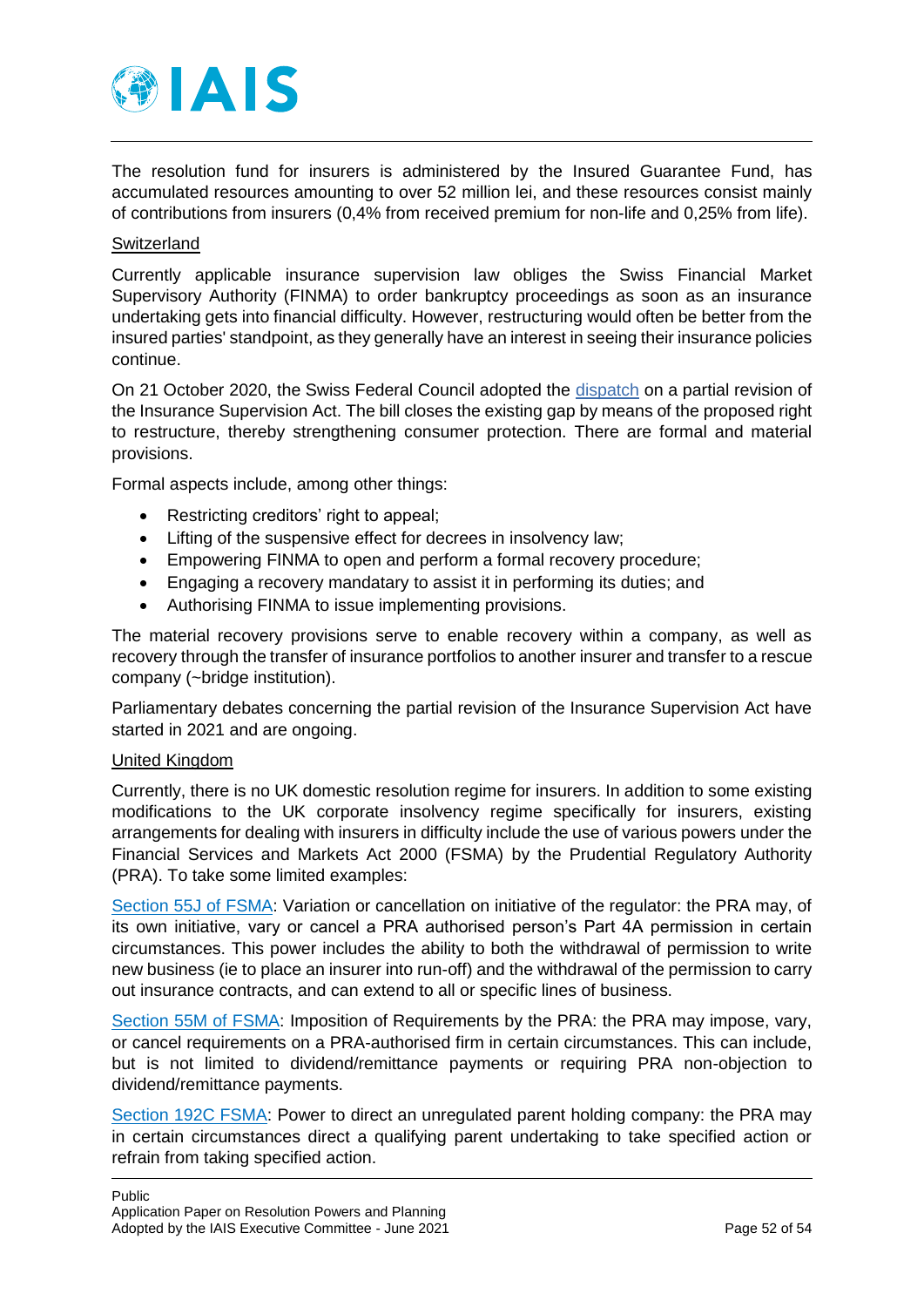

[Part VII of FSMA:](https://www.legislation.gov.uk/ukpga/2000/8/part/VII) An insurance business transfer is a regulatory mechanism, governed by Part VII of FSMA which allows a (re)insurer to transfer (re)insurance business from one legal entity to another, subject to the sanction of the court without obtaining the consent of individual policyholders. The procedure is often used to give effect to group reorganisations and consolidations. An Independent Expert is required to report to the Court on the impact of the proposed transfer on the various groups of affected policyholders

[Section 377 of FSMA:](https://www.legislation.gov.uk/ukpga/2000/8/section/377) Reduction in value of contracts as an alternative to winding up: the Court has the (as yet untested) power to reduce, subject to such conditions (if any) as it may determine, the value of one or more of any of its insurance contracts, as an alternative to winding-up. S.377 applies in relation to an insurer which has been proved to be unable to pay its debts. This provision is aimed at expediting the payment on or transfer of the contracts in question, in an attempt to avoid any delays associated with leaving such matters to be resolved at the end of a lengthy insolvency process.

Under Part XXIV of FSMA, the PRA is given extensive powers to initiate and become involved in insolvency proceedings in relation to insurance companies.

### United States

#### [Insurer Receivership Acts](https://content.naic.org/sites/default/files/inline-files/MDL-555.pdf)

The US National Association of Insurance Commissioners (NAIC) Financial Regulation Standards and Accreditation Program provides that a state should have a receivership scheme as set forth in the NAIC Insurer Receivership Model Act (IRMA). Accordingly, every state in the US has a receivership law that requires the appointment of the insurance supervisor as the Receiver of an insurer in a rehabilitation or liquidation proceeding. These laws are consistent with IRMA or a predecessor model act, such as the Uniform Insurers Liquidation Act or the Insurers Rehabilitation and Liquidation Model Act.

While rehabilitation and liquidation proceedings contain some distinct procedures, they both encompass resolution powers listed in ICP 12. The Receiver is vested with the insurer's property and all rights to deal with the insurer's business. The Receiver has all of the powers of the insurer's directors and officers, whose authority is suspended except as allowed by the Receiver. The Receiver may direct, hire and discharge employees, and appoint deputies or other personnel. The Receiver also has the power to:

- Recover property of the insurer transferred to an affiliate if the transfer was made within a specified period of time before the receivership petition;
- Avoid unauthorized post receivership transfers;
- Avoid preferences, which is defined to include certain transfers made for an antecedent debt that enable a creditor to receive more than he would receive in liquidation; and
- Avoid a transfer of certain interests in the insurer's property if the insurer received less than a reasonable value.

In a rehabilitation proceeding, the Receiver may take action to reform the insurer, including transferring policies to an assuming insurer. The Receiver may propose a rehabilitation plan, which can include the imposition of liens on policies or a moratorium on loan and cash surrender rights under policies. IRMA and established case law require that the plan must:

 Provide no less favourable treatment of a claim or class of claims than would occur in liquidation, with limited exceptions; and